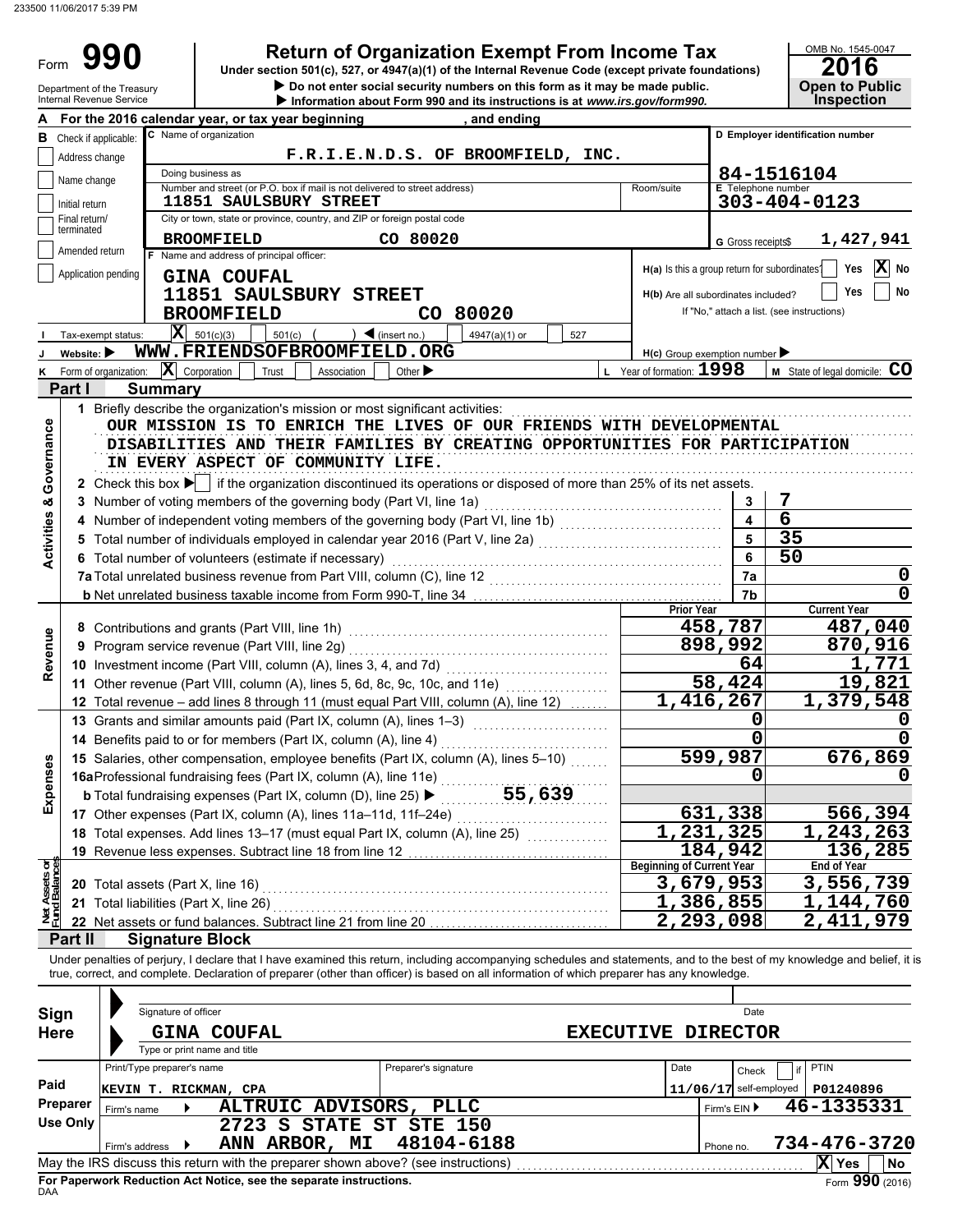| <b>Statement of Program Service Accomplishments</b><br>$ \mathbf{x} $<br>1 Briefly describe the organization's mission:<br>OUR MISSION IS TO ENRICH THE LIVES OF OUR FRIENDS WITH DEVELOPMENTAL<br>DISABILITIES AND THEIR FAMILIES BY CREATING OPPORTUNITIES FOR PARTICIPATION<br>IN EVERY ASPECT OF COMMUNITY LIFE.<br>2 Did the organization undertake any significant program services during the year which were not listed on the<br>Yes $X$ No<br>prior Form 990 or 990-EZ?<br>If "Yes," describe these new services on Schedule O.<br>Did the organization cease conducting, or make significant changes in how it conducts, any program<br>Yes $\overline{X}$ No<br>services?<br>If "Yes," describe these changes on Schedule O.<br>Describe the organization's program service accomplishments for each of its three largest program services, as measured by<br>expenses. Section 501(c)(3) and 501(c)(4) organizations are required to report the amount of grants and allocations to others,<br>the total expenses, and revenue, if any, for each program service reported.<br>600, 151)<br>655, 102 including grants of \$<br>) (Expenses \$<br>) (Revenue \$<br>FRIENDS UNLIMITED DAY PROGRAM - THIS PROGRAM ASSISTS WITH ACQUISITION,<br>RETENTION OR IMPROVEMENT IN SELF-HELP, SOCIALIZATION AND ADAPTIVE SKILLS<br>THAT TAKE PLACE IN A NON-RESIDENTIAL SETTING.<br>DAILY ACTIVITIES ARE<br>SCHEDULED AND OCCUR AT THE BASE SITE OR IN THE COMMUNITY.<br>TRANSPORTATION TO AND FROM PROGRAM AND COMMUNITY ACTIVITIES. PARTICIPANT<br>GOALS ARE TRACKED AND IN 80% OF OUR PARTICIPANTS, THESE GOALS SHOW MARKED<br>IMPROVEMENT FROM THE PRIOR YEAR.<br>GOALS INCLUDE ACTIVITIES OF DAILY LIVING,<br>APPROPRIATE SOCIAL BEHAVIORS AND COMMUNITY INTEGRATION.<br>192,427<br>$211,648$ including grants of \$<br>4b (Code:<br>) (Expenses \$<br>) (Revenue \$<br>FRIENDS RESIDENTIAL PROGRAM -<br>THIS PROGRAM PROVIDES 24 HOUR SUPPORT<br>DESIGNED TO ENSURE THAT ALL IDENTIFIED NEEDS ARE MET FOR INDIVIDUALS WHO<br>CANNOT LIVE AT HOME BUT LIVE IN A VARIETY OF RESIDENTIAL SETTINGS FROM<br>TOTAL SUPPORT TO INDEPENDENT LIVING.<br>103, 394 including grants of \$<br>$63, 165$ )<br>) (Revenue \$<br>) (Expenses \$<br>SUPPORTED EMPLOYMENT - OUR SUPPORTED EMPLOYMENT PROGRAM PROVIDES SERVICES<br>TO ADULTS WITH DEVELOPMENTAL DISABILITIES THAT ARE<br><b>INTERESTED</b><br>MEANINGFUL AND GAINFUL EMPLOYMENT IN THE COMMUNITY.<br><b>OUR SERVICES</b><br>ONE ON ONE SUPPORT WITH WORK SKILLS, INTEREST ASSESSMENTS, SKILLS<br>ACQUISITION, JOB DEVELOPMENT, JOB SEARCHING, INTERVIEWING, PLACEMENT AND ON<br>OUR GOAL IS TO PROVIDE SUPPORT NECESSARY TO ENSURE<br>IN THE WORKPLACE AND OFFER OPPORTUITY FOR INDIVIDUALS TO INCREASE<br>SELF-SUFFICIENCY WHILE ENGAGING AND CONTRIBUTING TO THEIR COMMUNITY.<br>4d Other program services (Describe in Schedule O.)<br>$41$ , 358 including grants of\$<br>15,173<br>(Expenses \$<br>(Revenue \$<br>1,011,502<br>Form 990 (2016) | Form 990 (2016) F.R.I.E.N.D.S. OF BROOMFIELD, INC. 84-1516104 |  | Page 2                         |
|----------------------------------------------------------------------------------------------------------------------------------------------------------------------------------------------------------------------------------------------------------------------------------------------------------------------------------------------------------------------------------------------------------------------------------------------------------------------------------------------------------------------------------------------------------------------------------------------------------------------------------------------------------------------------------------------------------------------------------------------------------------------------------------------------------------------------------------------------------------------------------------------------------------------------------------------------------------------------------------------------------------------------------------------------------------------------------------------------------------------------------------------------------------------------------------------------------------------------------------------------------------------------------------------------------------------------------------------------------------------------------------------------------------------------------------------------------------------------------------------------------------------------------------------------------------------------------------------------------------------------------------------------------------------------------------------------------------------------------------------------------------------------------------------------------------------------------------------------------------------------------------------------------------------------------------------------------------------------------------------------------------------------------------------------------------------------------------------------------------------------------------------------------------------------------------------------------------------------------------------------------------------------------------------------------------------------------------------------------------------------------------------------------------------------------------------------------------------------------------------------------------------------------------------------------------------------------------------------------------------------------------------------------------------------------------------------------------------------------------------------------------------------------------------------------------------------------------------------------------------------------------------------------------------------------------------------------------------------------------------------------|---------------------------------------------------------------|--|--------------------------------|
|                                                                                                                                                                                                                                                                                                                                                                                                                                                                                                                                                                                                                                                                                                                                                                                                                                                                                                                                                                                                                                                                                                                                                                                                                                                                                                                                                                                                                                                                                                                                                                                                                                                                                                                                                                                                                                                                                                                                                                                                                                                                                                                                                                                                                                                                                                                                                                                                                                                                                                                                                                                                                                                                                                                                                                                                                                                                                                                                                                                                          | Part III                                                      |  |                                |
|                                                                                                                                                                                                                                                                                                                                                                                                                                                                                                                                                                                                                                                                                                                                                                                                                                                                                                                                                                                                                                                                                                                                                                                                                                                                                                                                                                                                                                                                                                                                                                                                                                                                                                                                                                                                                                                                                                                                                                                                                                                                                                                                                                                                                                                                                                                                                                                                                                                                                                                                                                                                                                                                                                                                                                                                                                                                                                                                                                                                          |                                                               |  |                                |
|                                                                                                                                                                                                                                                                                                                                                                                                                                                                                                                                                                                                                                                                                                                                                                                                                                                                                                                                                                                                                                                                                                                                                                                                                                                                                                                                                                                                                                                                                                                                                                                                                                                                                                                                                                                                                                                                                                                                                                                                                                                                                                                                                                                                                                                                                                                                                                                                                                                                                                                                                                                                                                                                                                                                                                                                                                                                                                                                                                                                          |                                                               |  |                                |
|                                                                                                                                                                                                                                                                                                                                                                                                                                                                                                                                                                                                                                                                                                                                                                                                                                                                                                                                                                                                                                                                                                                                                                                                                                                                                                                                                                                                                                                                                                                                                                                                                                                                                                                                                                                                                                                                                                                                                                                                                                                                                                                                                                                                                                                                                                                                                                                                                                                                                                                                                                                                                                                                                                                                                                                                                                                                                                                                                                                                          |                                                               |  |                                |
|                                                                                                                                                                                                                                                                                                                                                                                                                                                                                                                                                                                                                                                                                                                                                                                                                                                                                                                                                                                                                                                                                                                                                                                                                                                                                                                                                                                                                                                                                                                                                                                                                                                                                                                                                                                                                                                                                                                                                                                                                                                                                                                                                                                                                                                                                                                                                                                                                                                                                                                                                                                                                                                                                                                                                                                                                                                                                                                                                                                                          |                                                               |  |                                |
|                                                                                                                                                                                                                                                                                                                                                                                                                                                                                                                                                                                                                                                                                                                                                                                                                                                                                                                                                                                                                                                                                                                                                                                                                                                                                                                                                                                                                                                                                                                                                                                                                                                                                                                                                                                                                                                                                                                                                                                                                                                                                                                                                                                                                                                                                                                                                                                                                                                                                                                                                                                                                                                                                                                                                                                                                                                                                                                                                                                                          |                                                               |  |                                |
|                                                                                                                                                                                                                                                                                                                                                                                                                                                                                                                                                                                                                                                                                                                                                                                                                                                                                                                                                                                                                                                                                                                                                                                                                                                                                                                                                                                                                                                                                                                                                                                                                                                                                                                                                                                                                                                                                                                                                                                                                                                                                                                                                                                                                                                                                                                                                                                                                                                                                                                                                                                                                                                                                                                                                                                                                                                                                                                                                                                                          |                                                               |  |                                |
|                                                                                                                                                                                                                                                                                                                                                                                                                                                                                                                                                                                                                                                                                                                                                                                                                                                                                                                                                                                                                                                                                                                                                                                                                                                                                                                                                                                                                                                                                                                                                                                                                                                                                                                                                                                                                                                                                                                                                                                                                                                                                                                                                                                                                                                                                                                                                                                                                                                                                                                                                                                                                                                                                                                                                                                                                                                                                                                                                                                                          |                                                               |  |                                |
|                                                                                                                                                                                                                                                                                                                                                                                                                                                                                                                                                                                                                                                                                                                                                                                                                                                                                                                                                                                                                                                                                                                                                                                                                                                                                                                                                                                                                                                                                                                                                                                                                                                                                                                                                                                                                                                                                                                                                                                                                                                                                                                                                                                                                                                                                                                                                                                                                                                                                                                                                                                                                                                                                                                                                                                                                                                                                                                                                                                                          | 4a (Code:                                                     |  | WE ALSO PROVIDE                |
|                                                                                                                                                                                                                                                                                                                                                                                                                                                                                                                                                                                                                                                                                                                                                                                                                                                                                                                                                                                                                                                                                                                                                                                                                                                                                                                                                                                                                                                                                                                                                                                                                                                                                                                                                                                                                                                                                                                                                                                                                                                                                                                                                                                                                                                                                                                                                                                                                                                                                                                                                                                                                                                                                                                                                                                                                                                                                                                                                                                                          |                                                               |  |                                |
|                                                                                                                                                                                                                                                                                                                                                                                                                                                                                                                                                                                                                                                                                                                                                                                                                                                                                                                                                                                                                                                                                                                                                                                                                                                                                                                                                                                                                                                                                                                                                                                                                                                                                                                                                                                                                                                                                                                                                                                                                                                                                                                                                                                                                                                                                                                                                                                                                                                                                                                                                                                                                                                                                                                                                                                                                                                                                                                                                                                                          |                                                               |  |                                |
|                                                                                                                                                                                                                                                                                                                                                                                                                                                                                                                                                                                                                                                                                                                                                                                                                                                                                                                                                                                                                                                                                                                                                                                                                                                                                                                                                                                                                                                                                                                                                                                                                                                                                                                                                                                                                                                                                                                                                                                                                                                                                                                                                                                                                                                                                                                                                                                                                                                                                                                                                                                                                                                                                                                                                                                                                                                                                                                                                                                                          |                                                               |  |                                |
|                                                                                                                                                                                                                                                                                                                                                                                                                                                                                                                                                                                                                                                                                                                                                                                                                                                                                                                                                                                                                                                                                                                                                                                                                                                                                                                                                                                                                                                                                                                                                                                                                                                                                                                                                                                                                                                                                                                                                                                                                                                                                                                                                                                                                                                                                                                                                                                                                                                                                                                                                                                                                                                                                                                                                                                                                                                                                                                                                                                                          |                                                               |  |                                |
|                                                                                                                                                                                                                                                                                                                                                                                                                                                                                                                                                                                                                                                                                                                                                                                                                                                                                                                                                                                                                                                                                                                                                                                                                                                                                                                                                                                                                                                                                                                                                                                                                                                                                                                                                                                                                                                                                                                                                                                                                                                                                                                                                                                                                                                                                                                                                                                                                                                                                                                                                                                                                                                                                                                                                                                                                                                                                                                                                                                                          |                                                               |  |                                |
|                                                                                                                                                                                                                                                                                                                                                                                                                                                                                                                                                                                                                                                                                                                                                                                                                                                                                                                                                                                                                                                                                                                                                                                                                                                                                                                                                                                                                                                                                                                                                                                                                                                                                                                                                                                                                                                                                                                                                                                                                                                                                                                                                                                                                                                                                                                                                                                                                                                                                                                                                                                                                                                                                                                                                                                                                                                                                                                                                                                                          |                                                               |  |                                |
|                                                                                                                                                                                                                                                                                                                                                                                                                                                                                                                                                                                                                                                                                                                                                                                                                                                                                                                                                                                                                                                                                                                                                                                                                                                                                                                                                                                                                                                                                                                                                                                                                                                                                                                                                                                                                                                                                                                                                                                                                                                                                                                                                                                                                                                                                                                                                                                                                                                                                                                                                                                                                                                                                                                                                                                                                                                                                                                                                                                                          |                                                               |  |                                |
|                                                                                                                                                                                                                                                                                                                                                                                                                                                                                                                                                                                                                                                                                                                                                                                                                                                                                                                                                                                                                                                                                                                                                                                                                                                                                                                                                                                                                                                                                                                                                                                                                                                                                                                                                                                                                                                                                                                                                                                                                                                                                                                                                                                                                                                                                                                                                                                                                                                                                                                                                                                                                                                                                                                                                                                                                                                                                                                                                                                                          |                                                               |  |                                |
|                                                                                                                                                                                                                                                                                                                                                                                                                                                                                                                                                                                                                                                                                                                                                                                                                                                                                                                                                                                                                                                                                                                                                                                                                                                                                                                                                                                                                                                                                                                                                                                                                                                                                                                                                                                                                                                                                                                                                                                                                                                                                                                                                                                                                                                                                                                                                                                                                                                                                                                                                                                                                                                                                                                                                                                                                                                                                                                                                                                                          |                                                               |  |                                |
|                                                                                                                                                                                                                                                                                                                                                                                                                                                                                                                                                                                                                                                                                                                                                                                                                                                                                                                                                                                                                                                                                                                                                                                                                                                                                                                                                                                                                                                                                                                                                                                                                                                                                                                                                                                                                                                                                                                                                                                                                                                                                                                                                                                                                                                                                                                                                                                                                                                                                                                                                                                                                                                                                                                                                                                                                                                                                                                                                                                                          |                                                               |  |                                |
|                                                                                                                                                                                                                                                                                                                                                                                                                                                                                                                                                                                                                                                                                                                                                                                                                                                                                                                                                                                                                                                                                                                                                                                                                                                                                                                                                                                                                                                                                                                                                                                                                                                                                                                                                                                                                                                                                                                                                                                                                                                                                                                                                                                                                                                                                                                                                                                                                                                                                                                                                                                                                                                                                                                                                                                                                                                                                                                                                                                                          | 4c (Code:<br>THE JOB COACHING.<br><b>SUCCESS</b>              |  | IN OBTAINING<br><b>INCLUDE</b> |
|                                                                                                                                                                                                                                                                                                                                                                                                                                                                                                                                                                                                                                                                                                                                                                                                                                                                                                                                                                                                                                                                                                                                                                                                                                                                                                                                                                                                                                                                                                                                                                                                                                                                                                                                                                                                                                                                                                                                                                                                                                                                                                                                                                                                                                                                                                                                                                                                                                                                                                                                                                                                                                                                                                                                                                                                                                                                                                                                                                                                          |                                                               |  |                                |
|                                                                                                                                                                                                                                                                                                                                                                                                                                                                                                                                                                                                                                                                                                                                                                                                                                                                                                                                                                                                                                                                                                                                                                                                                                                                                                                                                                                                                                                                                                                                                                                                                                                                                                                                                                                                                                                                                                                                                                                                                                                                                                                                                                                                                                                                                                                                                                                                                                                                                                                                                                                                                                                                                                                                                                                                                                                                                                                                                                                                          |                                                               |  |                                |
|                                                                                                                                                                                                                                                                                                                                                                                                                                                                                                                                                                                                                                                                                                                                                                                                                                                                                                                                                                                                                                                                                                                                                                                                                                                                                                                                                                                                                                                                                                                                                                                                                                                                                                                                                                                                                                                                                                                                                                                                                                                                                                                                                                                                                                                                                                                                                                                                                                                                                                                                                                                                                                                                                                                                                                                                                                                                                                                                                                                                          |                                                               |  |                                |
|                                                                                                                                                                                                                                                                                                                                                                                                                                                                                                                                                                                                                                                                                                                                                                                                                                                                                                                                                                                                                                                                                                                                                                                                                                                                                                                                                                                                                                                                                                                                                                                                                                                                                                                                                                                                                                                                                                                                                                                                                                                                                                                                                                                                                                                                                                                                                                                                                                                                                                                                                                                                                                                                                                                                                                                                                                                                                                                                                                                                          | 4e Total program service expenses >                           |  |                                |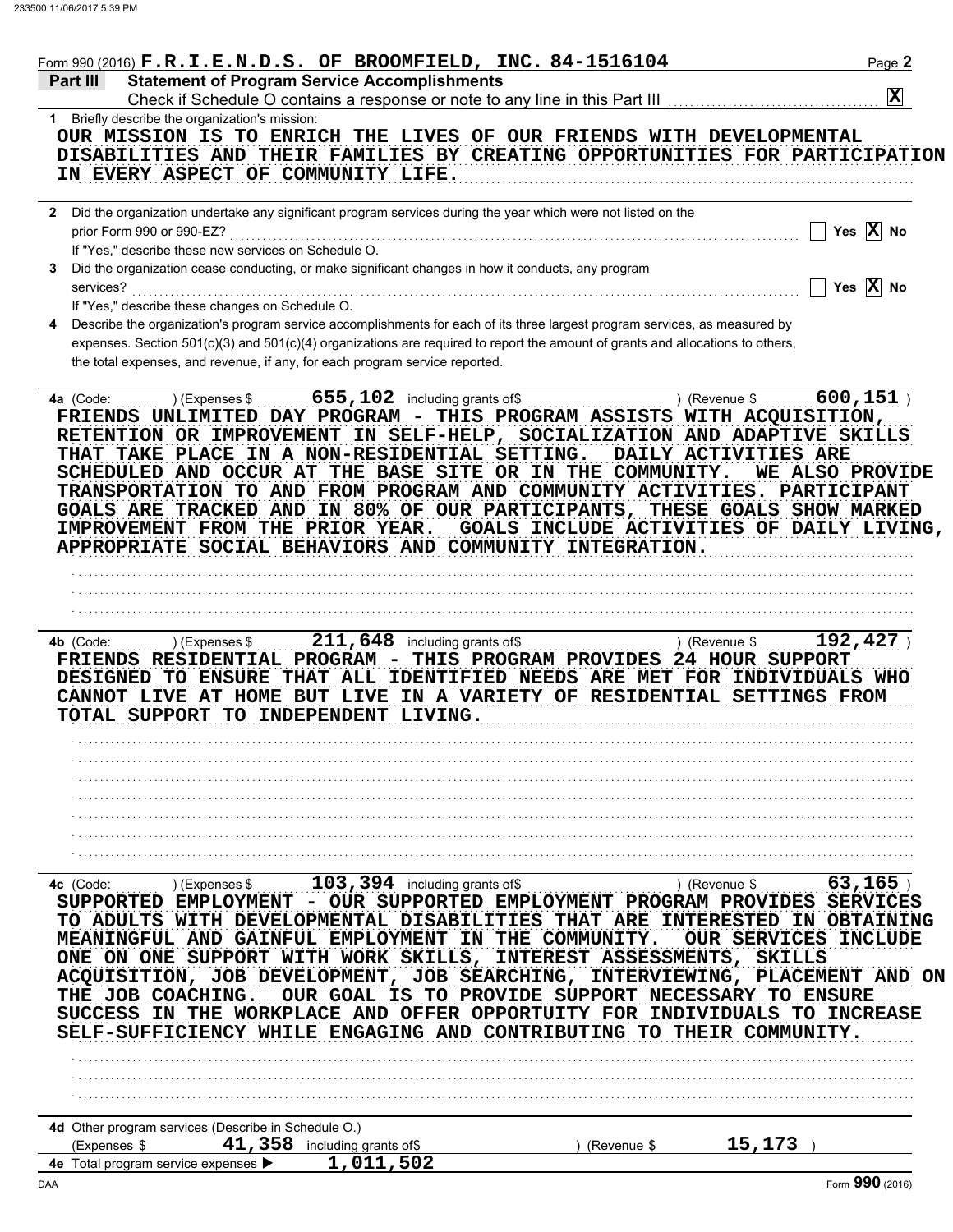### Form 990 (2016) **F.R.I.E.N.D.S. OF BROOMFIELD, INC. 84-1516104** Page 3

**Part IV Checklist of Required Schedules**

|     |                                                                                                                                                                                                         |                 | Yes | No          |
|-----|---------------------------------------------------------------------------------------------------------------------------------------------------------------------------------------------------------|-----------------|-----|-------------|
| 1   | Is the organization described in section 501(c)(3) or 4947(a)(1) (other than a private foundation)? If "Yes,"                                                                                           |                 |     |             |
|     | complete Schedule A                                                                                                                                                                                     | 1               | X   |             |
| 2   | Is the organization required to complete Schedule B, Schedule of Contributors (see instructions)?                                                                                                       | $\overline{2}$  | X   |             |
| 3   | Did the organization engage in direct or indirect political campaign activities on behalf of or in opposition to                                                                                        |                 |     |             |
|     | candidates for public office? If "Yes," complete Schedule C, Part I                                                                                                                                     | 3               |     | X           |
| 4   | Section 501(c)(3) organizations. Did the organization engage in lobbying activities, or have a section 501(h)                                                                                           |                 |     |             |
|     | election in effect during the tax year? If "Yes," complete Schedule C, Part II                                                                                                                          | 4               |     | X           |
| 5   | Is the organization a section $501(c)(4)$ , $501(c)(5)$ , or $501(c)(6)$ organization that receives membership dues,                                                                                    |                 |     |             |
|     | assessments, or similar amounts as defined in Revenue Procedure 98-19? If "Yes," complete Schedule C,                                                                                                   |                 |     |             |
|     | Part III                                                                                                                                                                                                | 5               |     | X           |
| 6   | Did the organization maintain any donor advised funds or any similar funds or accounts for which donors                                                                                                 |                 |     |             |
|     | have the right to provide advice on the distribution or investment of amounts in such funds or accounts? If                                                                                             |                 |     |             |
|     | "Yes," complete Schedule D, Part I                                                                                                                                                                      | 6               |     | X           |
| 7   | Did the organization receive or hold a conservation easement, including easements to preserve open space,                                                                                               |                 |     |             |
|     | the environment, historic land areas, or historic structures? If "Yes," complete Schedule D, Part II                                                                                                    | 7               |     | X           |
| 8   | Did the organization maintain collections of works of art, historical treasures, or other similar assets? If "Yes,"                                                                                     |                 |     |             |
|     | complete Schedule D, Part III                                                                                                                                                                           | 8               |     | X           |
| 9   | Did the organization report an amount in Part X, line 21, for escrow or custodial account liability, serve as a                                                                                         |                 |     |             |
|     | custodian for amounts not listed in Part X; or provide credit counseling, debt management, credit repair, or<br>debt negotiation services? If "Yes," complete Schedule D, Part IV                       |                 |     | X           |
|     |                                                                                                                                                                                                         | 9               |     |             |
| 10  | Did the organization, directly or through a related organization, hold assets in temporarily restricted<br>endowments, permanent endowments, or quasi-endowments? If "Yes," complete Schedule D, Part V | 10              | X   |             |
| 11  | If the organization's answer to any of the following questions is "Yes," then complete Schedule D, Parts VI,                                                                                            |                 |     |             |
|     | VII, VIII, IX, or X as applicable.                                                                                                                                                                      |                 |     |             |
| a   | Did the organization report an amount for land, buildings, and equipment in Part X, line 10? If "Yes,"                                                                                                  |                 |     |             |
|     | complete Schedule D, Part VI                                                                                                                                                                            | 11a             | X   |             |
| b   | Did the organization report an amount for investments—other securities in Part X, line 12 that is 5% or more                                                                                            |                 |     |             |
|     | of its total assets reported in Part X, line 16? If "Yes," complete Schedule D, Part VII                                                                                                                | 11b             |     | X           |
| C   | Did the organization report an amount for investments—program related in Part X, line 13 that is 5% or more                                                                                             |                 |     |             |
|     | of its total assets reported in Part X, line 16? If "Yes," complete Schedule D, Part VIII                                                                                                               | 11 <sub>c</sub> |     | x           |
| d   | Did the organization report an amount for other assets in Part X, line 15 that is 5% or more of its total assets                                                                                        |                 |     |             |
|     | reported in Part X, line 16? If "Yes," complete Schedule D, Part IX                                                                                                                                     | 11d             |     | X           |
| е   | Did the organization report an amount for other liabilities in Part X, line 25? If "Yes," complete Schedule D, Part X                                                                                   | 11e             | X   |             |
| f   | Did the organization's separate or consolidated financial statements for the tax year include a footnote that addresses                                                                                 |                 |     |             |
|     | the organization's liability for uncertain tax positions under FIN 48 (ASC 740)? If "Yes," complete Schedule D, Part X                                                                                  | 11f             |     | X           |
|     | 12a Did the organization obtain separate, independent audited financial statements for the tax year? If "Yes," complete                                                                                 |                 |     |             |
|     | Schedule D, Parts XI and XII                                                                                                                                                                            | 12a             | X   |             |
|     | <b>b</b> Was the organization included in consolidated, independent audited financial statements for the tax year? If                                                                                   |                 |     |             |
|     | "Yes," and if the organization answered "No" to line 12a, then completing Schedule D, Parts XI and XII is optional                                                                                      | 12 <sub>b</sub> |     | X           |
| 13  | Is the organization a school described in section $170(b)(1)(A)(ii)?$ If "Yes," complete Schedule E                                                                                                     | 13              |     | $\mathbf X$ |
| 14а | Did the organization maintain an office, employees, or agents outside of the United States?                                                                                                             | 14a             |     | X           |
| b   | Did the organization have aggregate revenues or expenses of more than \$10,000 from grantmaking,                                                                                                        |                 |     |             |
|     | fundraising, business, investment, and program service activities outside the United States, or aggregate                                                                                               |                 |     |             |
|     | foreign investments valued at \$100,000 or more? If "Yes," complete Schedule F, Parts I and IV                                                                                                          | 14 <sub>b</sub> |     | X           |
| 15  | Did the organization report on Part IX, column (A), line 3, more than \$5,000 of grants or other assistance to or                                                                                       |                 |     |             |
|     | for any foreign organization? If "Yes," complete Schedule F, Parts II and IV                                                                                                                            | 15              |     | X           |
| 16  | Did the organization report on Part IX, column (A), line 3, more than \$5,000 of aggregate grants or other                                                                                              |                 |     |             |
|     | assistance to or for foreign individuals? If "Yes," complete Schedule F, Parts III and IV                                                                                                               | 16              |     | X           |
| 17  | Did the organization report a total of more than \$15,000 of expenses for professional fundraising services on                                                                                          |                 |     |             |
|     |                                                                                                                                                                                                         | 17              |     | X           |
| 18  | Did the organization report more than \$15,000 total of fundraising event gross income and contributions on                                                                                             |                 |     |             |
|     | Part VIII, lines 1c and 8a? If "Yes," complete Schedule G, Part II                                                                                                                                      | 18              | Х   |             |
| 19  | Did the organization report more than \$15,000 of gross income from gaming activities on Part VIII, line 9a?                                                                                            |                 |     |             |
|     |                                                                                                                                                                                                         | 19              |     | X,          |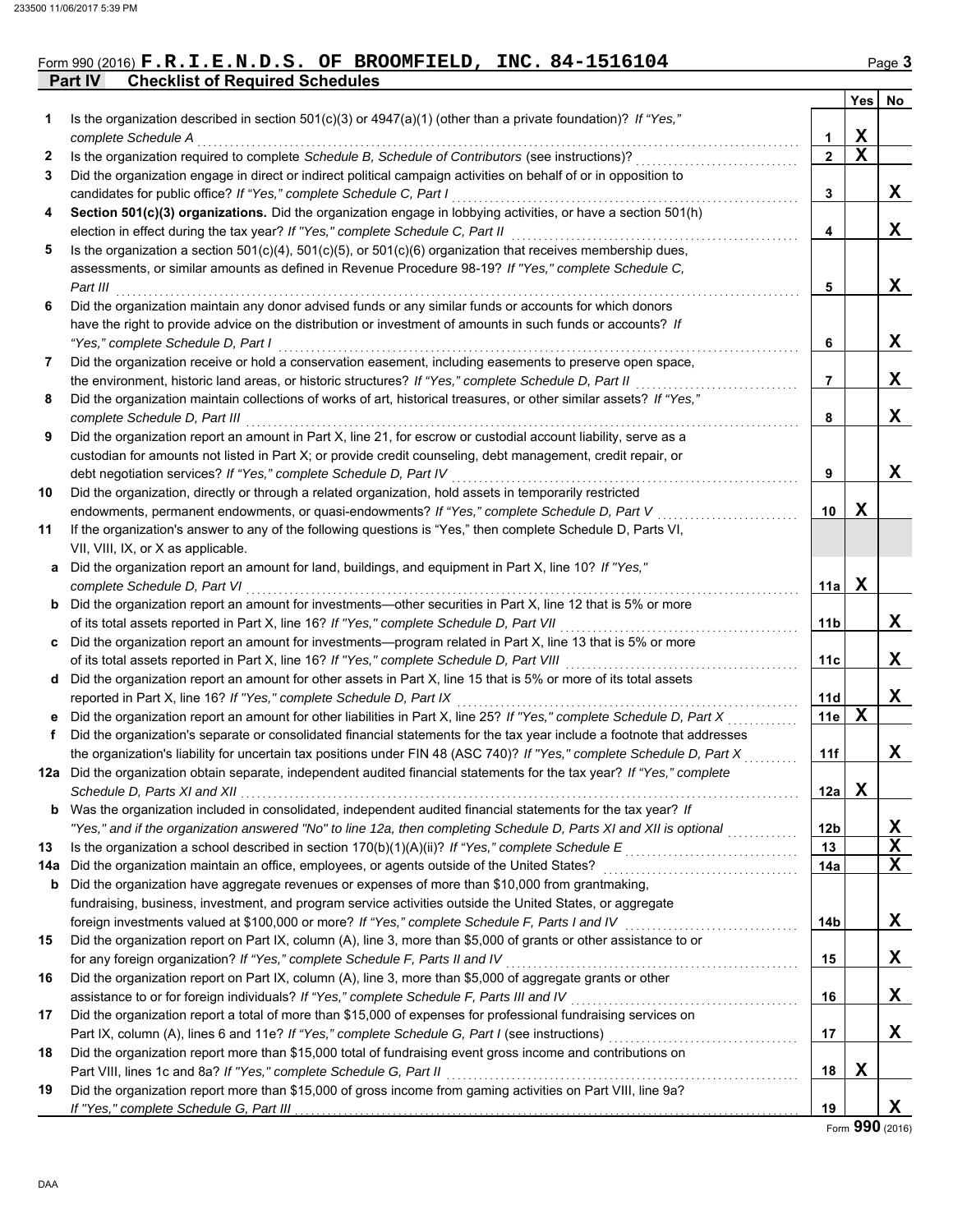|                                                            | Form 990 (2016) $F.R.I.E.N.D.S.$ OF BROOMFIELD, INC. 84-1516104 | $P$ age 4 |
|------------------------------------------------------------|-----------------------------------------------------------------|-----------|
| <b>Part IV</b> Checklist of Required Schedules (continued) |                                                                 |           |

|     |                                                                                                                  |                 | Yes | No                      |
|-----|------------------------------------------------------------------------------------------------------------------|-----------------|-----|-------------------------|
| 20a | Did the organization operate one or more hospital facilities? If "Yes," complete Schedule H                      | 20a             |     | X                       |
| b   | If "Yes" to line 20a, did the organization attach a copy of its audited financial statements to this return?     | 20 <sub>b</sub> |     |                         |
| 21  | Did the organization report more than \$5,000 of grants or other assistance to any domestic organization or      |                 |     |                         |
|     | domestic government on Part IX, column (A), line 1? If "Yes," complete Schedule I, Parts I and II                | 21              |     | X                       |
| 22  | Did the organization report more than \$5,000 of grants or other assistance to or for domestic individuals on    |                 |     |                         |
|     | Part IX, column (A), line 2? If "Yes," complete Schedule I, Parts I and III                                      | 22              |     | X                       |
| 23  | Did the organization answer "Yes" to Part VII, Section A, line 3, 4, or 5 about compensation of the              |                 |     |                         |
|     | organization's current and former officers, directors, trustees, key employees, and highest compensated          |                 |     |                         |
|     | employees? If "Yes," complete Schedule J                                                                         | 23              |     | X                       |
|     | 24a Did the organization have a tax-exempt bond issue with an outstanding principal amount of more than          |                 |     |                         |
|     | \$100,000 as of the last day of the year, that was issued after December 31, 2002? If "Yes," answer lines 24b    |                 |     |                         |
|     | through 24d and complete Schedule K. If "No," go to line 25a                                                     | 24a             |     | X                       |
|     | Did the organization invest any proceeds of tax-exempt bonds beyond a temporary period exception?                | 24 <sub>b</sub> |     |                         |
|     | Did the organization maintain an escrow account other than a refunding escrow at any time during the year        |                 |     |                         |
|     | to defease any tax-exempt bonds?                                                                                 | 24c             |     |                         |
| d   | Did the organization act as an "on behalf of" issuer for bonds outstanding at any time during the year?          | 24d             |     |                         |
|     | 25a Section 501(c)(3), 501(c)(4), and 501(c)(29) organizations. Did the organization engage in an excess benefit |                 |     |                         |
|     | transaction with a disqualified person during the year? If "Yes," complete Schedule L, Part I                    | 25a             |     | X                       |
| b   | Is the organization aware that it engaged in an excess benefit transaction with a disqualified person in a prior |                 |     |                         |
|     | year, and that the transaction has not been reported on any of the organization's prior Forms 990 or 990-EZ?     |                 |     |                         |
|     | If "Yes," complete Schedule L, Part I                                                                            | 25 <sub>b</sub> |     | X                       |
| 26  | Did the organization report any amount on Part X, line 5, 6, or 22 for receivables from or payables to any       |                 |     |                         |
|     | current or former officers, directors, trustees, key employees, highest compensated employees, or                |                 |     |                         |
|     | disqualified persons? If "Yes," complete Schedule L, Part II                                                     | 26              |     | X                       |
| 27  | Did the organization provide a grant or other assistance to an officer, director, trustee, key employee,         |                 |     |                         |
|     | substantial contributor or employee thereof, a grant selection committee member, or to a 35% controlled          |                 |     |                         |
|     | entity or family member of any of these persons? If "Yes," complete Schedule L, Part III                         | 27              |     | X                       |
| 28  | Was the organization a party to a business transaction with one of the following parties (see Schedule L,        |                 |     |                         |
|     | Part IV instructions for applicable filing thresholds, conditions, and exceptions):                              |                 |     |                         |
| а   | A current or former officer, director, trustee, or key employee? If "Yes," complete Schedule L, Part IV          | <b>28a</b>      |     | X                       |
| b   | A family member of a current or former officer, director, trustee, or key employee? If "Yes," complete           |                 |     |                         |
|     | Schedule L, Part IV                                                                                              | 28b             |     | X                       |
| C   | An entity of which a current or former officer, director, trustee, or key employee (or a family member thereof)  |                 |     |                         |
|     | was an officer, director, trustee, or direct or indirect owner? If "Yes," complete Schedule L, Part IV           | 28c             |     | X                       |
| 29  | Did the organization receive more than \$25,000 in non-cash contributions? If "Yes," complete Schedule M         | 29              |     | $\overline{\mathbf{x}}$ |
| 30  | Did the organization receive contributions of art, historical treasures, or other similar assets, or qualified   |                 |     |                         |
|     | conservation contributions? If "Yes," complete Schedule M                                                        | 30              |     | X                       |
| 31  | Did the organization liquidate, terminate, or dissolve and cease operations? If "Yes," complete Schedule N,      |                 |     |                         |
|     | Part I                                                                                                           | 31              |     | X                       |
| 32  | Did the organization sell, exchange, dispose of, or transfer more than 25% of its net assets? If "Yes,"          |                 |     |                         |
|     | complete Schedule N, Part II                                                                                     | 32              |     | X                       |
| 33  | Did the organization own 100% of an entity disregarded as separate from the organization under Regulations       |                 |     |                         |
|     | sections 301.7701-2 and 301.7701-3? If "Yes," complete Schedule R, Part I                                        | 33              |     | X                       |
| 34  | Was the organization related to any tax-exempt or taxable entity? If "Yes," complete Schedule R, Parts II, III,  |                 |     |                         |
|     | or IV, and Part V, line 1                                                                                        | 34              |     | X                       |
| 35a | Did the organization have a controlled entity within the meaning of section 512(b)(13)?                          | 35a             |     | $\mathbf x$             |
| b   | If "Yes" to line 35a, did the organization receive any payment from or engage in any transaction with a          |                 |     |                         |
|     | controlled entity within the meaning of section 512(b)(13)? If "Yes," complete Schedule R, Part V, line 2        | 35b             |     |                         |
| 36  | Section 501(c)(3) organizations. Did the organization make any transfers to an exempt non-charitable             |                 |     |                         |
|     | related organization? If "Yes," complete Schedule R, Part V, line 2                                              | 36              |     | X                       |
| 37  | Did the organization conduct more than 5% of its activities through an entity that is not a related organization |                 |     |                         |
|     | and that is treated as a partnership for federal income tax purposes? If "Yes," complete Schedule R,             |                 |     |                         |
|     | Part VI                                                                                                          | 37              |     | X                       |
| 38  | Did the organization complete Schedule O and provide explanations in Schedule O for Part VI, lines 11b and       |                 |     |                         |
|     | 19? Note. All Form 990 filers are required to complete Schedule O.                                               | 38              | X   |                         |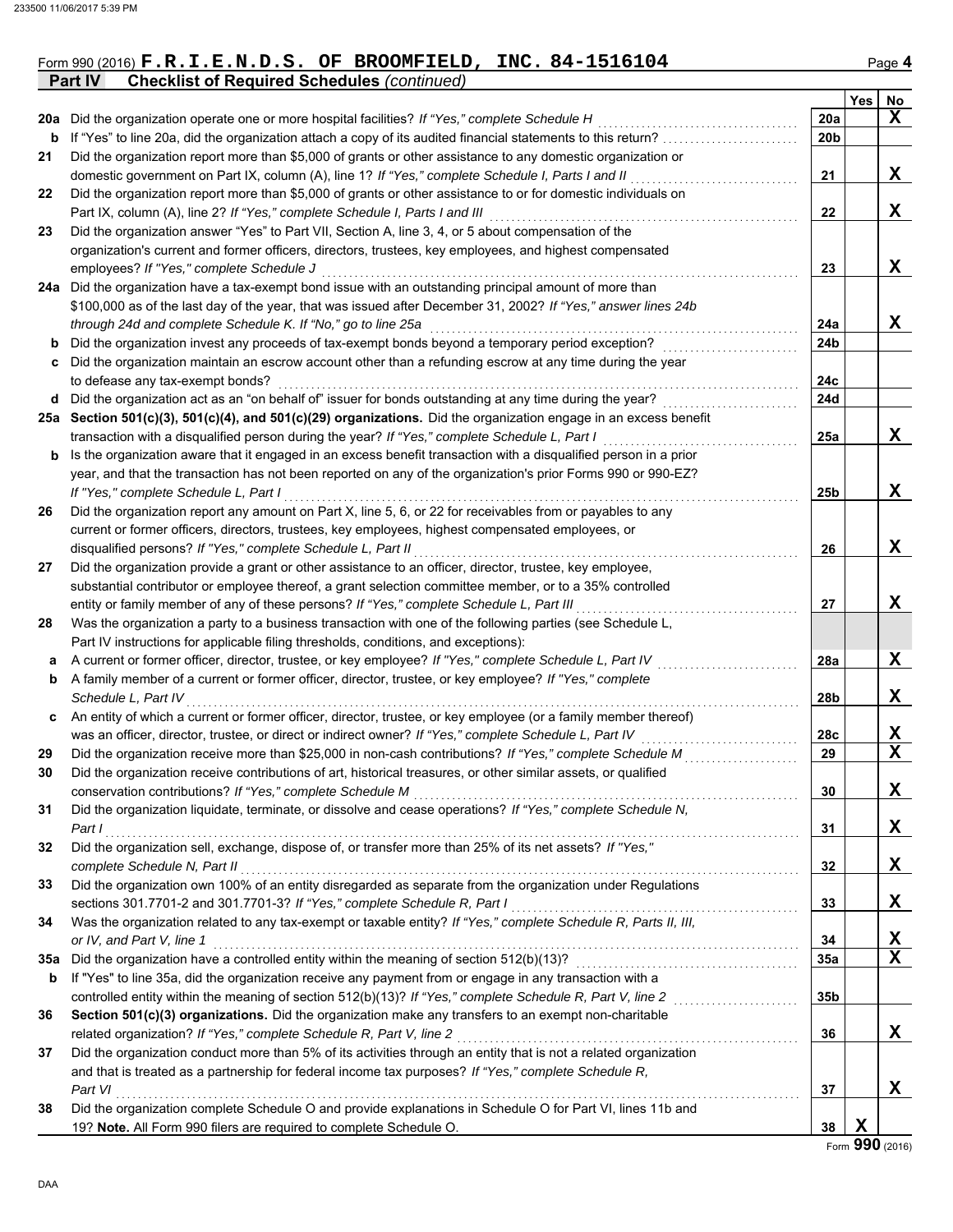|      | Form 990 (2016) $F.R.I.E.N.D.S.$ OF BROOMFIELD, INC. 84-1516104                                                                    |                 |                                                                                                                       |                |             | Page 5          |
|------|------------------------------------------------------------------------------------------------------------------------------------|-----------------|-----------------------------------------------------------------------------------------------------------------------|----------------|-------------|-----------------|
|      | <b>Statements Regarding Other IRS Filings and Tax Compliance</b><br><b>Part V</b>                                                  |                 |                                                                                                                       |                |             |                 |
|      |                                                                                                                                    |                 |                                                                                                                       |                |             |                 |
|      |                                                                                                                                    |                 |                                                                                                                       |                | Yes         | No              |
| 1а   | Enter the number reported in Box 3 of Form 1096. Enter -0- if not applicable                                                       | 1a              | 3                                                                                                                     |                |             |                 |
| b    | Enter the number of Forms W-2G included in line 1a. Enter -0- if not applicable                                                    | 1 <sub>b</sub>  | 0                                                                                                                     |                |             |                 |
| c    | Did the organization comply with backup withholding rules for reportable payments to vendors and                                   |                 |                                                                                                                       |                |             |                 |
|      | reportable gaming (gambling) winnings to prize winners?                                                                            |                 |                                                                                                                       | 1c             | X           |                 |
| 2a l | Enter the number of employees reported on Form W-3, Transmittal of Wage and Tax                                                    |                 |                                                                                                                       |                |             |                 |
|      | Statements, filed for the calendar year ending with or within the year covered by this return                                      | 2a              | 35                                                                                                                    |                |             |                 |
| b    | If at least one is reported on line 2a, did the organization file all required federal employment tax returns?                     |                 |                                                                                                                       | 2 <sub>b</sub> | X           |                 |
|      | Note. If the sum of lines 1a and 2a is greater than 250, you may be required to e-file (see instructions)                          |                 |                                                                                                                       |                |             |                 |
| За   | Did the organization have unrelated business gross income of \$1,000 or more during the year?                                      |                 |                                                                                                                       | За             |             | X               |
| b    | If "Yes," has it filed a Form 990-T for this year? If "No" to line 3b, provide an explanation in Schedule O                        |                 |                                                                                                                       | 3b             |             |                 |
| 4a   | At any time during the calendar year, did the organization have an interest in, or a signature or other authority                  |                 |                                                                                                                       |                |             |                 |
|      | over, a financial account in a foreign country (such as a bank account, securities account, or other financial                     |                 |                                                                                                                       |                |             |                 |
|      | account)?                                                                                                                          |                 |                                                                                                                       | 4a             |             | x               |
|      | <b>b</b> If "Yes," enter the name of the foreign country: ▶                                                                        |                 |                                                                                                                       |                |             |                 |
|      | See instructions for filing requirements for FinCEN Form 114, Report of Foreign Bank and Financial Accounts                        |                 |                                                                                                                       |                |             |                 |
|      | (FBAR).                                                                                                                            |                 |                                                                                                                       |                |             |                 |
|      | 5a Was the organization a party to a prohibited tax shelter transaction at any time during the tax year?                           |                 |                                                                                                                       | 5a             |             | Х               |
| b    | Did any taxable party notify the organization that it was or is a party to a prohibited tax shelter transaction?                   |                 |                                                                                                                       | 5b             |             | X               |
| c    | If "Yes" to line 5a or 5b, did the organization file Form 8886-T?                                                                  |                 |                                                                                                                       | 5c             |             |                 |
| 6a   | Does the organization have annual gross receipts that are normally greater than \$100,000, and did the                             |                 |                                                                                                                       |                |             |                 |
|      | organization solicit any contributions that were not tax deductible as charitable contributions?                                   |                 |                                                                                                                       | 6a             |             | x               |
| b    | If "Yes," did the organization include with every solicitation an express statement that such contributions or                     |                 |                                                                                                                       |                |             |                 |
|      | gifts were not tax deductible?                                                                                                     |                 |                                                                                                                       | 6b             |             |                 |
| 7    | Organizations that may receive deductible contributions under section 170(c).                                                      |                 |                                                                                                                       |                |             |                 |
| a    | Did the organization receive a payment in excess of \$75 made partly as a contribution and partly for goods                        |                 |                                                                                                                       |                |             |                 |
|      | and services provided to the payor?                                                                                                |                 |                                                                                                                       | 7a             | X           |                 |
| b    |                                                                                                                                    |                 |                                                                                                                       | 7b             | $\mathbf x$ |                 |
| c    | Did the organization sell, exchange, or otherwise dispose of tangible personal property for which it was                           |                 |                                                                                                                       |                |             |                 |
|      | required to file Form 8282?                                                                                                        |                 |                                                                                                                       | 7с             |             | x               |
| d    | If "Yes," indicate the number of Forms 8282 filed during the year<br>[[[[[[[[[[[[[[[[]]]]]]                                        | 7d              |                                                                                                                       |                |             |                 |
| е    | Did the organization receive any funds, directly or indirectly, to pay premiums on a personal benefit contract?                    |                 |                                                                                                                       | 7e             |             | X               |
| Ť.   | Did the organization, during the year, pay premiums, directly or indirectly, on a personal benefit contract?                       |                 |                                                                                                                       | 7f             |             | X               |
| g    | If the organization received a contribution of qualified intellectual property, did the organization file Form 8899 as required?   |                 |                                                                                                                       | 7g             |             | $\mathbf x$     |
| n    | If the organization received a contribution of cars, boats, airplanes, or other vehicles, did the organization file a Form 1098-C? |                 |                                                                                                                       | 7h             |             | X.              |
| 8    | Sponsoring organizations maintaining donor advised funds. Did a donor advised fund maintained by the                               |                 |                                                                                                                       |                |             |                 |
|      | sponsoring organization have excess business holdings at any time during the year?                                                 |                 |                                                                                                                       | 8              |             |                 |
| 9    | Sponsoring organizations maintaining donor advised funds.                                                                          |                 |                                                                                                                       |                |             |                 |
| a    | Did the sponsoring organization make any taxable distributions under section 4966?                                                 |                 |                                                                                                                       | 9a             |             |                 |
| b    |                                                                                                                                    |                 |                                                                                                                       | 9b             |             |                 |
| 10   | Section 501(c)(7) organizations. Enter:                                                                                            |                 |                                                                                                                       |                |             |                 |
| a    | Initiation fees and capital contributions included on Part VIII, line 12                                                           | 10a             |                                                                                                                       |                |             |                 |
| b    | Gross receipts, included on Form 990, Part VIII, line 12, for public use of club facilities                                        | 10 <sub>b</sub> |                                                                                                                       |                |             |                 |
| 11   | Section 501(c)(12) organizations. Enter:                                                                                           |                 |                                                                                                                       |                |             |                 |
| a    | Gross income from members or shareholders                                                                                          | 11a             |                                                                                                                       |                |             |                 |
| b    | Gross income from other sources (Do not net amounts due or paid to other sources                                                   |                 |                                                                                                                       |                |             |                 |
|      | against amounts due or received from them.)                                                                                        | 11 <sub>b</sub> |                                                                                                                       |                |             |                 |
| 12a  | Section 4947(a)(1) non-exempt charitable trusts. Is the organization filing Form 990 in lieu of Form 1041?                         |                 | .                                                                                                                     | 12a            |             |                 |
| b    | If "Yes," enter the amount of tax-exempt interest received or accrued during the year                                              | 12 <sub>b</sub> |                                                                                                                       |                |             |                 |
| 13   | Section 501(c)(29) qualified nonprofit health insurance issuers.                                                                   |                 |                                                                                                                       |                |             |                 |
| а    | Is the organization licensed to issue qualified health plans in more than one state?                                               |                 |                                                                                                                       | 13а            |             |                 |
|      | Note. See the instructions for additional information the organization must report on Schedule O.                                  |                 |                                                                                                                       |                |             |                 |
| b    | Enter the amount of reserves the organization is required to maintain by the states in which                                       |                 |                                                                                                                       |                |             |                 |
|      |                                                                                                                                    | 13 <sub>b</sub> |                                                                                                                       |                |             |                 |
| c    | Enter the amount of reserves on hand                                                                                               | 13 <sub>c</sub> |                                                                                                                       |                |             |                 |
| 14a  | Did the organization receive any payments for indoor tanning services during the tax year?                                         |                 | <u> 1986 - Johann Stoff, deutscher Stoff, der Stoff, der Stoff, der Stoff, der Stoff, der Stoff, der Stoff, der S</u> | 14a            |             | $\mathbf x$     |
| b    | If "Yes," has it filed a Form 720 to report these payments? If "No," provide an explanation in Schedule O                          |                 |                                                                                                                       | 14b            |             |                 |
| DAA  |                                                                                                                                    |                 |                                                                                                                       |                |             | Form 990 (2016) |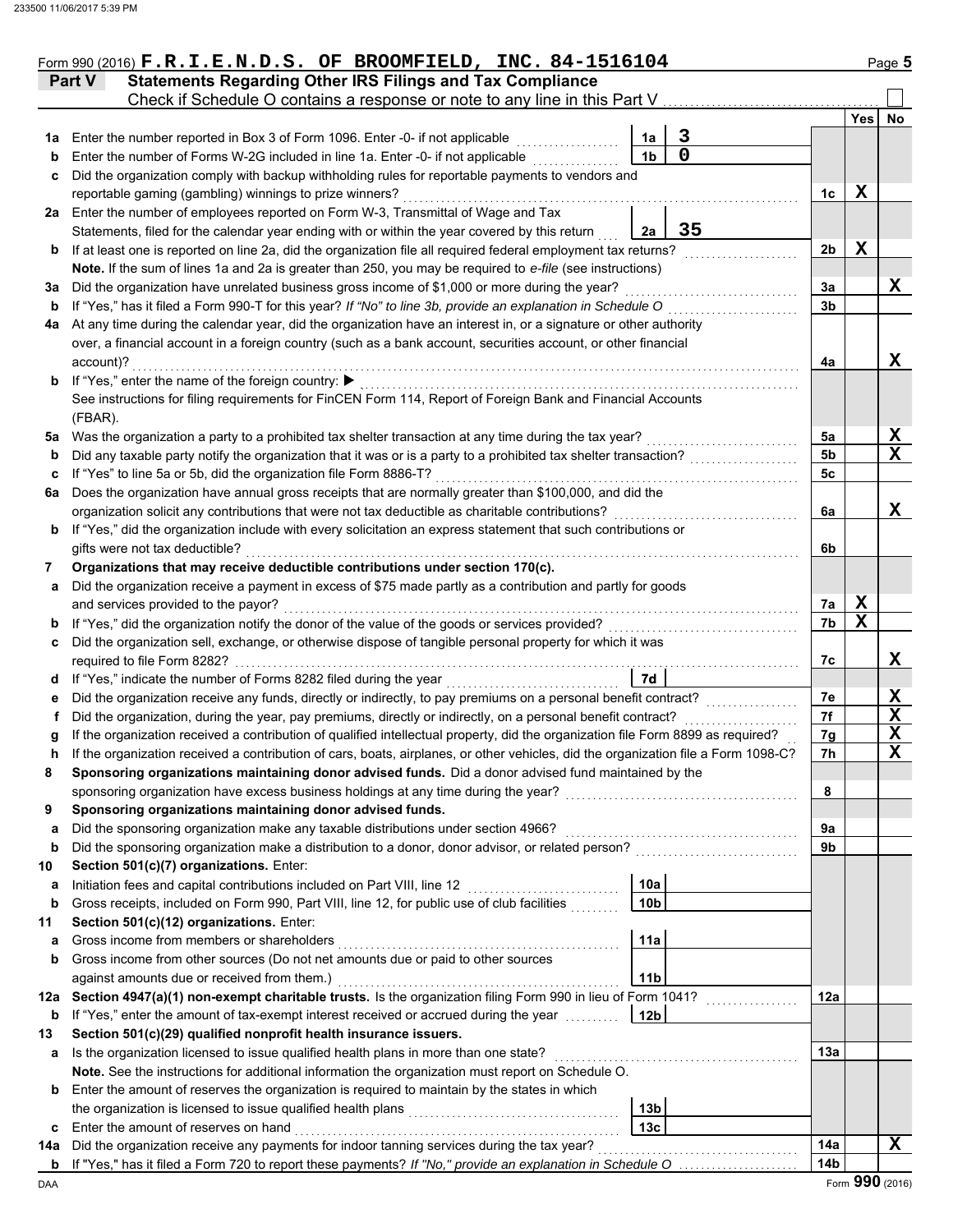#### Form 990 (2016)  $\mathbf{F} \cdot \mathbf{R} \cdot \mathbf{I} \cdot \mathbf{E} \cdot \mathbf{N} \cdot \mathbf{D} \cdot \mathbf{S}$  **.** OF BROOMFIELD, INC. 84-1516104 Page 6

| <b>Part VI</b> | Governance, Management, and Disclosure For each "Yes" response to lines 2 through 7b below, and for a "No"                |  |
|----------------|---------------------------------------------------------------------------------------------------------------------------|--|
|                | response to line 8a, 8b, or 10b below, describe the circumstances, processes, or changes in Schedule O. See instructions. |  |
|                |                                                                                                                           |  |
|                | Section A. Governing Body and Management                                                                                  |  |

|     |                                                                                                                                     |    |   |                         | Yes         | No                      |
|-----|-------------------------------------------------------------------------------------------------------------------------------------|----|---|-------------------------|-------------|-------------------------|
| 1a  | Enter the number of voting members of the governing body at the end of the tax year                                                 | 1a | 7 |                         |             |                         |
|     | If there are material differences in voting rights among members of the governing body, or                                          |    |   |                         |             |                         |
|     | if the governing body delegated broad authority to an executive committee or similar                                                |    |   |                         |             |                         |
|     | committee, explain in Schedule O.                                                                                                   |    |   |                         |             |                         |
| b   | Enter the number of voting members included in line 1a, above, who are independent                                                  | 1b | 6 |                         |             |                         |
| 2   | Did any officer, director, trustee, or key employee have a family relationship or a business relationship with                      |    |   |                         |             |                         |
|     | any other officer, director, trustee, or key employee?                                                                              |    |   | 2                       |             | X                       |
| 3   | Did the organization delegate control over management duties customarily performed by or under the direct                           |    |   |                         |             |                         |
|     | supervision of officers, directors, or trustees, or key employees to a management company or other person?                          |    |   | 3                       |             | X                       |
| 4   | Did the organization make any significant changes to its governing documents since the prior Form 990 was filed?                    |    |   | $\overline{\mathbf{4}}$ |             | $\mathbf x$             |
| 5   | Did the organization become aware during the year of a significant diversion of the organization's assets?                          |    |   | 5                       |             | $\overline{\mathbf{x}}$ |
| 6   | Did the organization have members or stockholders?                                                                                  |    |   | 6                       |             | $\mathbf x$             |
| 7a  | Did the organization have members, stockholders, or other persons who had the power to elect or appoint                             |    |   |                         |             |                         |
|     | one or more members of the governing body?                                                                                          |    |   | 7a                      |             | X                       |
| b   | Are any governance decisions of the organization reserved to (or subject to approval by) members,                                   |    |   |                         |             |                         |
|     | stockholders, or persons other than the governing body?                                                                             |    |   | 7b                      |             | X                       |
| 8   | Did the organization contemporaneously document the meetings held or written actions undertaken during the year by the following:   |    |   |                         |             |                         |
| a   | The governing body?                                                                                                                 |    |   | 8а                      | х           |                         |
| b   | Each committee with authority to act on behalf of the governing body?                                                               |    |   | 8b                      | $\mathbf X$ |                         |
| 9   | Is there any officer, director, trustee, or key employee listed in Part VII, Section A, who cannot be reached at                    |    |   |                         |             |                         |
|     |                                                                                                                                     |    |   | 9                       |             | X                       |
|     | Section B. Policies (This Section B requests information about policies not required by the Internal Revenue Code.)                 |    |   |                         |             |                         |
|     |                                                                                                                                     |    |   |                         | <b>Yes</b>  | No                      |
| 10a | Did the organization have local chapters, branches, or affiliates?                                                                  |    |   | 10a                     |             | x                       |
| b   | If "Yes," did the organization have written policies and procedures governing the activities of such chapters,                      |    |   |                         |             |                         |
|     | affiliates, and branches to ensure their operations are consistent with the organization's exempt purposes?                         |    |   | 10b                     |             |                         |
| 11a | Has the organization provided a complete copy of this Form 990 to all members of its governing body before filing the form?         |    |   | 11a                     | X           |                         |
| b   | Describe in Schedule O the process, if any, used by the organization to review this Form 990.                                       |    |   |                         |             |                         |
| 12a | Did the organization have a written conflict of interest policy? If "No," go to line 13                                             |    |   | 12a                     | X           |                         |
| b   | Were officers, directors, or trustees, and key employees required to disclose annually interests that could give rise to conflicts? |    |   | 12 <sub>b</sub>         | $\mathbf x$ |                         |
| C   | Did the organization regularly and consistently monitor and enforce compliance with the policy? If "Yes,"                           |    |   |                         |             |                         |
|     | describe in Schedule O how this was done                                                                                            |    |   | 12c                     | X           |                         |
| 13  | Did the organization have a written whistleblower policy?                                                                           |    |   | 13                      | $\mathbf x$ |                         |
| 14  | Did the organization have a written document retention and destruction policy?                                                      |    |   | 14                      | $\mathbf x$ |                         |
| 15  | Did the process for determining compensation of the following persons include a review and approval by                              |    |   |                         |             |                         |
|     | independent persons, comparability data, and contemporaneous substantiation of the deliberation and decision?                       |    |   |                         |             |                         |
|     |                                                                                                                                     |    |   | 15a                     | X           |                         |
| b   | Other officers or key employees of the organization                                                                                 |    |   | 15b                     |             | X                       |
|     | If "Yes" to line 15a or 15b, describe the process in Schedule O (see instructions).                                                 |    |   |                         |             |                         |
|     | 16a Did the organization invest in, contribute assets to, or participate in a joint venture or similar arrangement                  |    |   |                         |             |                         |
|     | with a taxable entity during the year?                                                                                              |    |   | 16a                     |             | Χ                       |
|     | <b>b</b> If "Yes," did the organization follow a written policy or procedure requiring the organization to evaluate its             |    |   |                         |             |                         |
|     | participation in joint venture arrangements under applicable federal tax law, and take steps to safeguard the                       |    |   |                         |             |                         |
|     |                                                                                                                                     |    |   | 16b                     |             |                         |
|     | <b>Section C. Disclosure</b>                                                                                                        |    |   |                         |             |                         |
| 17  | List the states with which a copy of this Form 990 is required to be filed ▶ NONE                                                   |    |   |                         |             |                         |

| 18 Section 6104 requires an organization to make its Forms 1023 (or 1024 if applicable), 990, and 990-T (Section 501(c)(3)s only) |  |  |  |  |  |  |  |  |
|-----------------------------------------------------------------------------------------------------------------------------------|--|--|--|--|--|--|--|--|
| available for public inspection. Indicate how you made these available. Check all that apply.                                     |  |  |  |  |  |  |  |  |
| Own website $ \mathbf{X} $ Another's website $ \mathbf{X} $ Upon request $\Box$ Other (explain in Schedule O)                     |  |  |  |  |  |  |  |  |

| 19 | Describe in Schedule O whether (and if so, how) the organization made its governing documents, conflict of interest policy, and |  |  |
|----|---------------------------------------------------------------------------------------------------------------------------------|--|--|
|    | financial statements available to the public during the tax year.                                                               |  |  |

**20** State the name, address, and telephone number of the person who possesses the organization's books and records:  $\blacktriangleright$ 

#### **THE ORGANIZATION 11851 SAULSBURY STREET**

**BROOMFIELD CO 80020 303-404-0123**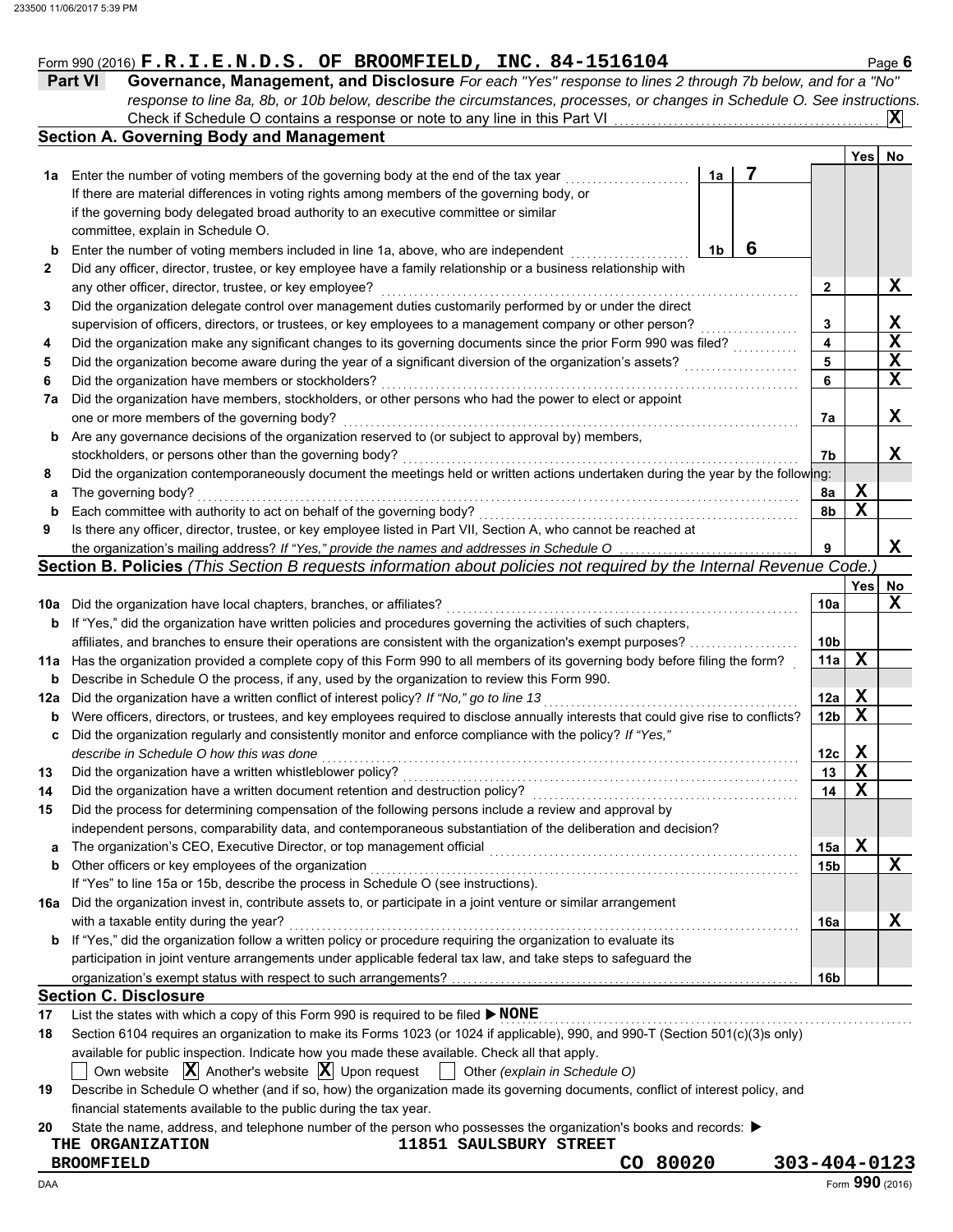#### Form 990 (2016)  $\mathbf{F} \cdot \mathbf{R} \cdot \mathbf{I} \cdot \mathbf{E} \cdot \mathbf{N} \cdot \mathbf{D} \cdot \mathbf{S}$  **OF BROOMFIELD, INC. 84-1516104** Page **7**

#### **Independent Contractors Part VII Compensation of Officers, Directors, Trustees, Key Employees, Highest Compensated Employees, and**

Check if Schedule O contains a response or note to any line in this Part VII

#### **Section A. Officers, Directors, Trustees, Key Employees, and Highest Compensated Employees**

**1a** Complete this table for all persons required to be listed. Report compensation for the calendar year ending with or within the organization's tax year.

■ List all of the organization's **current** officers, directors, trustees (whether individuals or organizations), regardless of amount of compensation. Enter -0- in columns (D), (E), and (F) if no compensation was paid.

List all of the organization's **current** key employees, if any. See instructions for definition of "key employee."

■ List all of the organization's **current** key employees, if any. See instructions for definition of "key employee."<br>■ List the organization's five **current** highest compensated employees (other than an officer, director,

who received reportable compensation (Box 5 of Form W-2 and/or Box 7 of Form 1099-MISC) of more than \$100,000 from the organization and any related organizations.

• List all of the organization's **former** officers, key employees, and highest compensated employees who received more than<br>00,000 of reportable compensation from the organization and any related erganizations. \$100,000 of reportable compensation from the organization and any related organizations.

• List all of the organization's **former directors or trustees** that received, in the capacity as a former director or trustee of the organization, more than \$10,000 of reportable compensation from the organization and any related organizations. List persons in the following order: individual trustees or directors; institutional trustees; officers; key employees; highest compensated employees; and former such persons.

Check this box if neither the organization nor any related organization compensated any current officer, director, or trustee.

| (A)<br>Name and Title                       | (B)<br>Average<br>hours per<br>week<br>(list any               | (C)<br>Position<br>(do not check more than one<br>box, unless person is both an<br>officer and a director/trustee) |                       |             |              |                                 |        | (D)<br>Reportable<br>compensation<br>from<br>the<br>organization | (E)<br>Reportable<br>compensation from<br>related<br>organizations<br>(W-2/1099-MISC) | (F)<br>Estimated<br>amount of<br>other<br>compensation   |  |
|---------------------------------------------|----------------------------------------------------------------|--------------------------------------------------------------------------------------------------------------------|-----------------------|-------------|--------------|---------------------------------|--------|------------------------------------------------------------------|---------------------------------------------------------------------------------------|----------------------------------------------------------|--|
|                                             | hours for<br>related<br>organizations<br>below dotted<br>line) | Individual trustee<br>or director                                                                                  | Institutional trustee | Officer     | Key employee | Highest compensated<br>employee | Former | (W-2/1099-MISC)                                                  |                                                                                       | from the<br>organization<br>and related<br>organizations |  |
| (1) GINA COUFAL                             |                                                                |                                                                                                                    |                       |             |              |                                 |        |                                                                  |                                                                                       |                                                          |  |
| EXECUTIVE DIRECTOR                          | 40.00<br>0.00                                                  | $\mathbf X$                                                                                                        |                       | $\mathbf X$ |              |                                 |        | 51,000                                                           | 0                                                                                     | 0                                                        |  |
| (2) TIM MAXWELL                             |                                                                |                                                                                                                    |                       |             |              |                                 |        |                                                                  |                                                                                       |                                                          |  |
|                                             | 3.00                                                           |                                                                                                                    |                       |             |              |                                 |        |                                                                  |                                                                                       |                                                          |  |
| <b>PRESIDENT</b><br>$(3) TY$ FOUCHEY        | 0.00                                                           | $\mathbf X$                                                                                                        |                       | $\mathbf x$ |              |                                 |        | 0                                                                | 0                                                                                     | 0                                                        |  |
| <b>SECRETARY</b>                            | 2.00<br>0.00                                                   | $\mathbf X$                                                                                                        |                       | $\mathbf x$ |              |                                 |        | 0                                                                | 0                                                                                     | 0                                                        |  |
| (4) MIKE BLACK                              |                                                                |                                                                                                                    |                       |             |              |                                 |        |                                                                  |                                                                                       |                                                          |  |
|                                             | 2.00                                                           |                                                                                                                    |                       |             |              |                                 |        |                                                                  |                                                                                       |                                                          |  |
| <b>TREASURER</b>                            | 0.00                                                           | $\mathbf X$                                                                                                        |                       | $\mathbf x$ |              |                                 |        | 0                                                                | 0                                                                                     | $\mathbf 0$                                              |  |
| (5) AURORA BARNES                           | 1.00                                                           |                                                                                                                    |                       |             |              |                                 |        |                                                                  |                                                                                       |                                                          |  |
| <b>DIRECTOR</b>                             | 0.00                                                           | $\mathbf X$                                                                                                        |                       |             |              |                                 |        | 0                                                                | 0                                                                                     | $\mathbf 0$                                              |  |
| (6) JOHN VAUGHAN                            | 1.00                                                           |                                                                                                                    |                       |             |              |                                 |        |                                                                  |                                                                                       |                                                          |  |
| <b>DIRECTOR</b>                             | 0.00                                                           | $\mathbf X$                                                                                                        |                       |             |              |                                 |        | 0                                                                | 0                                                                                     | 0                                                        |  |
| (7) TIM HYNEK                               | 1.00                                                           |                                                                                                                    |                       |             |              |                                 |        |                                                                  |                                                                                       |                                                          |  |
| <b>DIRECTOR</b>                             | 0.00                                                           | $\mathbf X$                                                                                                        |                       |             |              |                                 |        | 0                                                                | 0                                                                                     | $\mathbf 0$                                              |  |
| (8) HELEN MACIAS<br><b>FINANCE DIRECTOR</b> | 30.00<br>0.00                                                  |                                                                                                                    |                       | $\mathbf x$ |              |                                 |        | 51,053                                                           | 0                                                                                     | $\mathbf 0$                                              |  |
| (9)                                         |                                                                |                                                                                                                    |                       |             |              |                                 |        |                                                                  |                                                                                       |                                                          |  |
|                                             |                                                                |                                                                                                                    |                       |             |              |                                 |        |                                                                  |                                                                                       |                                                          |  |
| (10)                                        |                                                                |                                                                                                                    |                       |             |              |                                 |        |                                                                  |                                                                                       |                                                          |  |
|                                             |                                                                |                                                                                                                    |                       |             |              |                                 |        |                                                                  |                                                                                       |                                                          |  |
| (11)                                        |                                                                |                                                                                                                    |                       |             |              |                                 |        |                                                                  |                                                                                       |                                                          |  |
|                                             |                                                                |                                                                                                                    |                       |             |              |                                 |        |                                                                  |                                                                                       |                                                          |  |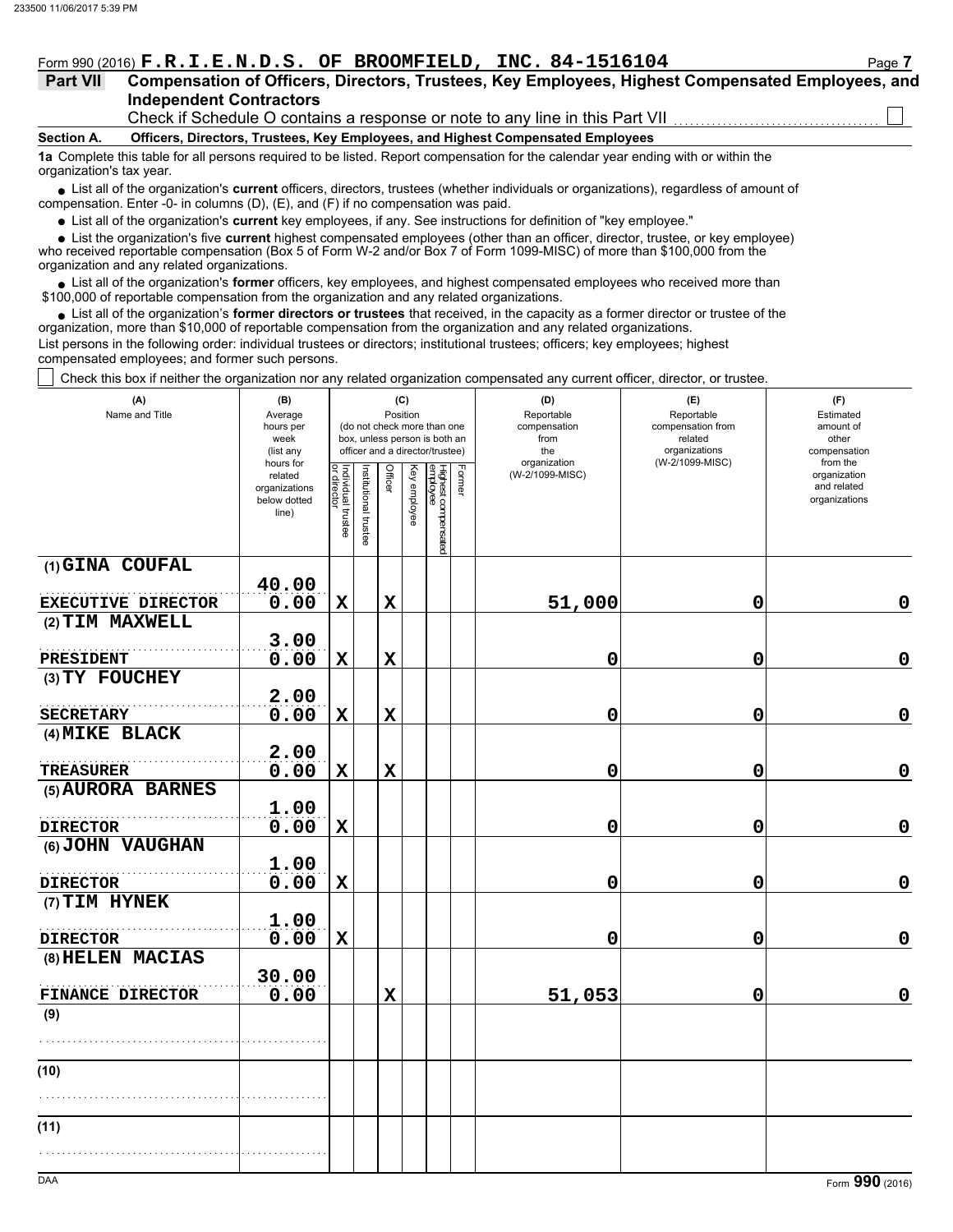| <b>Part VII</b> |                                                                                                                                                                                  |                                                                |                                                                                                 |                       |         |                 |                                 |        | Form 990 (2016) F.R.I.E.N.D.S. OF BROOMFIELD, INC. 84-1516104<br>Section A. Officers, Directors, Trustees, Key Employees, and Highest Compensated Employees (continued)                                                                                                                                                                                                                                                                                        |                                                                    | Page 8                                                   |
|-----------------|----------------------------------------------------------------------------------------------------------------------------------------------------------------------------------|----------------------------------------------------------------|-------------------------------------------------------------------------------------------------|-----------------------|---------|-----------------|---------------------------------|--------|----------------------------------------------------------------------------------------------------------------------------------------------------------------------------------------------------------------------------------------------------------------------------------------------------------------------------------------------------------------------------------------------------------------------------------------------------------------|--------------------------------------------------------------------|----------------------------------------------------------|
|                 | (A)<br>Name and title                                                                                                                                                            | (B)<br>Average<br>hours per<br>week<br>(list any               | (do not check more than one<br>box, unless person is both an<br>officer and a director/trustee) |                       |         | (C)<br>Position |                                 |        | (D)<br>Reportable<br>compensation<br>from<br>the                                                                                                                                                                                                                                                                                                                                                                                                               | (E)<br>Reportable<br>compensation from<br>related<br>organizations | (F)<br>Estimated<br>amount of<br>other<br>compensation   |
|                 |                                                                                                                                                                                  | hours for<br>related<br>organizations<br>below dotted<br>line) | Individual trustee<br>or director                                                               | Institutional trustee | Officer | Key employee    | Highest compensatec<br>employee | Former | organization<br>(W-2/1099-MISC)                                                                                                                                                                                                                                                                                                                                                                                                                                | (W-2/1099-MISC)                                                    | from the<br>organization<br>and related<br>organizations |
|                 |                                                                                                                                                                                  |                                                                |                                                                                                 |                       |         |                 |                                 |        |                                                                                                                                                                                                                                                                                                                                                                                                                                                                |                                                                    |                                                          |
|                 |                                                                                                                                                                                  |                                                                |                                                                                                 |                       |         |                 |                                 |        |                                                                                                                                                                                                                                                                                                                                                                                                                                                                |                                                                    |                                                          |
|                 |                                                                                                                                                                                  |                                                                |                                                                                                 |                       |         |                 |                                 |        |                                                                                                                                                                                                                                                                                                                                                                                                                                                                |                                                                    |                                                          |
|                 |                                                                                                                                                                                  |                                                                |                                                                                                 |                       |         |                 |                                 |        |                                                                                                                                                                                                                                                                                                                                                                                                                                                                |                                                                    |                                                          |
|                 |                                                                                                                                                                                  |                                                                |                                                                                                 |                       |         |                 |                                 |        |                                                                                                                                                                                                                                                                                                                                                                                                                                                                |                                                                    |                                                          |
|                 |                                                                                                                                                                                  |                                                                |                                                                                                 |                       |         |                 |                                 |        |                                                                                                                                                                                                                                                                                                                                                                                                                                                                |                                                                    |                                                          |
|                 |                                                                                                                                                                                  |                                                                |                                                                                                 |                       |         |                 |                                 |        |                                                                                                                                                                                                                                                                                                                                                                                                                                                                |                                                                    |                                                          |
|                 |                                                                                                                                                                                  |                                                                |                                                                                                 |                       |         |                 |                                 |        |                                                                                                                                                                                                                                                                                                                                                                                                                                                                |                                                                    |                                                          |
|                 | Total from continuation sheets to Part VII, Section A                                                                                                                            |                                                                |                                                                                                 |                       |         |                 |                                 |        | 102,053                                                                                                                                                                                                                                                                                                                                                                                                                                                        |                                                                    |                                                          |
| $\mathbf{2}$    | reportable compensation from the organization $\bigtriangledown 0$                                                                                                               |                                                                |                                                                                                 |                       |         |                 |                                 |        | 102,053<br>Total number of individuals (including but not limited to those listed above) who received more than \$100,000 of                                                                                                                                                                                                                                                                                                                                   |                                                                    |                                                          |
| 3<br>4<br>5     | employee on line 1a? If "Yes," complete Schedule J for such individual<br>individual<br>for services rendered to the organization? If "Yes," complete Schedule J for such person |                                                                |                                                                                                 |                       |         |                 |                                 |        | Did the organization list any former officer, director, or trustee, key employee, or highest compensated<br>For any individual listed on line 1a, is the sum of reportable compensation and other compensation from the<br>organization and related organizations greater than \$150,000? If "Yes," complete Schedule J for such<br>marviquar<br>Did any person listed on line 1a receive or accrue compensation from any unrelated organization or individual |                                                                    | No<br>Yes<br>X<br>3<br>X<br>4<br>X<br>5                  |
|                 | <b>Section B. Independent Contractors</b>                                                                                                                                        |                                                                |                                                                                                 |                       |         |                 |                                 |        |                                                                                                                                                                                                                                                                                                                                                                                                                                                                |                                                                    |                                                          |
| 1               |                                                                                                                                                                                  |                                                                |                                                                                                 |                       |         |                 |                                 |        | Complete this table for your five highest compensated independent contractors that received more than \$100,000 of<br>compensation from the organization. Report compensation for the calendar year ending with or within the organization's tax year.                                                                                                                                                                                                         |                                                                    |                                                          |
|                 |                                                                                                                                                                                  | (A)<br>Name and business address                               |                                                                                                 |                       |         |                 |                                 |        |                                                                                                                                                                                                                                                                                                                                                                                                                                                                | (B)<br>Description of services                                     | (C)<br>Compensation                                      |
|                 |                                                                                                                                                                                  |                                                                |                                                                                                 |                       |         |                 |                                 |        |                                                                                                                                                                                                                                                                                                                                                                                                                                                                |                                                                    |                                                          |
|                 |                                                                                                                                                                                  |                                                                |                                                                                                 |                       |         |                 |                                 |        |                                                                                                                                                                                                                                                                                                                                                                                                                                                                |                                                                    |                                                          |
|                 |                                                                                                                                                                                  |                                                                |                                                                                                 |                       |         |                 |                                 |        |                                                                                                                                                                                                                                                                                                                                                                                                                                                                |                                                                    |                                                          |
| 2               | Total number of independent contractors (including but not limited to those listed above) who<br>received more than \$100,000 of compensation from the organization ▶            |                                                                |                                                                                                 |                       |         |                 |                                 |        |                                                                                                                                                                                                                                                                                                                                                                                                                                                                | 0                                                                  |                                                          |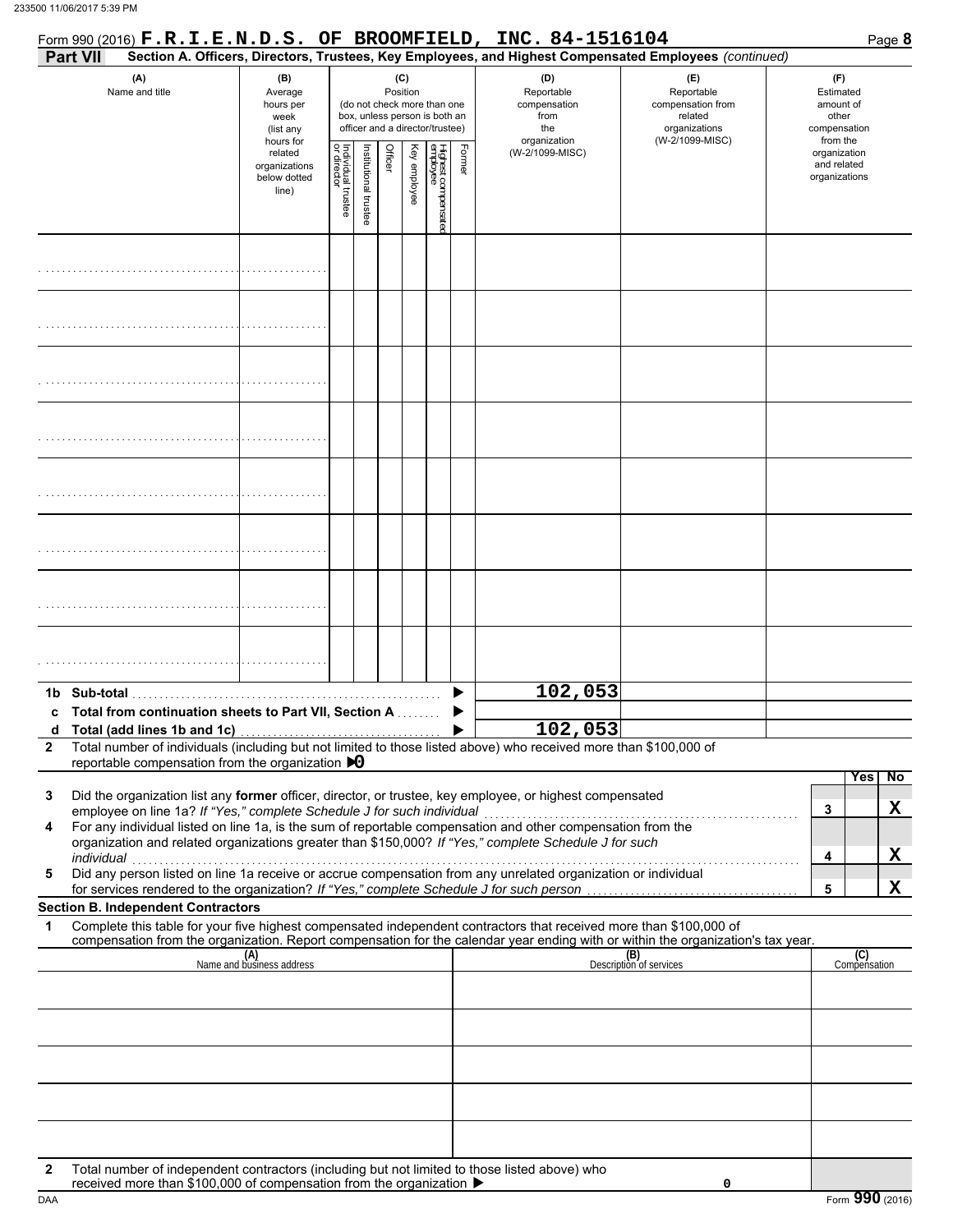### Form 990 (2016) **F.R.I.E.N.D.S. OF BROOMFIELD, INC. 84-1516104** Page **9**

Check if Schedule O contains a response or note to any line in this Part VIII

#### **Part VIII Statement of Revenue**

#### **(A) (B) (C) (C) (D)**<br>Total revenue Related or Unrelated Reven Total revenue Related or Unrelated Revenue excluded from tax exempt business function revenue under sections 512-514 revenue **Contributions, Gifts, Grants and Other Similar Amounts Program Service Revenue** Grant **1a** Federated campaigns . . . . . **1a 1b b** Membership dues  $\ldots$ Gifts,<br>Lar An **34,740 1c c** Fundraising events . . . . . . . . **1d d** Related organizations . . . . . Program Service RevenueContributions, **1e e** Government grants (contributions) . . **f** All other contributions, gifts, grants, and similar amounts not included above **452,300 1f 14,824 g** Noncash contributions included in lines 1a-1f:  $\updownarrow$ **487,040**  $\blacktriangleright$ **h Total.** Add lines 1a–1f . . . . . . . . . . . . . . . . . . . . . . . . . . . . . **Busn. Code** . . . . . . . . . . . . . . . . . . . . . . . . . . . . . . . . . . . . . . . . . . . . **PROGRAM FEES 624100 870,916 870,916 2a b** . . . . . . . . . . . . . . . . . . . . . . . . . . . . . . . . . . . . . . . . . . . . **c** . . . . . . . . . . . . . . . . . . . . . . . . . . . . . . . . . . . . . . . . . . . . **d** . . . . . . . . . . . . . . . . . . . . . . . . . . . . . . . . . . . . . . . . . . . . **e** . . . . . . . . . . . . . . . . . . . . . . . . . . . . . . . . . . . . . . . . . . . . **f** All other program service revenue . . . . . . . . **870,916 g Total.** Add lines 2a–2f . . . . . . . . . . . . . . . . . . . . . . . . . . . . . **3** Investment income (including dividends, interest, and other similar amounts)  $\blacksquare$ **1,241 1,241 4** Income from investment of tax-exempt bond proceed **5** Royalties . . . . . . . . . . . . . . . . . . . . . . . . . . . . . . . . . . . . . . . . . . . b (i) Real (ii) Personal **6a** Gross rents **b** Less: rental exps. **c** Rental inc. or (loss) ь **d** Net rental income or (loss) . . . . . . . . . . . . . . . . . . . . . . . . . **7a** Gross amount from (i) Securities (ii) Other sales of assets **5,740** other than inventor **b** Less: cost or other **5,210** basis & sales exps. **530 c** Gain or (loss) **530 530 d** Net gain or (loss) . . . . . . . . . . . . . . . . . . . . . . . . . . . . . . . . . . . **8a** Gross income from fundraising events **Other Revenue Other Revenue** (not including \$ . . . . . . . . . . . . . . . . . . . . **34,740** of contributions reported on line 1c). See Part IV, line 18 . . . . . . . . . . . . . . **63,004 a b 43,183 b** Less: direct expenses . . . . . . . . **19,821 19,821 c** Net income or (loss) from fundraising events . . . . . . ▶ **9a** Gross income from gaming activities. See Part IV, line 19 . . . . . . . . . . . . . . **a b b** Less: direct expenses  $\ldots$ ▶ Net income or (loss) from gaming activities . . . . . . . **c** 10a Gross sales of inventory, less returns and allowances **a b b** Less: cost of goods sold  $\ldots$ ь Net income or (loss) from sales of inventory . . . . . . . **c** Miscellaneous Revenue **Busn. Code 11a** . . . . . . . . . . . . . . . . . . . . . . . . . . . . . . . . . . . . . . . . . . . . **b c** . . . . . . . . . . . . . . . . . . . . . . . . . . . . . . . . . . . . . . . . . . . . **d** All other revenue . . . . . . . . . . . . . . . . . . . . . . . . . .  $\blacktriangleright$ **e Total.** Add lines 11a–11d . . . . . . . . . . . . . . . . . . . . . . . . . . **1,379,548 870,916 0 21,592** ь **Total revenue.** See instructions. . . . . . . . . . . . . . . . . . . **12**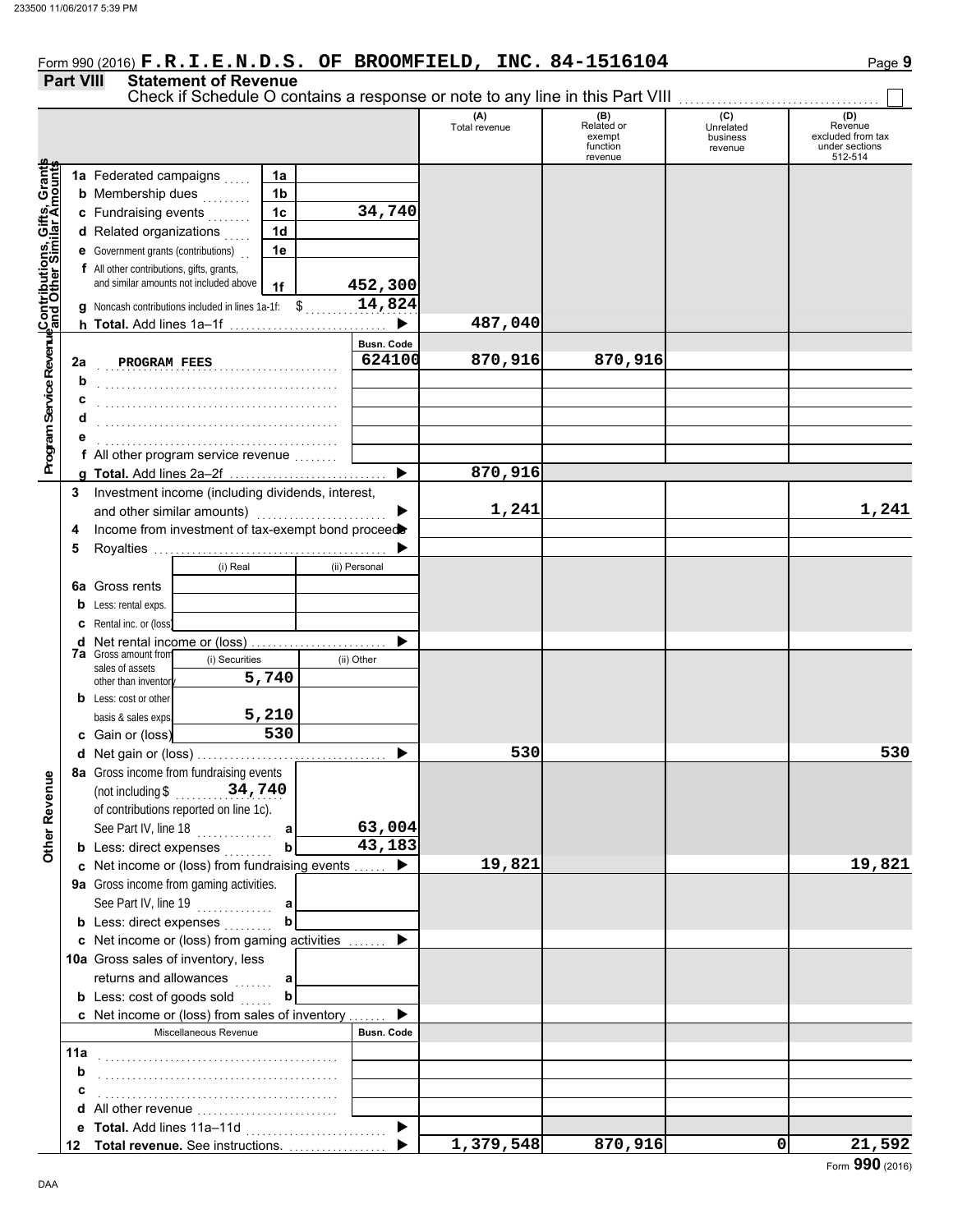### Form 990 (2016) Page **10 F.R.I.E.N.D.S. OF BROOMFIELD, INC. 84-1516104**

|              | Part IX<br><b>Statement of Functional Expenses</b>                                                                                         |                        |                 |                       |                        |
|--------------|--------------------------------------------------------------------------------------------------------------------------------------------|------------------------|-----------------|-----------------------|------------------------|
|              | Section 501(c)(3) and 501(c)(4) organizations must complete all columns. All other organizations must complete column (A).                 |                        |                 |                       |                        |
|              | Check if Schedule O contains a response or note to any line in this Part IX                                                                | (A)                    | (B)             | (C)                   | (D)                    |
|              | Do not include amounts reported on lines 6b,<br>7b, 8b, 9b, and 10b of Part VIII.                                                          | Total expenses         | Program service | Management and        | Fundraising            |
| 1            | Grants and other assistance to domestic organizations                                                                                      |                        | expenses        | general expenses      | expenses               |
|              | and domestic governments. See Part IV, line 21                                                                                             |                        |                 |                       |                        |
| $\mathbf{2}$ | Grants and other assistance to domestic                                                                                                    |                        |                 |                       |                        |
|              | individuals. See Part IV, line 22                                                                                                          |                        |                 |                       |                        |
| 3            | Grants and other assistance to foreign                                                                                                     |                        |                 |                       |                        |
|              | organizations, foreign governments, and foreign                                                                                            |                        |                 |                       |                        |
|              | individuals. See Part IV, lines 15 and 16                                                                                                  |                        |                 |                       |                        |
| 4            | Benefits paid to or for members                                                                                                            |                        |                 |                       |                        |
| 5            | Compensation of current officers, directors,                                                                                               |                        |                 |                       |                        |
|              | trustees, and key employees                                                                                                                | 102,053                | 10,200          | 81,653                | 10,200                 |
| 6            | Compensation not included above, to disqualified                                                                                           |                        |                 |                       |                        |
|              | persons (as defined under section 4958(f)(1)) and                                                                                          |                        |                 |                       |                        |
|              | persons described in section 4958(c)(3)(B)                                                                                                 |                        |                 |                       |                        |
| 7            | Other salaries and wages                                                                                                                   | 524,644                | 491,158         | 12,351                | 21, 135                |
| 8            | Pension plan accruals and contributions (include                                                                                           |                        |                 |                       |                        |
|              | section 401(k) and 403(b) employer contributions)                                                                                          |                        |                 |                       |                        |
| 9            | Other employee benefits                                                                                                                    |                        |                 |                       |                        |
| 10           | Payroll taxes                                                                                                                              | 50,172                 | 40,138          | 7,526                 | 2,508                  |
| 11           | Fees for services (non-employees):                                                                                                         |                        |                 |                       |                        |
| a            |                                                                                                                                            |                        |                 |                       |                        |
| b            | Legal                                                                                                                                      |                        |                 |                       |                        |
|              |                                                                                                                                            | $\overline{22}$ , 840  |                 | $\overline{22}$ , 840 |                        |
| d            | Lobbying                                                                                                                                   |                        |                 |                       |                        |
|              | Professional fundraising services. See Part IV, line 1                                                                                     |                        |                 |                       |                        |
| f            | Investment management fees                                                                                                                 |                        |                 |                       |                        |
|              | g Other. (If line 11g amount exceeds 10% of line 25, column                                                                                |                        |                 |                       |                        |
|              | (A) amount, list line 11g expenses on Schedule O.)                                                                                         | 78,780                 | 70,092          |                       | 8,688                  |
| 12           | Advertising and promotion [1] [1] Advertising and promotion                                                                                |                        |                 |                       |                        |
| 13           |                                                                                                                                            | 38,874                 | 33,043          | 5,054                 | 777                    |
| 14           | Information technology<br>                                                                                                                 |                        |                 |                       |                        |
| 15<br>16     | Royalties                                                                                                                                  | 24,702                 | 20,997          | 3,705                 |                        |
|              | 17 Travel                                                                                                                                  |                        |                 |                       |                        |
| 18           | Payments of travel or entertainment expenses                                                                                               |                        |                 |                       |                        |
|              | for any federal, state, or local public officials                                                                                          |                        |                 |                       |                        |
| 19           | Conferences, conventions, and meetings                                                                                                     |                        |                 |                       |                        |
| 20           | Interest                                                                                                                                   | 73,273                 | 73,273          |                       |                        |
| 21           | Payments to affiliates [11] [11] Payments to affiliates                                                                                    |                        |                 |                       |                        |
| 22           | Depreciation, depletion, and amortization                                                                                                  | 122,957                | 104,513         | 18,444                |                        |
| 23           | Insurance <b>Committee Committee Committee Committee Committee</b>                                                                         | 44,413                 | 42,192          | 2,221                 |                        |
| 24           | Other expenses. Itemize expenses not covered                                                                                               |                        |                 |                       |                        |
|              | above (List miscellaneous expenses in line 24e. If                                                                                         |                        |                 |                       |                        |
|              | line 24e amount exceeds 10% of line 25, column                                                                                             |                        |                 |                       |                        |
|              | (A) amount, list line 24e expenses on Schedule O.)                                                                                         |                        |                 |                       |                        |
| a            | <b>TRANSPORTATION</b>                                                                                                                      | 55, 321                | 55,321          |                       |                        |
| b            | PROGRAM EXPENSES                                                                                                                           | 41,067                 | 41,067          |                       |                        |
| c            | REPAIRS AND MAINTENANCE                                                                                                                    | 32,356                 | 22,649          | 9,707                 |                        |
| d            | MARKETING AND OUTREACH                                                                                                                     | 7,387                  |                 |                       | 7,387                  |
| е            | All other expenses                                                                                                                         | 24,424                 | 6,859           | 12,621                | $\frac{4,944}{55,639}$ |
| 25           | Total functional expenses. Add lines 1 through 24e                                                                                         | $\overline{1,243,263}$ | 1,011,502       | 176,122               |                        |
| 26           | Joint costs. Complete this line only if the<br>organization reported in column (B) joint costs<br>from a combined educational campaign and |                        |                 |                       |                        |
|              | fundraising solicitation. Check here $\blacktriangleright$<br>following SOP 98-2 (ASC 958-720)                                             |                        |                 |                       |                        |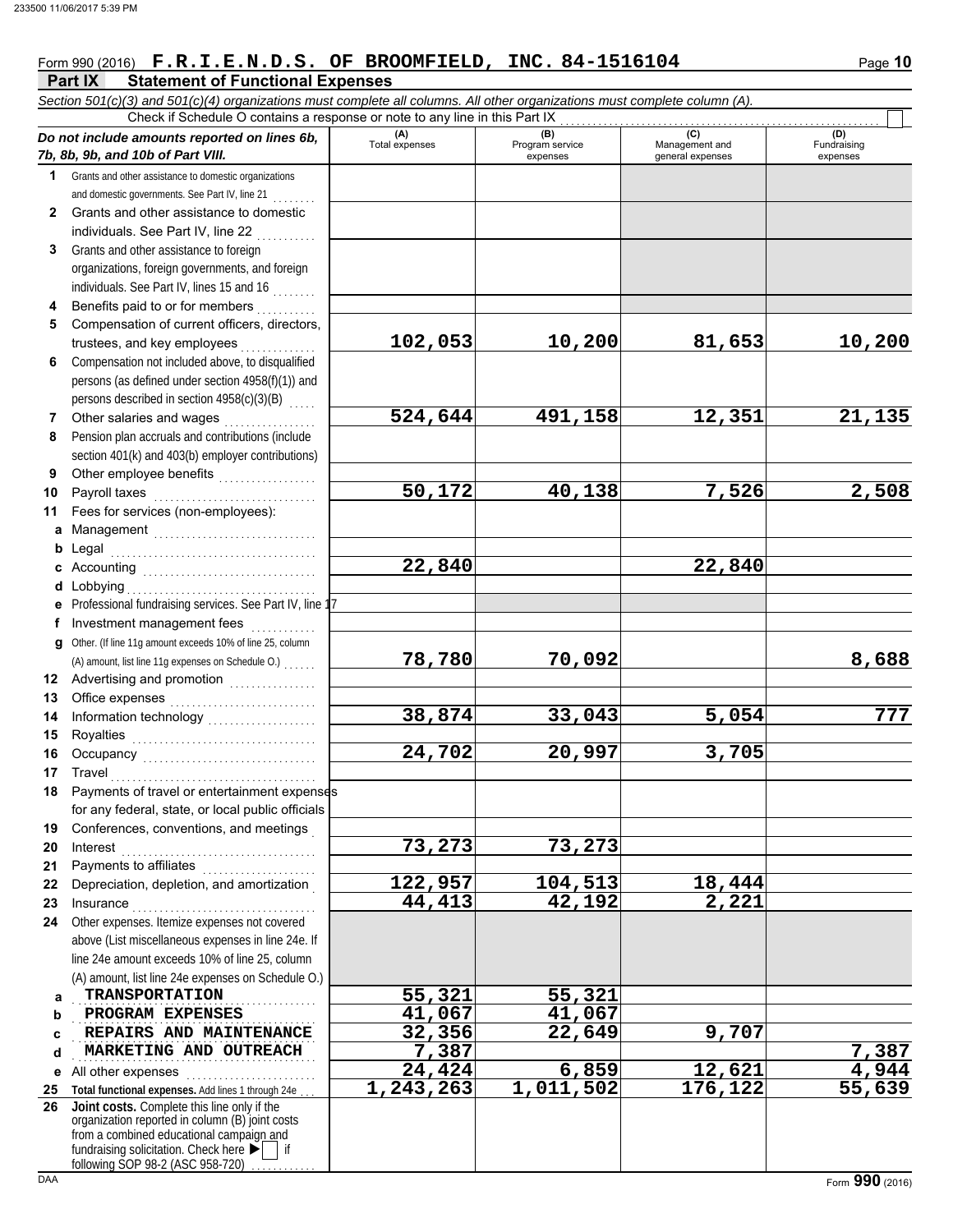### Form 990 (2016) **F.R.I.E.N.D.S. OF BROOMFIELD, INC. 84-1516104** Page 11

|                             | Part X | <b>Balance Sheet</b>                                                                                                                                                                                                           |                 |                                         |                           |                         |                           |
|-----------------------------|--------|--------------------------------------------------------------------------------------------------------------------------------------------------------------------------------------------------------------------------------|-----------------|-----------------------------------------|---------------------------|-------------------------|---------------------------|
|                             |        | Check if Schedule O contains a response or note to any line in this Part X                                                                                                                                                     |                 |                                         |                           |                         |                           |
|                             |        |                                                                                                                                                                                                                                |                 |                                         | (A)                       |                         | (B)                       |
|                             |        |                                                                                                                                                                                                                                |                 |                                         | Beginning of year         |                         | End of year               |
|                             | 1.     | Cash-non-interest bearing                                                                                                                                                                                                      |                 |                                         | 140,296                   | $\overline{1}$          | 171,005                   |
|                             | 2      | Savings and temporary cash investments [11] [11] contract the same state of the same state of the same state of the state of the state of the state of the state of the state of the state of the state of the state of the st |                 |                                         | 10, 132                   | $\overline{2}$          | 10,162                    |
|                             | 3      |                                                                                                                                                                                                                                |                 |                                         | 154,032                   | $\mathbf{3}$            | 134,014                   |
|                             | 4      | Accounts receivable, net                                                                                                                                                                                                       |                 |                                         | 154,091                   | $\overline{\mathbf{4}}$ | 150,805                   |
|                             | 5      | Loans and other receivables from current and former officers, directors,                                                                                                                                                       |                 |                                         |                           |                         |                           |
|                             |        | trustees, key employees, and highest compensated employees.                                                                                                                                                                    |                 |                                         |                           |                         |                           |
|                             |        | Complete Part II of Schedule L                                                                                                                                                                                                 |                 |                                         |                           | 5                       |                           |
|                             | 6      | Loans and other receivables from other disqualified persons (as defined under section                                                                                                                                          |                 |                                         |                           |                         |                           |
|                             |        | 4958(f)(1)), persons described in section 4958(c)(3)(B), and contributing employers and                                                                                                                                        |                 |                                         |                           |                         |                           |
|                             |        | sponsoring organizations of section 501(c)(9) voluntary employees' beneficiary                                                                                                                                                 |                 |                                         |                           |                         |                           |
|                             |        | organizations (see instructions). Complete Part II of Schedule L                                                                                                                                                               |                 | <u> 1986 - Johann Barnett, martin a</u> |                           | 6                       |                           |
| Assets                      | 7      |                                                                                                                                                                                                                                |                 |                                         |                           | $\overline{7}$          |                           |
|                             | 8      | Inventories for sale or use                                                                                                                                                                                                    |                 |                                         |                           | 8                       |                           |
|                             | 9      | Prepaid expenses and deferred charges                                                                                                                                                                                          |                 |                                         |                           | 9                       |                           |
|                             |        | 10a Land, buildings, and equipment: cost or                                                                                                                                                                                    |                 |                                         |                           |                         |                           |
|                             |        | other basis. Complete Part VI of Schedule D  10a                                                                                                                                                                               |                 |                                         |                           |                         |                           |
|                             |        | <b>b</b> Less: accumulated depreciation<br>.                                                                                                                                                                                   | 10 <sub>b</sub> | $\frac{3,468,872}{467,912}$             |                           | 10 <sub>c</sub>         | 3,000,960                 |
|                             | 11     | Investments-publicly traded securities                                                                                                                                                                                         |                 |                                         | $\frac{3,119,417}{5,211}$ | 11                      | 10,022                    |
|                             | 12     | Investments-other securities. See Part IV, line 11                                                                                                                                                                             |                 |                                         | 12                        |                         |                           |
|                             | 13     |                                                                                                                                                                                                                                |                 |                                         |                           | 13                      |                           |
|                             | 14     | Intangible assets                                                                                                                                                                                                              |                 |                                         |                           | 14                      |                           |
|                             | 15     | Other assets. See Part IV, line 11                                                                                                                                                                                             |                 |                                         | 96,774                    | 15                      | 79,771                    |
|                             | 16     |                                                                                                                                                                                                                                |                 |                                         | 3,679,953                 | 16                      | 3,556,739                 |
|                             | 17     | Accounts payable and accrued expenses [[11] [11] Accounts payable and accrued expenses [[11] Accounts are not                                                                                                                  |                 |                                         | 30, 236                   | 17                      | 35,998                    |
|                             | 18     | Grants payable                                                                                                                                                                                                                 |                 |                                         |                           | 18                      |                           |
|                             | 19     | Deferred revenue                                                                                                                                                                                                               |                 |                                         |                           | 19                      |                           |
|                             | 20     | Tax-exempt bond liabilities                                                                                                                                                                                                    |                 |                                         |                           | 20                      |                           |
|                             | 21     | Escrow or custodial account liability. Complete Part IV of Schedule D                                                                                                                                                          |                 |                                         |                           | 21                      |                           |
|                             | 22     | Loans and other payables to current and former officers, directors,                                                                                                                                                            |                 |                                         |                           |                         |                           |
| Liabilities                 |        | trustees, key employees, highest compensated employees, and                                                                                                                                                                    |                 |                                         |                           |                         |                           |
|                             |        | disqualified persons. Complete Part II of Schedule L                                                                                                                                                                           |                 |                                         |                           | 22                      |                           |
|                             | 23     | Secured mortgages and notes payable to unrelated third parties                                                                                                                                                                 |                 |                                         | 1,330,327                 | 23                      | $\overline{1}$ ,093,296   |
|                             | 24     | Unsecured notes and loans payable to unrelated third parties                                                                                                                                                                   |                 |                                         |                           | 24                      |                           |
|                             | 25     | Other liabilities (including federal income tax, payables to related third                                                                                                                                                     |                 |                                         |                           |                         |                           |
|                             |        | parties, and other liabilities not included on lines 17-24). Complete Part X                                                                                                                                                   |                 |                                         |                           |                         |                           |
|                             |        | of Schedule D                                                                                                                                                                                                                  |                 |                                         | $26, 292$ 25              |                         | 15,466                    |
|                             |        |                                                                                                                                                                                                                                |                 |                                         | $1,386,855$ 26            |                         | 1,144,760                 |
|                             |        | Organizations that follow SFAS 117 (ASC 958), check here $\blacktriangleright$ $\boxed{\text{X}}$ and                                                                                                                          |                 |                                         |                           |                         |                           |
|                             |        | complete lines 27 through 29, and lines 33 and 34.                                                                                                                                                                             |                 |                                         |                           |                         |                           |
|                             | 27     | Unrestricted net assets                                                                                                                                                                                                        |                 |                                         | 1,795,145                 | 27                      | 1,967,993                 |
|                             | 28     | Temporarily restricted net assets                                                                                                                                                                                              |                 |                                         | 497,953                   | 28                      | 443,986                   |
|                             | 29     | Permanently restricted net assets                                                                                                                                                                                              |                 |                                         |                           | 29                      |                           |
|                             |        | Organizations that do not follow SFAS 117 (ASC 958), check here ▶                                                                                                                                                              |                 | and                                     |                           |                         |                           |
| Net Assets or Fund Balances |        | complete lines 30 through 34.                                                                                                                                                                                                  |                 |                                         |                           |                         |                           |
|                             | 30     | Capital stock or trust principal, or current funds                                                                                                                                                                             |                 |                                         |                           | 30                      |                           |
|                             | 31     | Paid-in or capital surplus, or land, building, or equipment fund                                                                                                                                                               |                 |                                         |                           | 31                      |                           |
|                             | 32     |                                                                                                                                                                                                                                |                 |                                         |                           | 32                      |                           |
|                             | 33     | Total net assets or fund balances                                                                                                                                                                                              |                 |                                         | $\overline{2,}$ 293,098   | 33                      | $\overline{2}$ , 411, 979 |
|                             | 34     |                                                                                                                                                                                                                                |                 |                                         | $3,679,953$ 34            |                         | 3,556,739                 |

Form **990** (2016)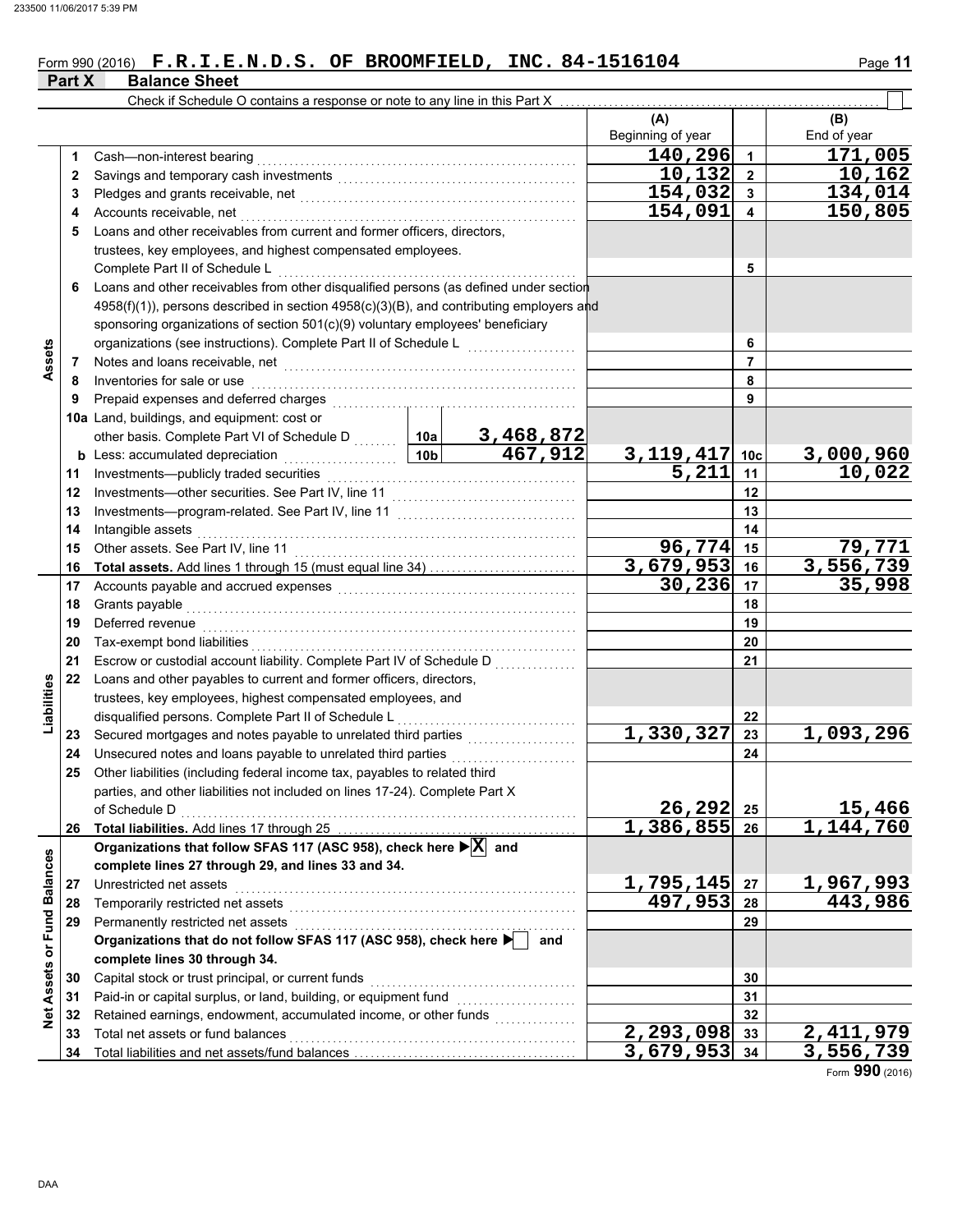|              | Form 990 (2016) F.R.I.E.N.D.S. OF BROOMFIELD, INC. 84-1516104                                                         |                         |                |       | Page 12     |
|--------------|-----------------------------------------------------------------------------------------------------------------------|-------------------------|----------------|-------|-------------|
|              | <b>Part XI</b><br><b>Reconciliation of Net Assets</b>                                                                 |                         |                |       |             |
|              | Check if Schedule O contains a response or note to any line in this Part XI                                           |                         |                |       |             |
| 1            |                                                                                                                       |                         | 1,379,548      |       |             |
| $\mathbf{2}$ |                                                                                                                       | $\overline{2}$          | 1,243,263      |       |             |
| 3            | Revenue less expenses. Subtract line 2 from line 1                                                                    | 3                       |                |       | 136,285     |
| 4            | Net assets or fund balances at beginning of year (must equal Part X, line 33, column (A))                             | $\overline{\mathbf{4}}$ | 2, 293, 098    |       |             |
| 5            | Net unrealized gains (losses) on investments                                                                          | 5                       |                |       | 2,614       |
| 6            | Donated services and use of facilities                                                                                | 6                       |                |       | $-20,018$   |
| 7            | Investment expenses                                                                                                   | $\overline{7}$          |                |       |             |
| 8            | Prior period adjustments                                                                                              | 8                       |                |       |             |
| 9            | Other changes in net assets or fund balances (explain in Schedule O)                                                  | 9                       |                |       |             |
| 10           | Net assets or fund balances at end of year. Combine lines 3 through 9 (must equal Part X, line                        |                         |                |       |             |
|              | 33, column (B))                                                                                                       | 10                      | 2,411,979      |       |             |
|              | <b>Financial Statements and Reporting</b><br><b>Part XII</b>                                                          |                         |                |       |             |
|              | Check if Schedule O contains a response or note to any line in this Part XII                                          |                         |                |       |             |
|              |                                                                                                                       |                         |                | Yes I | No.         |
| 1            | $ \mathbf{X} $ Accrual<br>Accounting method used to prepare the Form 990:<br>Cash<br>Other                            |                         |                |       |             |
|              | If the organization changed its method of accounting from a prior year or checked "Other," explain in                 |                         |                |       |             |
|              | Schedule O.                                                                                                           |                         |                |       |             |
|              | 2a Were the organization's financial statements compiled or reviewed by an independent accountant?                    |                         | 2a             |       | X           |
|              | If "Yes," check a box below to indicate whether the financial statements for the year were compiled or                |                         |                |       |             |
|              | reviewed on a separate basis, consolidated basis, or both:                                                            |                         |                |       |             |
|              | Separate basis<br><b>Consolidated basis</b><br>Both consolidated and separate basis                                   |                         |                |       |             |
|              | <b>b</b> Were the organization's financial statements audited by an independent accountant?                           |                         | 2 <sub>b</sub> | x     |             |
|              | If "Yes," check a box below to indicate whether the financial statements for the year were audited on a               |                         |                |       |             |
|              | separate basis, consolidated basis, or both:                                                                          |                         |                |       |             |
|              | $ \mathbf{X} $ Separate basis<br><b>Consolidated basis</b><br>Both consolidated and separate basis                    |                         |                |       |             |
|              | c If "Yes" to line 2a or 2b, does the organization have a committee that assumes responsibility for oversight         |                         |                |       |             |
|              | of the audit, review, or compilation of its financial statements and selection of an independent accountant?          |                         | 2c             | X     |             |
|              | If the organization changed either its oversight process or selection process during the tax year, explain in         |                         |                |       |             |
|              | Schedule O.                                                                                                           |                         |                |       |             |
|              | 3a As a result of a federal award, was the organization required to undergo an audit or audits as set forth in        |                         |                |       |             |
|              | the Single Audit Act and OMB Circular A-133?                                                                          |                         | 3a             |       | $\mathbf x$ |
|              | <b>b</b> If "Yes," did the organization undergo the required audit or audits? If the organization did not undergo the |                         |                |       |             |
|              | required audit or audits, explain why in Schedule O and describe any steps taken to undergo such audits.              |                         | 3 <sub>b</sub> |       |             |
|              |                                                                                                                       |                         |                | nnn   |             |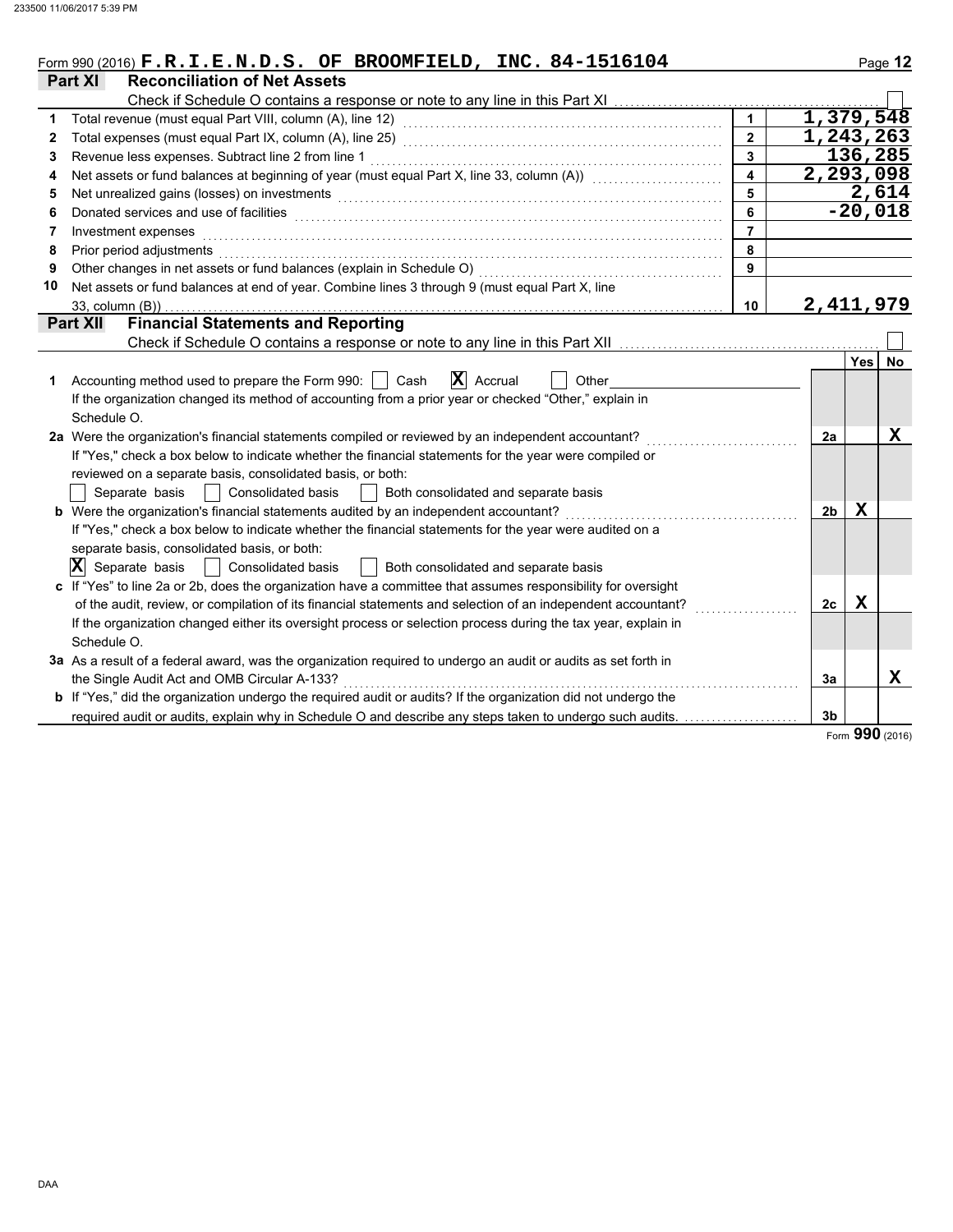| <b>SCHEDULE A</b>                     |                                                            | <b>Public Charity Status and Public Support</b>                                                                                                                                                |                          |                          |                                                                                                                                                                                                                                                                                                                                                                                                            | OMB No. 1545-0047                     |
|---------------------------------------|------------------------------------------------------------|------------------------------------------------------------------------------------------------------------------------------------------------------------------------------------------------|--------------------------|--------------------------|------------------------------------------------------------------------------------------------------------------------------------------------------------------------------------------------------------------------------------------------------------------------------------------------------------------------------------------------------------------------------------------------------------|---------------------------------------|
| (Form 990 or 990-EZ)                  |                                                            | Complete if the organization is a section 501(c)(3) organization or a section 4947(a)(1) nonexempt charitable trust.                                                                           |                          |                          |                                                                                                                                                                                                                                                                                                                                                                                                            | 016                                   |
| Department of the Treasury            |                                                            | Attach to Form 990 or Form 990-EZ.                                                                                                                                                             |                          |                          |                                                                                                                                                                                                                                                                                                                                                                                                            | <b>Open to Public</b>                 |
| Internal Revenue Service              |                                                            |                                                                                                                                                                                                |                          |                          | Information about Schedule A (Form 990 or 990-EZ) and its instructions is at www.irs.gov/form990.                                                                                                                                                                                                                                                                                                          | <b>Inspection</b>                     |
| Name of the organization              |                                                            |                                                                                                                                                                                                |                          |                          |                                                                                                                                                                                                                                                                                                                                                                                                            | <b>Employer identification number</b> |
|                                       |                                                            | F.R.I.E.N.D.S. OF BROOMFIELD, INC.                                                                                                                                                             |                          | 84-1516104               |                                                                                                                                                                                                                                                                                                                                                                                                            |                                       |
| Part I                                |                                                            |                                                                                                                                                                                                |                          |                          | Reason for Public Charity Status (All organizations must complete this part.) See instructions.                                                                                                                                                                                                                                                                                                            |                                       |
|                                       |                                                            | The organization is not a private foundation because it is: (For lines 1 through 12, check only one box.)                                                                                      |                          |                          |                                                                                                                                                                                                                                                                                                                                                                                                            |                                       |
| 1                                     |                                                            | A church, convention of churches, or association of churches described in section 170(b)(1)(A)(i).                                                                                             |                          |                          |                                                                                                                                                                                                                                                                                                                                                                                                            |                                       |
| $\mathbf 2$<br>3                      |                                                            | A school described in section 170(b)(1)(A)(ii). (Attach Schedule E (Form 990 or 990-EZ).)<br>A hospital or a cooperative hospital service organization described in section 170(b)(1)(A)(iii). |                          |                          |                                                                                                                                                                                                                                                                                                                                                                                                            |                                       |
| 4                                     |                                                            |                                                                                                                                                                                                |                          |                          | A medical research organization operated in conjunction with a hospital described in section 170(b)(1)(A)(iii). Enter the hospital's name,                                                                                                                                                                                                                                                                 |                                       |
| city, and state:                      |                                                            |                                                                                                                                                                                                |                          |                          |                                                                                                                                                                                                                                                                                                                                                                                                            |                                       |
| 5                                     |                                                            |                                                                                                                                                                                                |                          |                          | An organization operated for the benefit of a college or university owned or operated by a governmental unit described in                                                                                                                                                                                                                                                                                  |                                       |
|                                       | section 170(b)(1)(A)(iv). (Complete Part II.)              |                                                                                                                                                                                                |                          |                          |                                                                                                                                                                                                                                                                                                                                                                                                            |                                       |
| 6                                     |                                                            | A federal, state, or local government or governmental unit described in section 170(b)(1)(A)(v).                                                                                               |                          |                          |                                                                                                                                                                                                                                                                                                                                                                                                            |                                       |
| $ \mathbf{X} $<br>7                   | described in section 170(b)(1)(A)(vi). (Complete Part II.) |                                                                                                                                                                                                |                          |                          | An organization that normally receives a substantial part of its support from a governmental unit or from the general public                                                                                                                                                                                                                                                                               |                                       |
| 8                                     |                                                            | A community trust described in section 170(b)(1)(A)(vi). (Complete Part II.)                                                                                                                   |                          |                          |                                                                                                                                                                                                                                                                                                                                                                                                            |                                       |
| 9<br>university:                      |                                                            |                                                                                                                                                                                                |                          |                          | An agricultural research organization described in section 170(b)(1)(A)(ix) operated in conjunction with a land-grant college<br>or university or a non-land grant college of agriculture (see instructions). Enter the name, city, and state of the college or                                                                                                                                            |                                       |
| 10                                    |                                                            |                                                                                                                                                                                                |                          |                          | An organization that normally receives: (1) more than 33 1/3% of its support from contributions, membership fees, and gross<br>receipts from activities related to its exempt functions—subject to certain exceptions, and (2) no more than 33 1/3% of its<br>support from gross investment income and unrelated business taxable income (less section 511 tax) from businesses                            |                                       |
|                                       |                                                            | acquired by the organization after June 30, 1975. See section 509(a)(2). (Complete Part III.)                                                                                                  |                          |                          |                                                                                                                                                                                                                                                                                                                                                                                                            |                                       |
| 11                                    |                                                            | An organization organized and operated exclusively to test for public safety. See section 509(a)(4).                                                                                           |                          |                          |                                                                                                                                                                                                                                                                                                                                                                                                            |                                       |
| 12                                    |                                                            |                                                                                                                                                                                                |                          |                          | An organization organized and operated exclusively for the benefit of, to perform the functions of, or to carry out the purposes<br>of one or more publicly supported organizations described in section $509(a)(1)$ or section $509(a)(2)$ . See section $509(a)(3)$ .<br>Check the box in lines 12a through 12d that describes the type of supporting organization and complete lines 12e, 12f, and 12g. |                                       |
| а                                     |                                                            |                                                                                                                                                                                                |                          |                          | Type I. A supporting organization operated, supervised, or controlled by its supported organization(s), typically by giving                                                                                                                                                                                                                                                                                |                                       |
|                                       |                                                            | the supported organization(s) the power to regularly appoint or elect a majority of the directors or trustees of the<br>supporting organization. You must complete Part IV, Sections A and B.  |                          |                          |                                                                                                                                                                                                                                                                                                                                                                                                            |                                       |
| b                                     |                                                            |                                                                                                                                                                                                |                          |                          | Type II. A supporting organization supervised or controlled in connection with its supported organization(s), by having<br>control or management of the supporting organization vested in the same persons that control or manage the supported                                                                                                                                                            |                                       |
|                                       |                                                            | organization(s). You must complete Part IV, Sections A and C.                                                                                                                                  |                          |                          |                                                                                                                                                                                                                                                                                                                                                                                                            |                                       |
| c                                     |                                                            | its supported organization(s) (see instructions). You must complete Part IV, Sections A, D, and E.                                                                                             |                          |                          | Type III functionally integrated. A supporting organization operated in connection with, and functionally integrated with,                                                                                                                                                                                                                                                                                 |                                       |
| d                                     |                                                            |                                                                                                                                                                                                |                          |                          | Type III non-functionally integrated. A supporting organization operated in connection with its supported organization(s)<br>that is not functionally integrated. The organization generally must satisfy a distribution requirement and an attentiveness                                                                                                                                                  |                                       |
|                                       |                                                            | requirement (see instructions). You must complete Part IV, Sections A and D, and Part V.                                                                                                       |                          |                          |                                                                                                                                                                                                                                                                                                                                                                                                            |                                       |
| е                                     |                                                            | functionally integrated, or Type III non-functionally integrated supporting organization.                                                                                                      |                          |                          | Check this box if the organization received a written determination from the IRS that it is a Type I, Type II, Type III                                                                                                                                                                                                                                                                                    |                                       |
| f                                     | Enter the number of supported organizations                |                                                                                                                                                                                                |                          |                          |                                                                                                                                                                                                                                                                                                                                                                                                            |                                       |
| g                                     |                                                            | Provide the following information about the supported organization(s).                                                                                                                         |                          |                          |                                                                                                                                                                                                                                                                                                                                                                                                            |                                       |
| (i) Name of supported<br>organization | (ii) EIN                                                   | (iii) Type of organization<br>(described on lines 1-10                                                                                                                                         | (iv) Is the organization | listed in your governing | (v) Amount of monetary<br>support (see                                                                                                                                                                                                                                                                                                                                                                     | (vi) Amount of<br>other support (see  |
|                                       |                                                            | above (see instructions))                                                                                                                                                                      |                          | document?                | instructions)                                                                                                                                                                                                                                                                                                                                                                                              | instructions)                         |
|                                       |                                                            |                                                                                                                                                                                                | Yes                      | No                       |                                                                                                                                                                                                                                                                                                                                                                                                            |                                       |
| (A)                                   |                                                            |                                                                                                                                                                                                |                          |                          |                                                                                                                                                                                                                                                                                                                                                                                                            |                                       |
| (B)                                   |                                                            |                                                                                                                                                                                                |                          |                          |                                                                                                                                                                                                                                                                                                                                                                                                            |                                       |
| (C)                                   |                                                            |                                                                                                                                                                                                |                          |                          |                                                                                                                                                                                                                                                                                                                                                                                                            |                                       |
| (D)                                   |                                                            |                                                                                                                                                                                                |                          |                          |                                                                                                                                                                                                                                                                                                                                                                                                            |                                       |
| (E)                                   |                                                            |                                                                                                                                                                                                |                          |                          |                                                                                                                                                                                                                                                                                                                                                                                                            |                                       |
|                                       |                                                            |                                                                                                                                                                                                |                          |                          |                                                                                                                                                                                                                                                                                                                                                                                                            |                                       |

**For Paperwork Reduction Act Notice, see the Instructions for Form 990 or 990-EZ.**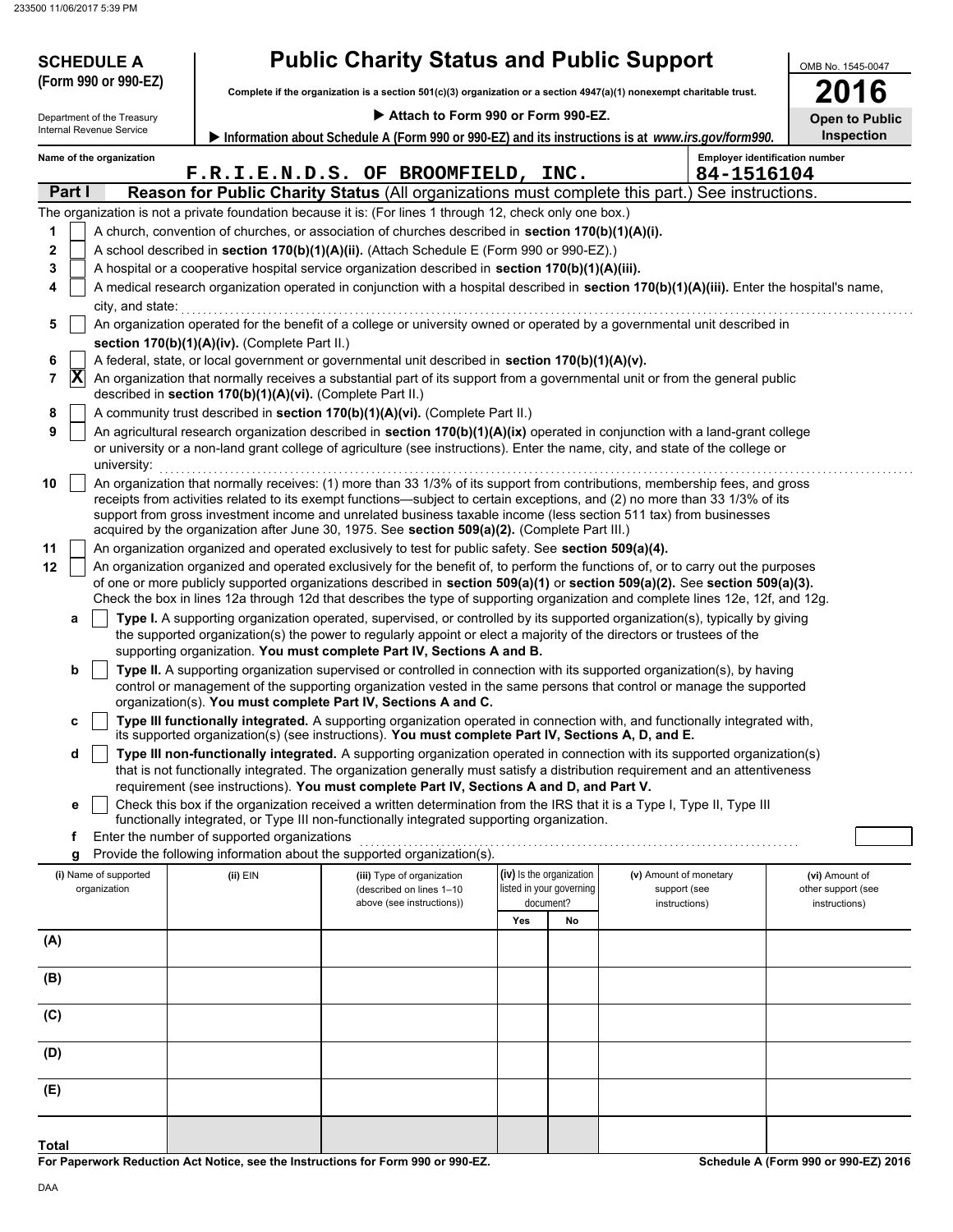### Schedule A (Form 990 or 990-EZ) 2016 **F.R.I.E.N.D.S. OF BROOMFIELD, INC. 84-1516104** Page 2

(Complete only if you checked the box on line 5, 7, or 8 of Part I or if the organization failed to qualify under **Part II** Support Schedule for Organizations Described in Sections 170(b)(1)(A)(iv) and 170(b)(1)(A)(vi) Part III. If the organization fails to qualify under the tests listed below, please complete Part III.)

|              | <b>Section A. Public Support</b>                                                                                                                                                                                                                                                                                                                                          |          |           |            |            |            |                                               |
|--------------|---------------------------------------------------------------------------------------------------------------------------------------------------------------------------------------------------------------------------------------------------------------------------------------------------------------------------------------------------------------------------|----------|-----------|------------|------------|------------|-----------------------------------------------|
|              | Calendar year (or fiscal year beginning in)<br>▶                                                                                                                                                                                                                                                                                                                          | (a) 2012 | (b) 2013  | $(c)$ 2014 | $(d)$ 2015 | $(e)$ 2016 | (f) Total                                     |
| 1            | Gifts, grants, contributions, and<br>membership fees received. (Do not<br>include any "unusual grants.")                                                                                                                                                                                                                                                                  | 568,690  | 1,491,871 | 458,673    | 458,787    | 487,040    | 3,465,061                                     |
| $\mathbf{2}$ | Tax revenues levied for the<br>organization's benefit and either paid<br>to or expended on its behalf                                                                                                                                                                                                                                                                     |          |           |            |            |            |                                               |
| 3            | The value of services or facilities<br>furnished by a governmental unit to the<br>organization without charge                                                                                                                                                                                                                                                             |          |           |            |            |            |                                               |
| 4            | Total. Add lines 1 through 3                                                                                                                                                                                                                                                                                                                                              | 568,690  | 1,491,871 | 458,673    | 458,787    | 487,040    | 3,465,061                                     |
| 5            | The portion of total contributions by<br>each person (other than a<br>governmental unit or publicly<br>supported organization) included on<br>line 1 that exceeds 2% of the amount                                                                                                                                                                                        |          |           |            |            |            |                                               |
|              | shown on line 11, column (f)                                                                                                                                                                                                                                                                                                                                              |          |           |            |            |            | 2,134,759                                     |
| 6            | Public support. Subtract line 5 from line 4.                                                                                                                                                                                                                                                                                                                              |          |           |            |            |            | 1,330,302                                     |
|              | <b>Section B. Total Support</b>                                                                                                                                                                                                                                                                                                                                           |          |           |            |            |            |                                               |
|              | Calendar year (or fiscal year beginning in) $\blacktriangleright$                                                                                                                                                                                                                                                                                                         | (a) 2012 | (b) 2013  | $(c)$ 2014 | $(d)$ 2015 | (e) 2016   | (f) Total                                     |
| 7            | Amounts from line 4                                                                                                                                                                                                                                                                                                                                                       | 568,690  | 1,491,871 | 458,673    | 458,787    | 487,040    | 3,465,061                                     |
| 8            | Gross income from interest, dividends,<br>payments received on securities loans,<br>rents, royalties and income from similar                                                                                                                                                                                                                                              | 18       | 6,881     | 6,902      | 17         | 1,241      | 15,059                                        |
| 9            | Net income from unrelated business<br>activities, whether or not the business<br>is regularly carried on                                                                                                                                                                                                                                                                  |          |           |            |            |            |                                               |
| 10           | Other income. Do not include gain or<br>loss from the sale of capital assets<br>(Explain in Part VI.)                                                                                                                                                                                                                                                                     |          | 48,569    | 59,238     | 84,673     | 63,004     | 255,484                                       |
| 11           | Total support. Add lines 7 through 10                                                                                                                                                                                                                                                                                                                                     |          |           |            |            |            | 3,735,604                                     |
| 12           | Gross receipts from related activities, etc. (see instructions)                                                                                                                                                                                                                                                                                                           |          |           |            |            | 12         | 3,158,076                                     |
| 13           | First five years. If the Form 990 is for the organization's first, second, third, fourth, or fifth tax year as a section 501(c)(3)                                                                                                                                                                                                                                        |          |           |            |            |            |                                               |
|              | organization, check this box and stop here                                                                                                                                                                                                                                                                                                                                |          |           |            |            |            |                                               |
|              | <b>Section C. Computation of Public Support Percentage</b>                                                                                                                                                                                                                                                                                                                |          |           |            |            |            |                                               |
| 14           |                                                                                                                                                                                                                                                                                                                                                                           |          |           |            |            | 14         | 35.61%                                        |
| 15           | Public support percentage from 2015 Schedule A, Part II, line 14                                                                                                                                                                                                                                                                                                          |          |           |            |            | 15         | 38.39%                                        |
|              | 16a 33 1/3% support test—2016. If the organization did not check the box on line 13, and line 14 is 33 1/3% or more, check this                                                                                                                                                                                                                                           |          |           |            |            |            |                                               |
|              | box and stop here. The organization qualifies as a publicly supported organization                                                                                                                                                                                                                                                                                        |          |           |            |            |            | $\blacktriangleright$ $\overline{\mathtt{x}}$ |
|              | b 33 1/3% support test-2015. If the organization did not check a box on line 13 or 16a, and line 15 is 33 1/3% or more, check                                                                                                                                                                                                                                             |          |           |            |            |            |                                               |
|              | this box and stop here. The organization qualifies as a publicly supported organization                                                                                                                                                                                                                                                                                   |          |           |            |            |            |                                               |
| 17a          | 10%-facts-and-circumstances test-2016. If the organization did not check a box on line 13, 16a, or 16b, and line 14 is                                                                                                                                                                                                                                                    |          |           |            |            |            |                                               |
|              | 10% or more, and if the organization meets the "facts-and-circumstances" test, check this box and stop here. Explain in                                                                                                                                                                                                                                                   |          |           |            |            |            |                                               |
|              | Part VI how the organization meets the "facts-and-circumstances" test. The organization qualifies as a publicly supported                                                                                                                                                                                                                                                 |          |           |            |            |            |                                               |
|              | organization                                                                                                                                                                                                                                                                                                                                                              |          |           |            |            |            |                                               |
| b            | 10%-facts-and-circumstances test-2015. If the organization did not check a box on line 13, 16a, 16b, or 17a, and line<br>15 is 10% or more, and if the organization meets the "facts-and-circumstances" test, check this box and stop here.<br>Explain in Part VI how the organization meets the "facts-and-circumstances" test. The organization qualifies as a publicly |          |           |            |            |            |                                               |
|              | supported organization                                                                                                                                                                                                                                                                                                                                                    |          |           |            |            |            |                                               |
| 18           | Private foundation. If the organization did not check a box on line 13, 16a, 16b, 17a, or 17b, check this box and see                                                                                                                                                                                                                                                     |          |           |            |            |            |                                               |
|              |                                                                                                                                                                                                                                                                                                                                                                           |          |           |            |            |            |                                               |
|              |                                                                                                                                                                                                                                                                                                                                                                           |          |           |            |            |            |                                               |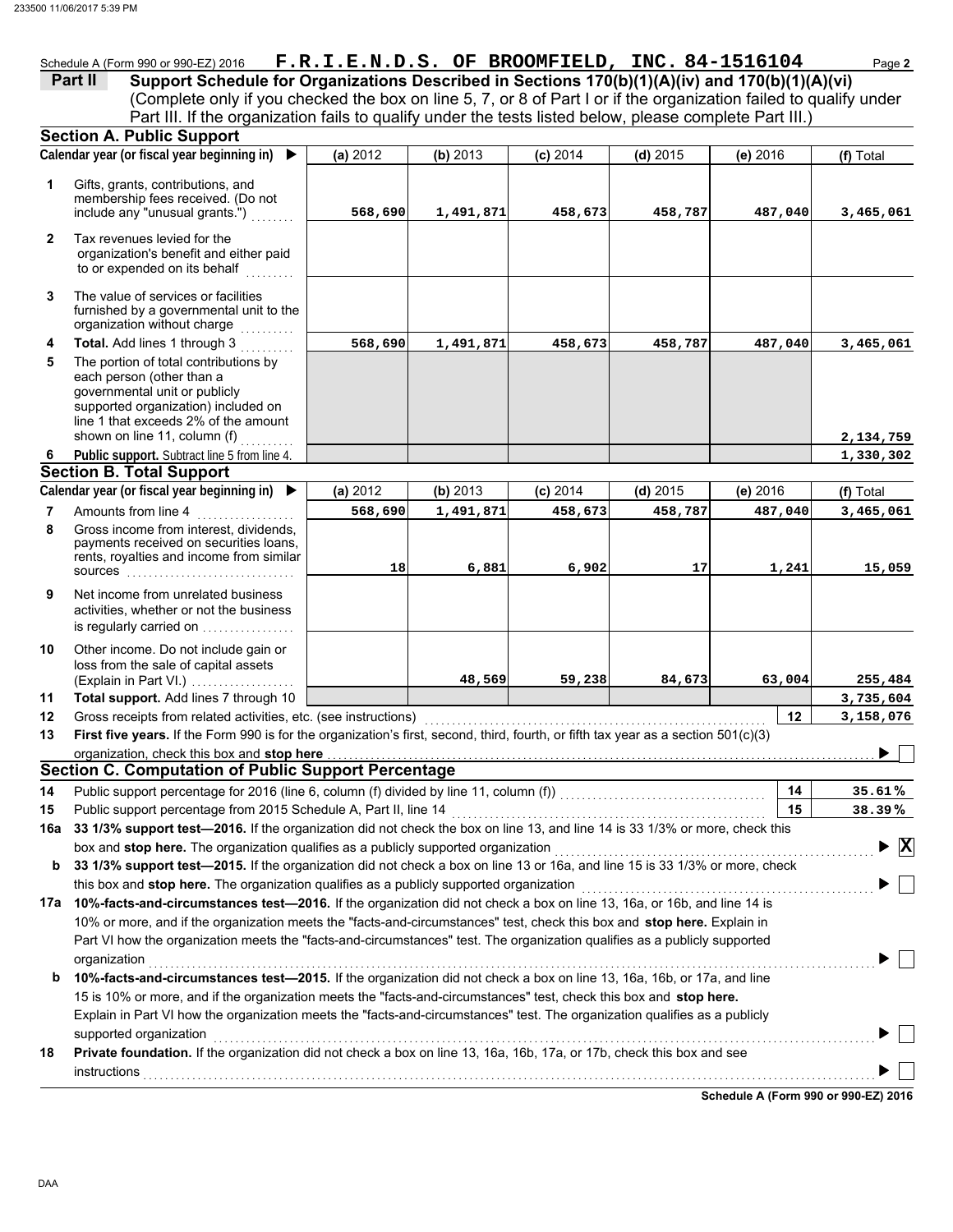| Schedule A (Form 990 or 990-EZ) 2016 |  | F.R.I.E.N.D.S. OF BROOMFIELD, INC. 84-1516104 | Page <b>3</b> |
|--------------------------------------|--|-----------------------------------------------|---------------|
|                                      |  |                                               |               |

#### **Part III Support Schedule for Organizations Described in Section 509(a)(2)**

(Complete only if you checked the box on line 10 of Part I or if the organization failed to qualify under Part II. If the organization fails to qualify under the tests listed below, please complete Part II.)

|     | <b>Section A. Public Support</b>                                                                                                                                        |          |          |            |            |          |           |
|-----|-------------------------------------------------------------------------------------------------------------------------------------------------------------------------|----------|----------|------------|------------|----------|-----------|
|     | Calendar year (or fiscal year beginning in)<br>▶                                                                                                                        | (a) 2012 | (b) 2013 | $(c)$ 2014 | $(d)$ 2015 | (e) 2016 | (f) Total |
| 1   | Gifts, grants, contributions, and membership                                                                                                                            |          |          |            |            |          |           |
|     | fees received. (Do not include any "unusual grants.")                                                                                                                   |          |          |            |            |          |           |
| 2   | Gross receipts from admissions, merchandise<br>sold or services performed, or facilities                                                                                |          |          |            |            |          |           |
|     | furnished in any activity that is related to the                                                                                                                        |          |          |            |            |          |           |
|     | organization's tax-exempt purpose                                                                                                                                       |          |          |            |            |          |           |
| 3   | Gross receipts from activities that are not an<br>unrelated trade or business under section 513                                                                         |          |          |            |            |          |           |
| 4   | Tax revenues levied for the<br>organization's benefit and either paid<br>to or expended on its behalf<br>a a a a a a a a a                                              |          |          |            |            |          |           |
| 5   | The value of services or facilities<br>furnished by a governmental unit to the<br>organization without charge<br>.                                                      |          |          |            |            |          |           |
| 6   | Total. Add lines 1 through 5                                                                                                                                            |          |          |            |            |          |           |
|     | 7a Amounts included on lines 1, 2, and 3<br>received from disqualified persons                                                                                          |          |          |            |            |          |           |
| b   | Amounts included on lines 2 and 3<br>received from other than disqualified<br>persons that exceed the greater of \$5,000<br>or 1% of the amount on line 13 for the year |          |          |            |            |          |           |
|     | c Add lines 7a and 7b                                                                                                                                                   |          |          |            |            |          |           |
| 8   | Public support. (Subtract line 7c from                                                                                                                                  |          |          |            |            |          |           |
|     | line $6.$ )                                                                                                                                                             |          |          |            |            |          |           |
|     | <b>Section B. Total Support</b>                                                                                                                                         |          |          |            |            |          |           |
|     | Calendar year (or fiscal year beginning in)                                                                                                                             | (a) 2012 | (b) 2013 | $(c)$ 2014 | $(d)$ 2015 | (e) 2016 | (f) Total |
| 9   | Amounts from line 6                                                                                                                                                     |          |          |            |            |          |           |
| 10a | Gross income from interest, dividends,<br>payments received on securities loans, rents,<br>royalties and income from similar sources                                    |          |          |            |            |          |           |
| b   | Unrelated business taxable income (less<br>section 511 taxes) from businesses<br>acquired after June 30, 1975                                                           |          |          |            |            |          |           |
|     | c Add lines 10a and 10b $\ldots$                                                                                                                                        |          |          |            |            |          |           |
| 11  | Net income from unrelated business<br>activities not included in line 10b, whether<br>or not the business is regularly carried on                                       |          |          |            |            |          |           |
| 12  | Other income. Do not include gain or<br>loss from the sale of capital assets<br>(Explain in Part VI.)                                                                   |          |          |            |            |          |           |
| 13  | Total support. (Add lines 9, 10c, 11,                                                                                                                                   |          |          |            |            |          |           |
|     | and $12.$ )                                                                                                                                                             |          |          |            |            |          |           |
| 14  | First five years. If the Form 990 is for the organization's first, second, third, fourth, or fifth tax year as a section 501(c)(3)                                      |          |          |            |            |          |           |
|     | organization, check this box and stop here                                                                                                                              |          |          |            |            |          |           |
|     | <b>Section C. Computation of Public Support Percentage</b>                                                                                                              |          |          |            |            |          |           |
| 15  | Public support percentage for 2016 (line 8, column (f) divided by line 13, column (f)) [[[[[[[[[[[[[[[[[[[[[[                                                           |          |          |            |            | 15       | %         |
| 16  |                                                                                                                                                                         |          |          |            |            | 16       | %         |
|     | Section D. Computation of Investment Income Percentage                                                                                                                  |          |          |            |            |          |           |
| 17  | Investment income percentage for 2016 (line 10c, column (f) divided by line 13, column (f)) [[[[[[[[[[[[[[[[[                                                           |          |          |            |            | 17       | %         |
| 18  | Investment income percentage from 2015 Schedule A, Part III, line 17                                                                                                    |          |          |            |            | 18       | %         |
| 19a | 33 1/3% support tests-2016. If the organization did not check the box on line 14, and line 15 is more than 33 1/3%, and line                                            |          |          |            |            |          |           |
|     | 17 is not more than 33 1/3%, check this box and stop here. The organization qualifies as a publicly supported organization                                              |          |          |            |            |          |           |
| b   | 33 1/3% support tests-2015. If the organization did not check a box on line 14 or line 19a, and line 16 is more than 33 1/3%, and                                       |          |          |            |            |          |           |
|     | line 18 is not more than 33 1/3%, check this box and stop here. The organization qualifies as a publicly supported organization                                         |          |          |            |            |          |           |
| 20  |                                                                                                                                                                         |          |          |            |            |          |           |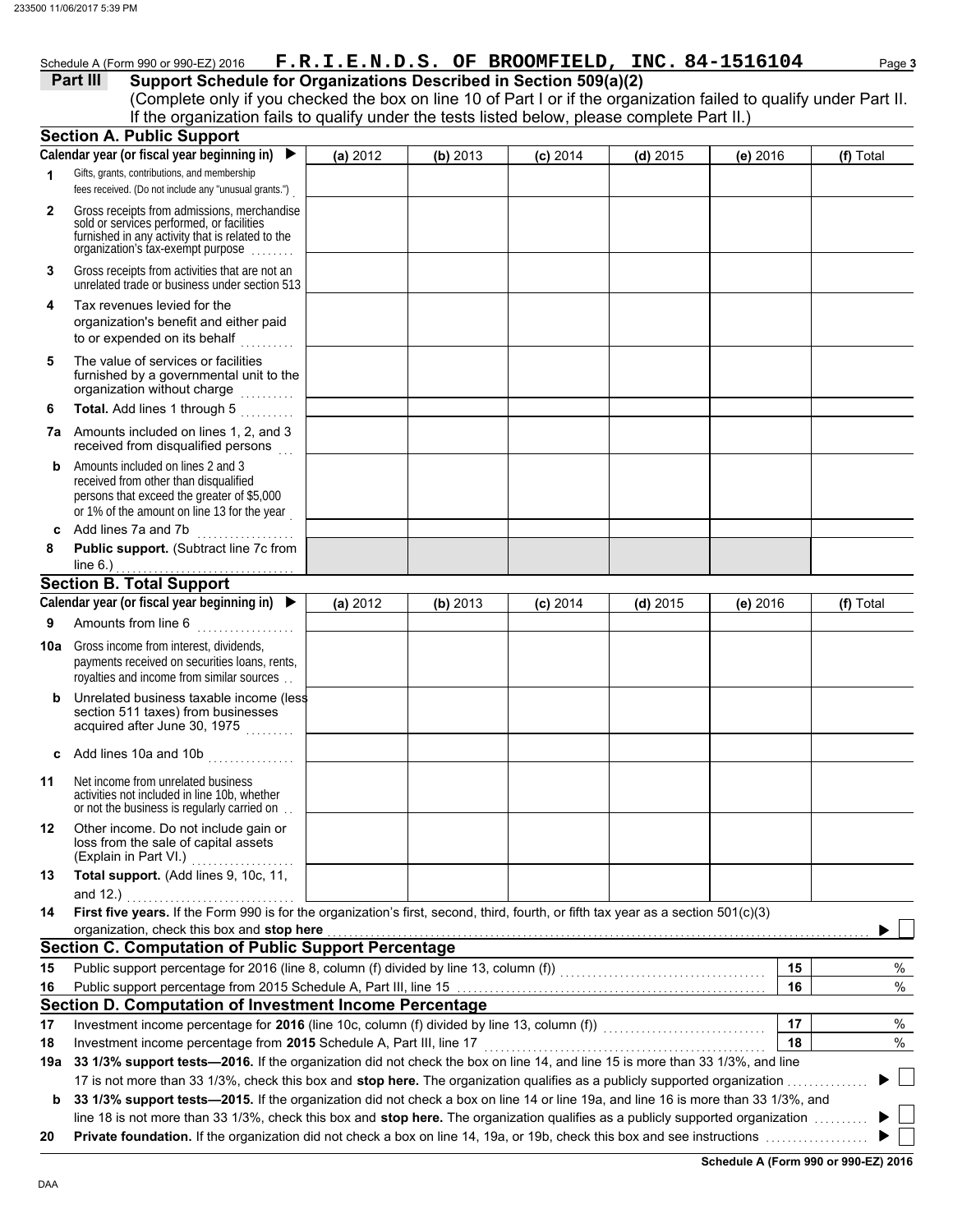**Yes No**

**1**

**2**

**3a**

**3b**

**3c**

**4a**

**4b**

**4c**

**5a**

**5b 5c**

**6**

**7**

**8**

**9a**

**9b**

**9c**

**10a**

**Part IV Supporting Organizations** Sections A, D, and E. If you checked 12d of Part I, complete Sections A and D, and complete Part V.) Schedule A (Form 990 or 990-EZ) 2016 **F.R.I.E.N.D.S. OF BROOMFIELD, INC. 84-1516104** Page 4 **Section A. All Supporting Organizations** (Complete only if you checked a box in line 12 on Part I. If you checked 12a of Part I, complete Sections A and B. If you checked 12b of Part I, complete Sections A and C. If you checked 12c of Part I, complete Are all of the organization's supported organizations listed by name in the organization's governing documents? *If "No," describe in Part VI how the supported organizations are designated. If designated by class or purpose, describe the designation. If historic and continuing relationship, explain.* Did the organization have any supported organization that does not have an IRS determination of status under section 509(a)(1) or (2)? *If "Yes," explain in Part VI how the organization determined that the supported organization was described in section 509(a)(1) or (2).* **1 2 3a** Did the organization have a supported organization described in section 501(c)(4), (5), or (6)? *If "Yes," answer* **b c** Did the organization ensure that all support to such organizations was used exclusively for section 170(c)(2)(B) **4a** Was any supported organization not organized in the United States ("foreign supported organization")? *If* **b c** Did the organization support any foreign supported organization that does not have an IRS determination **5a** Did the organization add, substitute, or remove any supported organizations during the tax year? *If "Yes,"* **b c 6 7 8 9a b c 10a** *(b) and (c) below.* Did the organization confirm that each supported organization qualified under section 501(c)(4), (5), or (6) and satisfied the public support tests under section 509(a)(2)? *If "Yes," describe in Part VI when and how the organization made the determination.* purposes? *If "Yes," explain in Part VI what controls the organization put in place to ensure such use. "Yes," and if you checked 12a or 12b in Part I, answer (b) and (c) below.* Did the organization have ultimate control and discretion in deciding whether to make grants to the foreign supported organization? *If "Yes," describe in Part VI how the organization had such control and discretion despite being controlled or supervised by or in connection with its supported organizations.* under sections 501(c)(3) and 509(a)(1) or (2)? *If "Yes," explain in Part VI what controls the organization used to ensure that all support to the foreign supported organization was used exclusively for section 170(c)(2)(B) purposes. answer (b) and (c) below (if applicable). Also, provide detail in Part VI, including (i) the names and EIN numbers of the supported organizations added, substituted, or removed; (ii) the reasons for each such action; (iii) the authority under the organization's organizing document authorizing such action; and (iv) how the action was accomplished (such as by amendment to the organizing document).* **Type I or Type II only.** Was any added or substituted supported organization part of a class already designated in the organization's organizing document? **Substitutions only.** Was the substitution the result of an event beyond the organization's control? Did the organization provide support (whether in the form of grants or the provision of services or facilities) to anyone other than (i) its supported organizations, (ii) individuals that are part of the charitable class benefited by one or more of its supported organizations, or (iii) other supporting organizations that also support or benefit one or more of the filing organization's supported organizations? *If "Yes," provide detail in Part VI.* Did the organization provide a grant, loan, compensation, or other similar payment to a substantial contributor (defined in section 4958(c)(3)(C)), a family member of a substantial contributor, or a 35% controlled entity with regard to a substantial contributor? *If "Yes," complete Part I of Schedule L (Form 990 or 990-EZ).* Did the organization make a loan to a disqualified person (as defined in section 4958) not described in line 7? *If "Yes," complete Part I of Schedule L (Form 990 or 990-EZ).* Was the organization controlled directly or indirectly at any time during the tax year by one or more disqualified persons as defined in section 4946 (other than foundation managers and organizations described in section 509(a)(1) or (2))? *If "Yes," provide detail in Part VI.* Did one or more disqualified persons (as defined in line 9a) hold a controlling interest in any entity in which the supporting organization had an interest? *If "Yes," provide detail in Part VI.* Did a disqualified person (as defined in line 9a) have an ownership interest in, or derive any personal benefit from, assets in which the supporting organization also had an interest? *If "Yes," provide detail in Part VI.* Was the organization subject to the excess business holdings rules of section 4943 because of section 4943(f) (regarding certain Type II supporting organizations, and all Type III non-functionally integrated supporting organizations)? *If "Yes," answer 10b below.*

Did the organization have any excess business holdings in the tax year? *(Use Schedule C, Form 4720, to* 

*determine whether the organization had excess business holdings.)*

**Schedule A (Form 990 or 990-EZ) 2016 10b**

**b**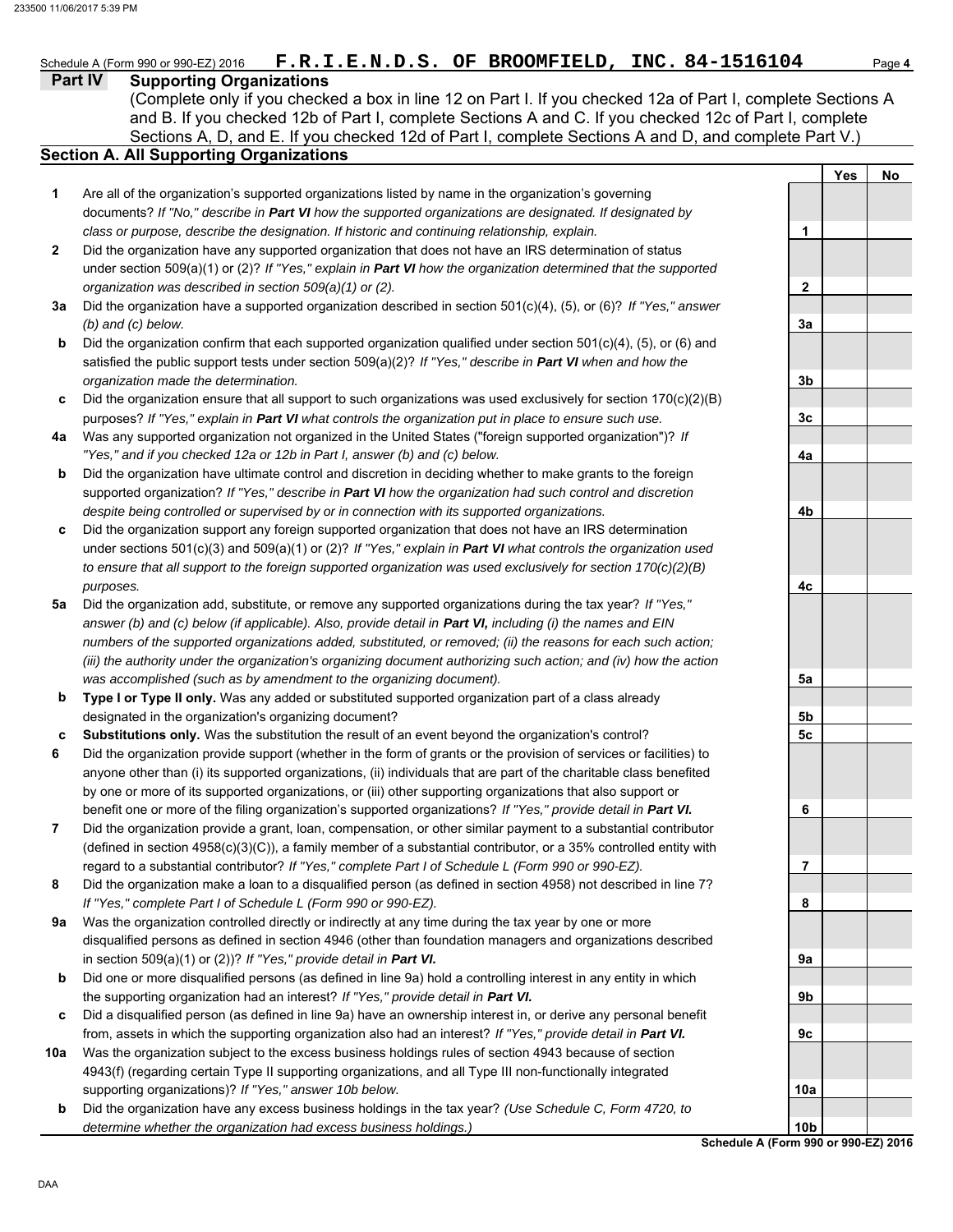|        | <b>Supporting Organizations (continued)</b><br>Part IV                                                                        |                  |     |    |
|--------|-------------------------------------------------------------------------------------------------------------------------------|------------------|-----|----|
|        |                                                                                                                               |                  | Yes | No |
| 11     | Has the organization accepted a gift or contribution from any of the following persons?                                       |                  |     |    |
| а      | A person who directly or indirectly controls, either alone or together with persons described in (b) and (c)                  |                  |     |    |
|        | below, the governing body of a supported organization?                                                                        | 11a              |     |    |
|        | <b>b</b> A family member of a person described in (a) above?                                                                  | 11 <sub>b</sub>  |     |    |
|        | c A 35% controlled entity of a person described in (a) or (b) above? If "Yes" to a, b, or c, provide detail in Part VI.       | 11c              |     |    |
|        | <b>Section B. Type I Supporting Organizations</b>                                                                             |                  |     |    |
|        |                                                                                                                               |                  | Yes |    |
|        | Did the directors, trustees, or membership of one or more supported organizations have the power to                           |                  |     |    |
|        | regularly appoint or elect at least a majority of the organization's directors or trustees at all times during the            |                  |     |    |
|        | tax year? If "No," describe in Part VI how the supported organization(s) effectively operated, supervised, or                 |                  |     |    |
|        | controlled the organization's activities. If the organization had more than one supported organization,                       |                  |     |    |
|        | describe how the powers to appoint and/or remove directors or trustees were allocated among the supported                     |                  |     |    |
|        | organizations and what conditions or restrictions, if any, applied to such powers during the tax year.                        | 1                |     |    |
|        | Did the organization operate for the benefit of any supported organization other than the supported                           |                  |     |    |
|        | organization(s) that operated, supervised, or controlled the supporting organization? If "Yes," explain in Part               |                  |     |    |
|        | VI how providing such benefit carried out the purposes of the supported organization(s) that operated,                        |                  |     |    |
|        | supervised, or controlled the supporting organization.                                                                        | $\boldsymbol{2}$ |     |    |
|        | <b>Section C. Type II Supporting Organizations</b>                                                                            |                  |     |    |
| 1      |                                                                                                                               |                  | Yes |    |
|        | Were a majority of the organization's directors or trustees during the tax year also a majority of the directors              |                  |     |    |
|        | or trustees of each of the organization's supported organization(s)? If "No," describe in Part VI how control                 |                  |     |    |
|        | or management of the supporting organization was vested in the same persons that controlled or managed                        |                  |     |    |
|        | the supported organization(s).                                                                                                | 1                |     |    |
|        | <b>Section D. All Type III Supporting Organizations</b>                                                                       |                  |     |    |
|        |                                                                                                                               |                  | Yes |    |
|        | Did the organization provide to each of its supported organizations, by the last day of the fifth month of the                |                  |     |    |
|        | organization's tax year, (i) a written notice describing the type and amount of support provided during the prior tax         |                  |     |    |
|        | year, (ii) a copy of the Form 990 that was most recently filed as of the date of notification, and (iii) copies of the        |                  |     |    |
|        | organization's governing documents in effect on the date of notification, to the extent not previously provided?              | 1                |     |    |
|        | Were any of the organization's officers, directors, or trustees either (i) appointed or elected by the supported              |                  |     |    |
|        | organization(s) or (ii) serving on the governing body of a supported organization? If "No," explain in Part VI how            |                  |     |    |
|        |                                                                                                                               | 2                |     |    |
|        | the organization maintained a close and continuous working relationship with the supported organization(s).                   |                  |     |    |
| 2<br>3 | By reason of the relationship described in (2), did the organization's supported organizations have a                         |                  |     |    |
|        | significant voice in the organization's investment policies and in directing the use of the organization's                    |                  |     |    |
|        | income or assets at all times during the tax year? If "Yes," describe in Part VI the role the organization's                  |                  |     |    |
|        | supported organizations played in this regard.<br><b>Section E. Type III Functionally-Integrated Supporting Organizations</b> | 3                |     |    |

- The organization is the parent of each of its supported organizations. *Complete line 3 below.*
- The organization supported a governmental entity. *Describe in Part VI how you supported a government entity (see instructions).* **c**

|  | 2 Activities Test. Answer (a) and (b) below. |  |  |  |  |  |  |  |
|--|----------------------------------------------|--|--|--|--|--|--|--|
|--|----------------------------------------------|--|--|--|--|--|--|--|

- **a** Did substantially all of the organization's activities during the tax year directly further the exempt purposes of the supported organization(s) to which the organization was responsive? *If "Yes," then in Part VI identify those supported organizations and explain how these activities directly furthered their exempt purposes, how the organization was responsive to those supported organizations, and how the organization determined that these activities constituted substantially all of its activities.*
- **b** Did the activities described in (a) constitute activities that, but for the organization's involvement, one or more of the organization's supported organization(s) would have been engaged in? *If "Yes," explain in Part VI the reasons for the organization's position that its supported organization(s) would have engaged in these activities but for the organization's involvement.*
- **3** Parent of Supported Organizations. *Answer (a) and (b) below.*
- **a** Did the organization have the power to regularly appoint or elect a majority of the officers, directors, or trustees of each of the supported organizations? *Provide details in Part VI.*
- **b** Did the organization exercise a substantial degree of direction over the policies, programs, and activities of each of its supported organizations? *If "Yes," describe in Part VI the role played by the organization in this regard.*

**2a 2b 3a 3b**

**Yes No**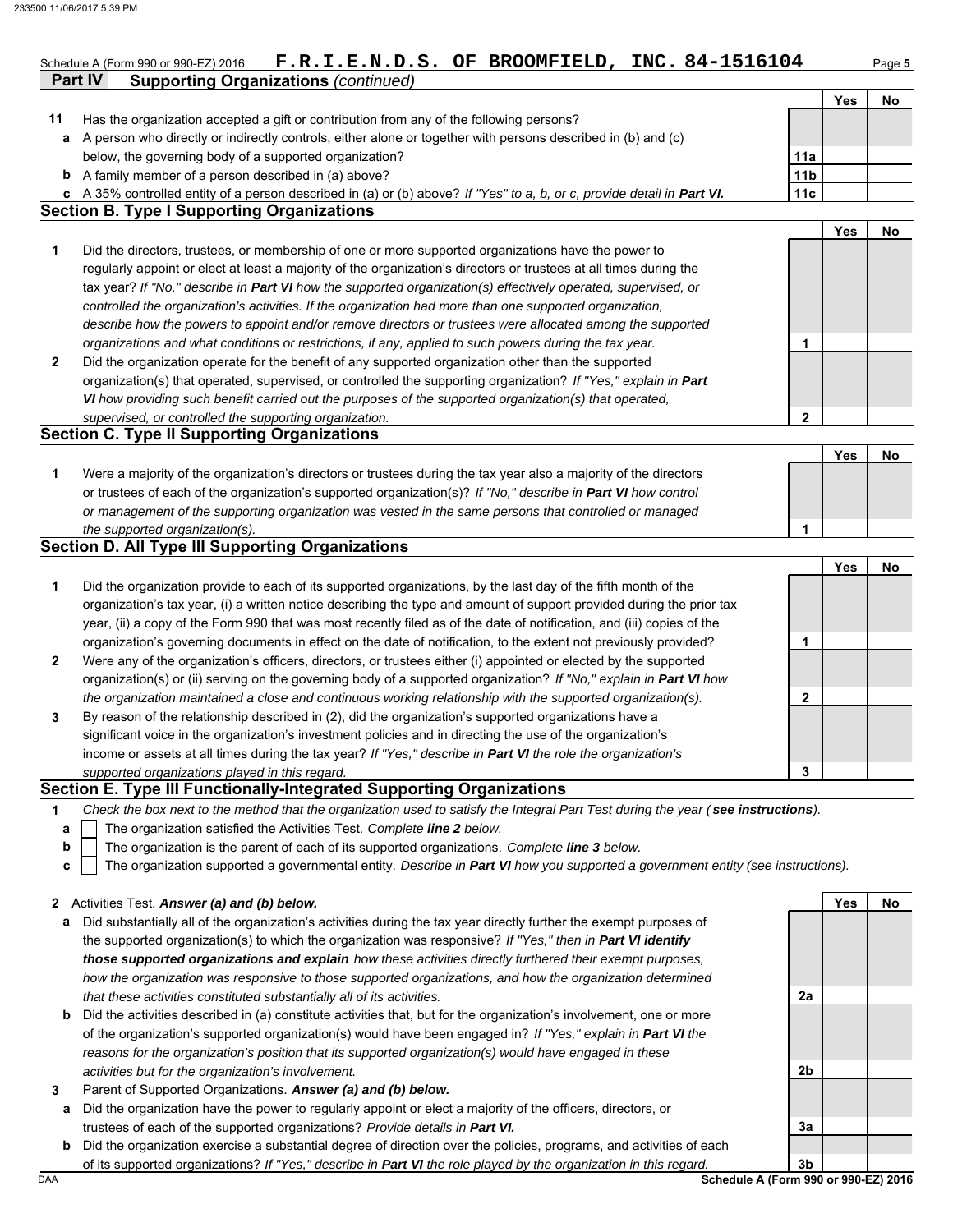| Schedule A (Form 990 or 990-EZ) 2016 F.R.I.E.N.D.S. OF BROOMFIELD, INC. 84-1516104                                                              |                |                | Page 6                         |
|-------------------------------------------------------------------------------------------------------------------------------------------------|----------------|----------------|--------------------------------|
| Type III Non-Functionally Integrated 509(a)(3) Supporting Organizations<br><b>Part V</b>                                                        |                |                |                                |
| Check here if the organization satisfied the Integral Part Test as a qualifying trust on Nov. 20, 1970 (explain in Part VI). See<br>$\mathbf 1$ |                |                |                                |
| instructions. All other Type III non-functionally integrated supporting organizations must complete Sections A through E.                       |                |                |                                |
| <b>Section A - Adjusted Net Income</b>                                                                                                          |                | (A) Prior Year | (B) Current Year               |
|                                                                                                                                                 |                |                | (optional)                     |
| 1<br>Net short-term capital gain                                                                                                                | 1              |                |                                |
| Recoveries of prior-year distributions<br>2                                                                                                     | $\overline{2}$ |                |                                |
| Other gross income (see instructions)<br>3                                                                                                      | 3              |                |                                |
| Add lines 1 through 3.<br>4                                                                                                                     | 4              |                |                                |
| 5<br>Depreciation and depletion                                                                                                                 | 5              |                |                                |
| Portion of operating expenses paid or incurred for production or<br>6                                                                           |                |                |                                |
| collection of gross income or for management, conservation, or                                                                                  |                |                |                                |
| maintenance of property held for production of income (see instructions)                                                                        | 6              |                |                                |
| Other expenses (see instructions)<br>$\overline{7}$                                                                                             | $\overline{7}$ |                |                                |
| 8<br>Adjusted Net Income (subtract lines 5, 6 and 7 from line 4).                                                                               | 8              |                |                                |
| <b>Section B - Minimum Asset Amount</b>                                                                                                         |                | (A) Prior Year | (B) Current Year<br>(optional) |
| Aggregate fair market value of all non-exempt-use assets (see<br>1                                                                              |                |                |                                |
| instructions for short tax year or assets held for part of year):                                                                               |                |                |                                |
| Average monthly value of securities<br>a                                                                                                        | 1a             |                |                                |
| Average monthly cash balances<br>b                                                                                                              | 1b             |                |                                |
| Fair market value of other non-exempt-use assets<br>c.                                                                                          | 1 <sub>c</sub> |                |                                |
| Total (add lines 1a, 1b, and 1c)<br>d                                                                                                           | 1 <sub>d</sub> |                |                                |
| <b>Discount</b> claimed for blockage or other<br>e                                                                                              |                |                |                                |
| factors (explain in detail in Part VI):                                                                                                         |                |                |                                |
| Acquisition indebtedness applicable to non-exempt-use assets<br>$\mathbf{2}$                                                                    | $\overline{2}$ |                |                                |
| Subtract line 2 from line 1d.<br>3                                                                                                              | 3              |                |                                |
| Cash deemed held for exempt use. Enter 1-1/2% of line 3 (for greater amount,<br>4                                                               |                |                |                                |
| see instructions)                                                                                                                               | 4              |                |                                |
| Net value of non-exempt-use assets (subtract line 4 from line 3)<br>5                                                                           | 5              |                |                                |
| Multiply line 5 by .035.<br>6                                                                                                                   | 6              |                |                                |
| 7<br>Recoveries of prior-year distributions                                                                                                     | $\overline{7}$ |                |                                |
| 8<br>Minimum Asset Amount (add line 7 to line 6)                                                                                                | 8              |                |                                |
| <b>Section C - Distributable Amount</b>                                                                                                         |                |                | <b>Current Year</b>            |
| Adjusted net income for prior year (from Section A, line 8, Column A)<br>1                                                                      | 1              |                |                                |
| Enter 85% of line 1.<br>$\mathbf{2}$                                                                                                            | $\overline{2}$ |                |                                |
| Minimum asset amount for prior year (from Section B, line 8, Column A)<br>3                                                                     | 3              |                |                                |
| Enter greater of line 2 or line 3.<br>4                                                                                                         | 4              |                |                                |
| 5<br>Income tax imposed in prior year                                                                                                           | 5              |                |                                |
| <b>Distributable Amount.</b> Subtract line 5 from line 4, unless subject to<br>6                                                                |                |                |                                |
| emergency temporary reduction (see instructions)                                                                                                | 6              |                |                                |

**7**  $\,$   $\,$   $\,$   $\,$   $\,$   $\,$  Check here if the current year is the organization's first as a non-functionally integrated Type III supporting organization (see instructions).

**Schedule A (Form 990 or 990-EZ) 2016**

DAA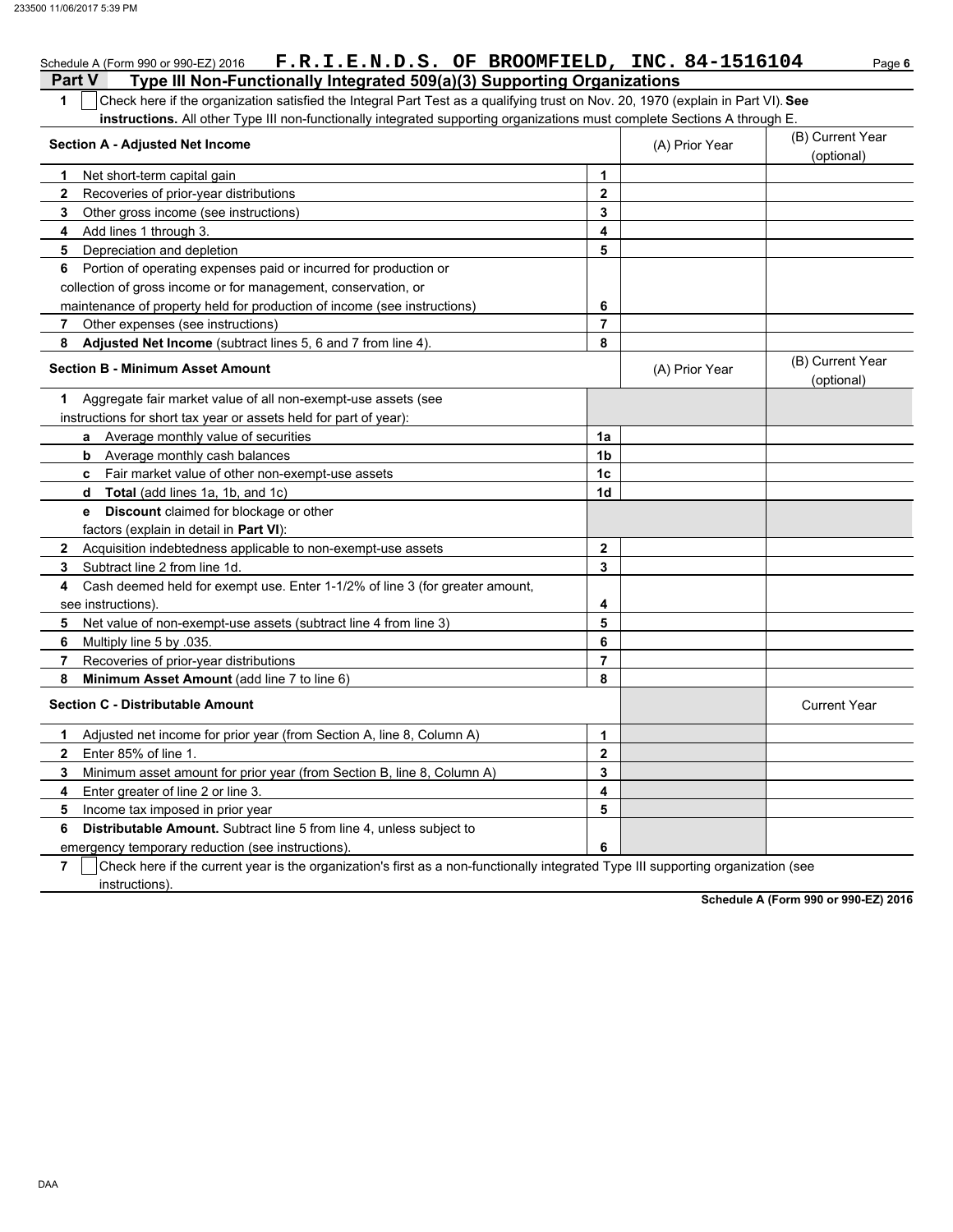## Schedule A (Form 990 or 990-EZ) 2016 **F.R.I.E.N.D.S. OF BROOMFIELD, INC. 84-1516104** Page 7

| Part V         | Type III Non-Functionally Integrated 509(a)(3) Supporting Organizations (continued)                        |                                    |                                               |                                                  |
|----------------|------------------------------------------------------------------------------------------------------------|------------------------------------|-----------------------------------------------|--------------------------------------------------|
|                | <b>Section D - Distributions</b>                                                                           |                                    |                                               | <b>Current Year</b>                              |
| 1              | Amounts paid to supported organizations to accomplish exempt purposes                                      |                                    |                                               |                                                  |
| $\mathbf{2}$   | Amounts paid to perform activity that directly furthers exempt purposes of supported                       |                                    |                                               |                                                  |
|                | organizations, in excess of income from activity                                                           |                                    |                                               |                                                  |
| 3              | Administrative expenses paid to accomplish exempt purposes of supported organizations                      |                                    |                                               |                                                  |
| 4              | Amounts paid to acquire exempt-use assets                                                                  |                                    |                                               |                                                  |
| 5              | Qualified set-aside amounts (prior IRS approval required)                                                  |                                    |                                               |                                                  |
| 6              | Other distributions (describe in Part VI). See instructions.                                               |                                    |                                               |                                                  |
| 7              | Total annual distributions. Add lines 1 through 6.                                                         |                                    |                                               |                                                  |
| 8              | Distributions to attentive supported organizations to which the organization is responsive                 |                                    |                                               |                                                  |
|                | (provide details in Part VI). See instructions.                                                            |                                    |                                               |                                                  |
| 9              | Distributable amount for 2016 from Section C. line 6                                                       |                                    |                                               |                                                  |
| 10             | Line 8 amount divided by Line 9 amount                                                                     |                                    |                                               |                                                  |
|                | <b>Section E - Distribution Allocations (see instructions)</b>                                             | (i)<br><b>Excess Distributions</b> | (ii)<br><b>Underdistributions</b><br>Pre-2016 | (iii)<br><b>Distributable</b><br>Amount for 2016 |
| 1              | Distributable amount for 2016 from Section C. line 6                                                       |                                    |                                               |                                                  |
|                | Underdistributions, if any, for years prior to 2016<br>(reasonable cause required-explain in Part VI). See |                                    |                                               |                                                  |
| 2              | instructions.                                                                                              |                                    |                                               |                                                  |
| 3              | Excess distributions carryover, if any, to 2016:                                                           |                                    |                                               |                                                  |
| a              |                                                                                                            |                                    |                                               |                                                  |
| b              |                                                                                                            |                                    |                                               |                                                  |
|                | c From 2013                                                                                                |                                    |                                               |                                                  |
|                | <b>d</b> From 2014                                                                                         |                                    |                                               |                                                  |
|                | e From 2015                                                                                                |                                    |                                               |                                                  |
|                | f Total of lines 3a through e                                                                              |                                    |                                               |                                                  |
|                | g Applied to underdistributions of prior years                                                             |                                    |                                               |                                                  |
|                | h Applied to 2016 distributable amount                                                                     |                                    |                                               |                                                  |
|                | i Carryover from 2011 not applied (see instructions)                                                       |                                    |                                               |                                                  |
|                | Remainder. Subtract lines 3g, 3h, and 3i from 3f.                                                          |                                    |                                               |                                                  |
| 4              | Distributions for 2016 from                                                                                |                                    |                                               |                                                  |
|                | Section D. line 7:<br>\$                                                                                   |                                    |                                               |                                                  |
|                | a Applied to underdistributions of prior years                                                             |                                    |                                               |                                                  |
|                | <b>b</b> Applied to 2016 distributable amount                                                              |                                    |                                               |                                                  |
|                | c Remainder. Subtract lines 4a and 4b from 4.                                                              |                                    |                                               |                                                  |
|                | 5 Remaining underdistributions for years prior to 2016, if                                                 |                                    |                                               |                                                  |
|                | any. Subtract lines 3g and 4a from line 2. For result                                                      |                                    |                                               |                                                  |
|                | greater than zero, explain in Part VI. See instructions.                                                   |                                    |                                               |                                                  |
| 6              | Remaining underdistributions for 2016. Subtract lines 3h                                                   |                                    |                                               |                                                  |
|                | and 4b from line 1. For result greater than zero, explain in                                               |                                    |                                               |                                                  |
|                | Part VI. See instructions.                                                                                 |                                    |                                               |                                                  |
| $\overline{7}$ | Excess distributions carryover to 2017. Add lines 3j                                                       |                                    |                                               |                                                  |
|                | and 4c.                                                                                                    |                                    |                                               |                                                  |
| 8              | Breakdown of line 7:                                                                                       |                                    |                                               |                                                  |
| a              |                                                                                                            |                                    |                                               |                                                  |
|                |                                                                                                            |                                    |                                               |                                                  |
|                | c Excess from 2014                                                                                         |                                    |                                               |                                                  |
|                | d Excess from 2015                                                                                         |                                    |                                               |                                                  |
|                | e Excess from 2016                                                                                         |                                    |                                               | Schodule A (Form 000 or 000 EZ) 2016             |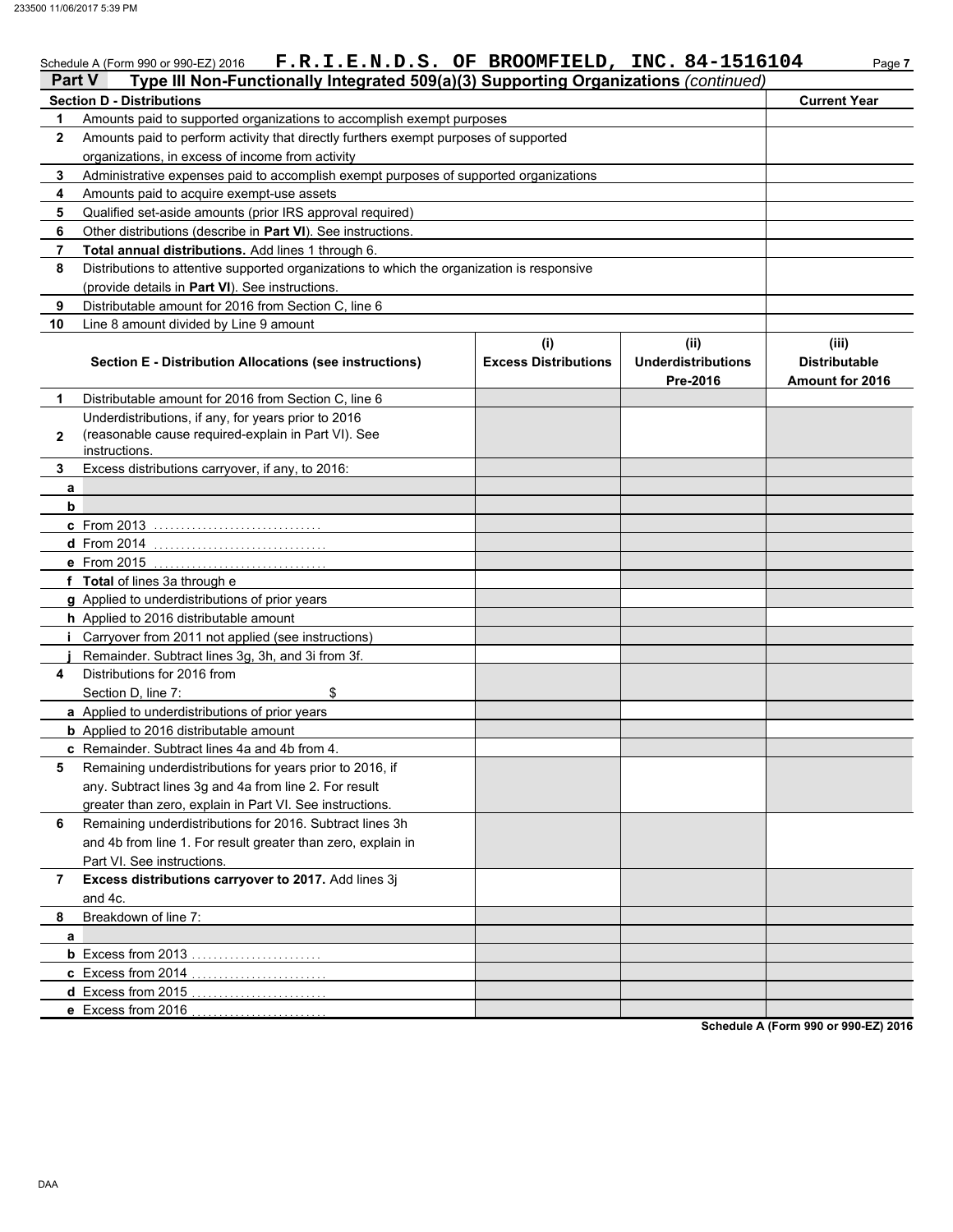|         |                     |                                        |     |                                                                                                | Schedule A (Form 990 or 990-EZ) 2016 F.R.I.E.N.D.S. OF BROOMFIELD, INC. 84-1516104                                                                                                                                                      | Page 8 |
|---------|---------------------|----------------------------------------|-----|------------------------------------------------------------------------------------------------|-----------------------------------------------------------------------------------------------------------------------------------------------------------------------------------------------------------------------------------------|--------|
| Part VI |                     |                                        |     |                                                                                                | Supplemental Information. Provide the explanations required by Part II, line 10; Part II, line 17a or 17b; Part<br>III, line 12; Part IV, Section A, lines 1, 2, 3b, 3c, 4b, 4c, 5a, 6, 9a, 9b, 9c, 11a, 11b, and 11c; Part IV, Section |        |
|         |                     |                                        |     |                                                                                                | B, lines 1 and 2; Part IV, Section C, line 1; Part IV, Section D, lines 2 and 3; Part IV, Section E, lines 1c, 2a, 2b,                                                                                                                  |        |
|         |                     |                                        |     |                                                                                                | 3a and 3b; Part V, line 1; Part V, Section B, line 1e; Part V, Section D, lines 5, 6, and 8; and Part V, Section E,                                                                                                                     |        |
|         |                     |                                        |     | lines 2, 5, and 6. Also complete this part for any additional information. (See instructions.) |                                                                                                                                                                                                                                         |        |
|         |                     | PART II, LINE 10 - OTHER INCOME DETAIL |     |                                                                                                |                                                                                                                                                                                                                                         |        |
|         | SPECIAL EVENT SALES |                                        | \$. | 192,480                                                                                        |                                                                                                                                                                                                                                         |        |
|         |                     |                                        |     |                                                                                                |                                                                                                                                                                                                                                         |        |
|         |                     |                                        |     |                                                                                                |                                                                                                                                                                                                                                         |        |
|         |                     |                                        |     |                                                                                                |                                                                                                                                                                                                                                         |        |
|         |                     |                                        |     |                                                                                                |                                                                                                                                                                                                                                         |        |
|         |                     |                                        |     |                                                                                                |                                                                                                                                                                                                                                         |        |
|         |                     |                                        |     |                                                                                                |                                                                                                                                                                                                                                         |        |
|         |                     |                                        |     |                                                                                                |                                                                                                                                                                                                                                         |        |
|         |                     |                                        |     |                                                                                                |                                                                                                                                                                                                                                         |        |
|         |                     |                                        |     |                                                                                                |                                                                                                                                                                                                                                         |        |
|         |                     |                                        |     |                                                                                                |                                                                                                                                                                                                                                         |        |
|         |                     |                                        |     |                                                                                                |                                                                                                                                                                                                                                         |        |
|         |                     |                                        |     |                                                                                                |                                                                                                                                                                                                                                         |        |
|         |                     |                                        |     |                                                                                                |                                                                                                                                                                                                                                         |        |
|         |                     |                                        |     |                                                                                                |                                                                                                                                                                                                                                         |        |
|         |                     |                                        |     |                                                                                                |                                                                                                                                                                                                                                         |        |
|         |                     |                                        |     |                                                                                                |                                                                                                                                                                                                                                         |        |
|         |                     |                                        |     |                                                                                                |                                                                                                                                                                                                                                         |        |
|         |                     |                                        |     |                                                                                                |                                                                                                                                                                                                                                         |        |
|         |                     |                                        |     |                                                                                                |                                                                                                                                                                                                                                         |        |
|         |                     |                                        |     |                                                                                                |                                                                                                                                                                                                                                         |        |
|         |                     |                                        |     |                                                                                                |                                                                                                                                                                                                                                         |        |
|         |                     |                                        |     |                                                                                                |                                                                                                                                                                                                                                         |        |
|         |                     |                                        |     |                                                                                                |                                                                                                                                                                                                                                         |        |
|         |                     |                                        |     |                                                                                                |                                                                                                                                                                                                                                         |        |
|         |                     |                                        |     |                                                                                                |                                                                                                                                                                                                                                         |        |
|         |                     |                                        |     |                                                                                                |                                                                                                                                                                                                                                         |        |
|         |                     |                                        |     |                                                                                                |                                                                                                                                                                                                                                         |        |
|         |                     |                                        |     |                                                                                                |                                                                                                                                                                                                                                         |        |
|         |                     |                                        |     |                                                                                                |                                                                                                                                                                                                                                         |        |
|         |                     |                                        |     |                                                                                                |                                                                                                                                                                                                                                         |        |
|         |                     |                                        |     |                                                                                                |                                                                                                                                                                                                                                         |        |
|         |                     |                                        |     |                                                                                                |                                                                                                                                                                                                                                         |        |
|         |                     |                                        |     |                                                                                                |                                                                                                                                                                                                                                         |        |
|         |                     |                                        |     |                                                                                                |                                                                                                                                                                                                                                         |        |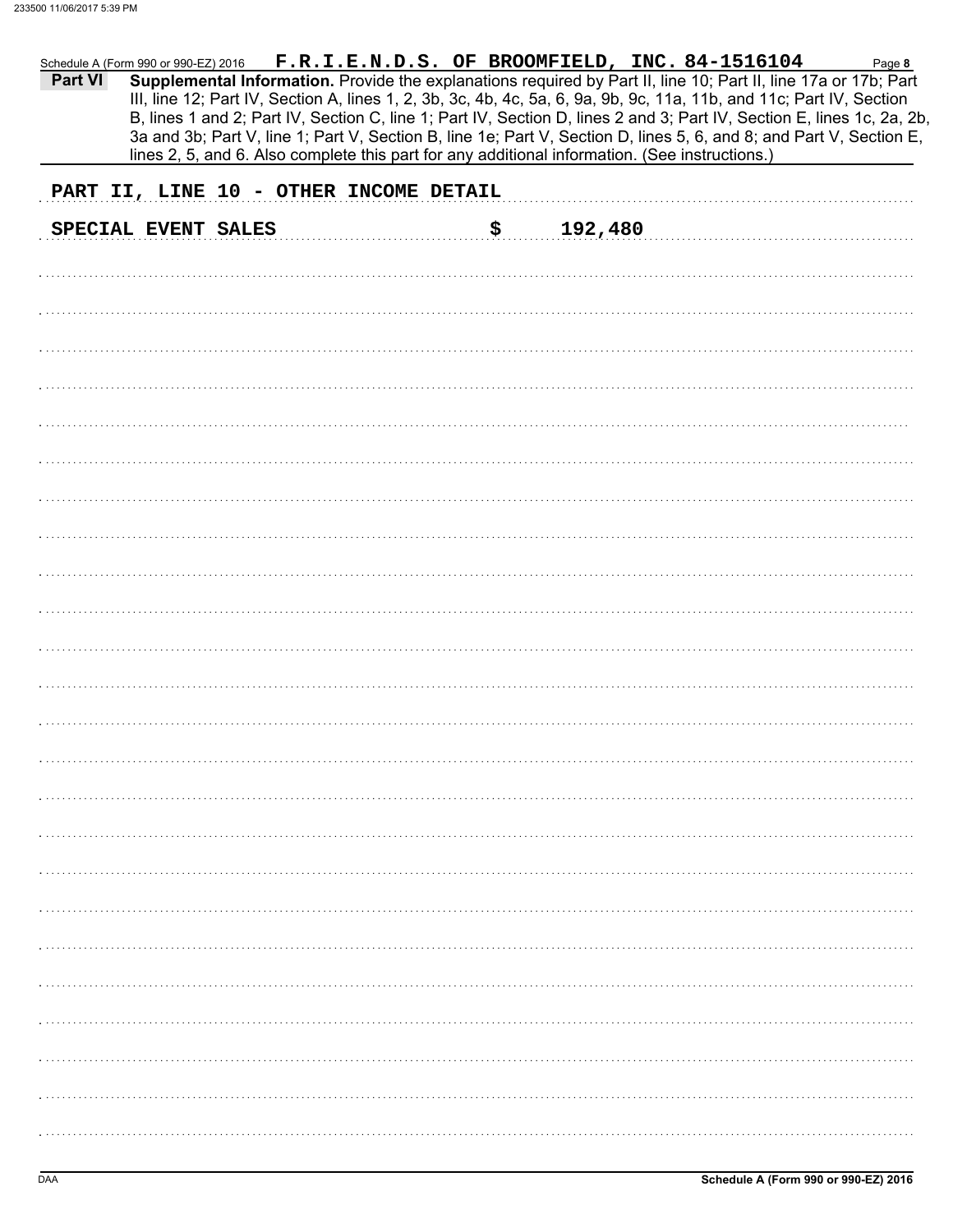Department of the Treasury Internal Revenue Service

# **SCHEDULE D Supplemental Financial Statements**

 **Attach to Form 990. (Form 990) Part IV, line 6, 7, 8, 9, 10, 11a, 11b, 11c, 11d, 11e, 11f, 12a, or 12b. Complete if the organization answered "Yes" on Form 990, Information about Schedule D (Form 990) and its instructions is at** *www.irs.gov/form990.*

**2016 Open to Public Inspection**

OMB No. 1545-0047

**Employer identification number**

|              | Name of the organization         |                                                                                                                                                                                    |                                                    | <b>Employer identification number</b> |
|--------------|----------------------------------|------------------------------------------------------------------------------------------------------------------------------------------------------------------------------------|----------------------------------------------------|---------------------------------------|
|              |                                  | F.R.I.E.N.D.S. OF BROOMFIELD, INC.                                                                                                                                                 |                                                    | 84-1516104                            |
|              | Part I                           | Organizations Maintaining Donor Advised Funds or Other Similar Funds or Accounts.<br>Complete if the organization answered "Yes" on Form 990, Part IV, line 6.                     |                                                    |                                       |
|              |                                  |                                                                                                                                                                                    | (a) Donor advised funds                            | (b) Funds and other accounts          |
| 1            | Total number at end of year      |                                                                                                                                                                                    |                                                    |                                       |
| 2            |                                  |                                                                                                                                                                                    |                                                    |                                       |
| З            |                                  |                                                                                                                                                                                    |                                                    |                                       |
| 4            |                                  |                                                                                                                                                                                    |                                                    |                                       |
| 5            |                                  | Did the organization inform all donors and donor advisors in writing that the assets held in donor advised                                                                         |                                                    |                                       |
|              |                                  | funds are the organization's property, subject to the organization's exclusive legal control? [[[[[[[[[[[[[[[[                                                                     |                                                    | Yes<br>No                             |
| 6            |                                  | Did the organization inform all grantees, donors, and donor advisors in writing that grant funds can be used                                                                       |                                                    |                                       |
|              |                                  | only for charitable purposes and not for the benefit of the donor or donor advisor, or for any other purpose                                                                       |                                                    |                                       |
|              |                                  |                                                                                                                                                                                    |                                                    | Yes<br>No                             |
|              | Part II                          | <b>Conservation Easements.</b><br>Complete if the organization answered "Yes" on Form 990, Part IV, line 7.                                                                        |                                                    |                                       |
| 1            |                                  | Purpose(s) of conservation easements held by the organization (check all that apply).                                                                                              |                                                    |                                       |
|              |                                  | Preservation of land for public use (e.g., recreation or education)                                                                                                                | Preservation of a historically important land area |                                       |
|              |                                  | Protection of natural habitat                                                                                                                                                      | Preservation of a certified historic structure     |                                       |
|              |                                  | Preservation of open space                                                                                                                                                         |                                                    |                                       |
| $\mathbf{2}$ |                                  | Complete lines 2a through 2d if the organization held a qualified conservation contribution in the form of a conservation                                                          |                                                    |                                       |
|              |                                  | easement on the last day of the tax year.                                                                                                                                          |                                                    | Held at the End of the Tax Year       |
| a            |                                  | Total number of conservation easements                                                                                                                                             |                                                    | 2a                                    |
| b            |                                  |                                                                                                                                                                                    |                                                    | 2 <sub>b</sub>                        |
| c            |                                  | Number of conservation easements on a certified historic structure included in (a) [11] Number of conservation                                                                     |                                                    | 2c                                    |
| d            |                                  | Number of conservation easements included in (c) acquired after 8/17/06, and not on a                                                                                              |                                                    |                                       |
|              |                                  | historic structure listed in the National Register<br>Number of conservation easements modified, transferred, released, extinguished, or terminated by the organization during the |                                                    | 2d                                    |
| 3.           | tax year $\blacktriangleright$   |                                                                                                                                                                                    |                                                    |                                       |
|              |                                  | Number of states where property subject to conservation easement is located ▶                                                                                                      |                                                    |                                       |
| 5            |                                  | Does the organization have a written policy regarding the periodic monitoring, inspection, handling of                                                                             |                                                    |                                       |
|              |                                  | violations, and enforcement of the conservation easements it holds?                                                                                                                |                                                    | Yes<br>No                             |
| 6            |                                  | Staff and volunteer hours devoted to monitoring, inspecting, handling of violations, and enforcing conservation easements during the year                                          |                                                    |                                       |
|              |                                  |                                                                                                                                                                                    |                                                    |                                       |
|              |                                  | Amount of expenses incurred in monitoring, inspecting, handling of violations, and enforcing conservation easements during the year                                                |                                                    |                                       |
|              | $\blacktriangleright$ \$         |                                                                                                                                                                                    |                                                    |                                       |
|              |                                  | Does each conservation easement reported on line 2(d) above satisfy the requirements of section 170(h)(4)(B)(i)                                                                    |                                                    |                                       |
|              | and section $170(h)(4)(B)(ii)$ ? |                                                                                                                                                                                    |                                                    | Yes<br>No                             |
| 9            |                                  | In Part XIII, describe how the organization reports conservation easements in its revenue and expense statement, and                                                               |                                                    |                                       |
|              |                                  | balance sheet, and include, if applicable, the text of the footnote to the organization's financial statements that describes the                                                  |                                                    |                                       |
|              |                                  | organization's accounting for conservation easements.                                                                                                                              |                                                    |                                       |
|              | Part III                         | Organizations Maintaining Collections of Art, Historical Treasures, or Other Similar Assets.<br>Complete if the organization answered "Yes" on Form 990, Part IV, line 8.          |                                                    |                                       |
|              |                                  | 1a If the organization elected, as permitted under SFAS 116 (ASC 958), not to report in its revenue statement and balance sheet                                                    |                                                    |                                       |
|              |                                  | works of art, historical treasures, or other similar assets held for public exhibition, education, or research in furtherance of                                                   |                                                    |                                       |
|              |                                  | public service, provide, in Part XIII, the text of the footnote to its financial statements that describes these items.                                                            |                                                    |                                       |
|              |                                  | <b>b</b> If the organization elected, as permitted under SFAS 116 (ASC 958), to report in its revenue statement and balance sheet                                                  |                                                    |                                       |
|              |                                  | works of art, historical treasures, or other similar assets held for public exhibition, education, or research in furtherance of                                                   |                                                    |                                       |
|              |                                  | public service, provide the following amounts relating to these items:                                                                                                             |                                                    |                                       |
|              |                                  | (i) Revenue included on Form 990, Part VIII, line 1 <b>Construct Construct Construct Construct</b> Construct Construct                                                             |                                                    | $\$\$                                 |
|              |                                  | (ii) Assets included in Form 990, Part X                                                                                                                                           |                                                    |                                       |
| 2            |                                  | If the organization received or held works of art, historical treasures, or other similar assets for financial gain, provide the                                                   |                                                    |                                       |
|              |                                  | following amounts required to be reported under SFAS 116 (ASC 958) relating to these items:                                                                                        |                                                    |                                       |
| а            |                                  | Revenue included on Form 990, Part VIII, line 1                                                                                                                                    |                                                    | $\blacktriangleright$ s               |
|              |                                  |                                                                                                                                                                                    |                                                    |                                       |

DAA **For Paperwork Reduction Act Notice, see the Instructions for Form 990.**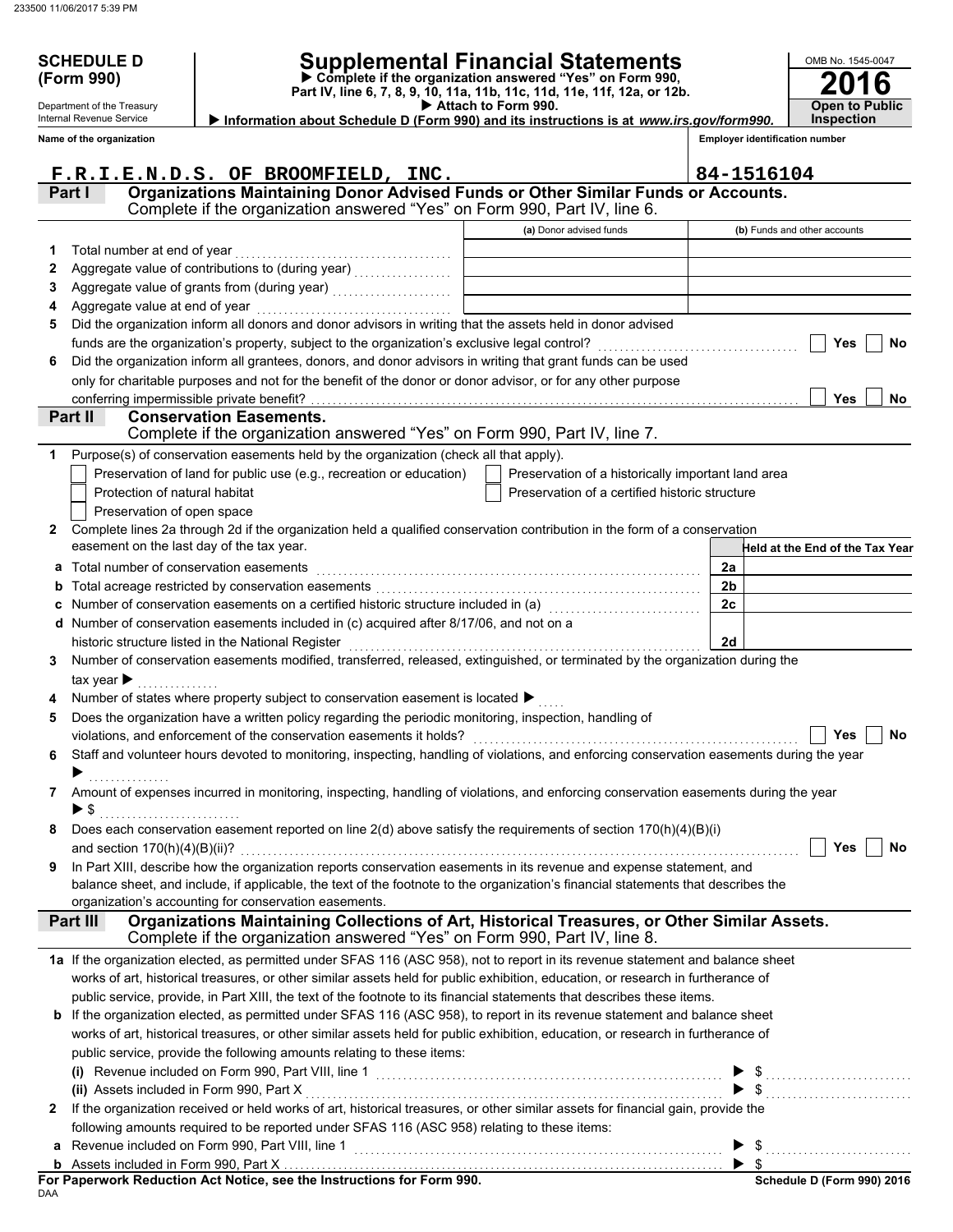|   | Schedule D (Form 990) 2016 F.R.I.E.N.D.S. OF BROOMFIELD, INC. 84-1516104                                                                                                                                                         |                         |                           |                    |                      | Page 2              |
|---|----------------------------------------------------------------------------------------------------------------------------------------------------------------------------------------------------------------------------------|-------------------------|---------------------------|--------------------|----------------------|---------------------|
|   | Organizations Maintaining Collections of Art, Historical Treasures, or Other Similar Assets (continued)<br>Part III                                                                                                              |                         |                           |                    |                      |                     |
| 3 | Using the organization's acquisition, accession, and other records, check any of the following that are a significant use of its<br>collection items (check all that apply):                                                     |                         |                           |                    |                      |                     |
| a | Public exhibition                                                                                                                                                                                                                | d                       | Loan or exchange programs |                    |                      |                     |
| b | Scholarly research                                                                                                                                                                                                               | е                       | Other                     |                    |                      |                     |
| c | Preservation for future generations                                                                                                                                                                                              |                         |                           |                    |                      |                     |
|   | Provide a description of the organization's collections and explain how they further the organization's exempt purpose in Part                                                                                                   |                         |                           |                    |                      |                     |
|   | XIII.                                                                                                                                                                                                                            |                         |                           |                    |                      |                     |
|   | During the year, did the organization solicit or receive donations of art, historical treasures, or other similar                                                                                                                |                         |                           |                    |                      |                     |
|   | assets to be sold to raise funds rather than to be maintained as part of the organization's collection?                                                                                                                          |                         |                           |                    |                      | <b>Yes</b><br>No    |
|   | <b>Escrow and Custodial Arrangements.</b><br>Part IV                                                                                                                                                                             |                         |                           |                    |                      |                     |
|   | Complete if the organization answered "Yes" on Form 990, Part IV, line 9, or reported an amount on Form                                                                                                                          |                         |                           |                    |                      |                     |
|   | 990, Part X, line 21.                                                                                                                                                                                                            |                         |                           |                    |                      |                     |
|   | 1a Is the organization an agent, trustee, custodian or other intermediary for contributions or other assets not                                                                                                                  |                         |                           |                    |                      |                     |
|   | included on Form 990, Part X?                                                                                                                                                                                                    |                         |                           |                    |                      | Yes<br>No           |
|   | <b>b</b> If "Yes," explain the arrangement in Part XIII and complete the following table:                                                                                                                                        |                         |                           |                    |                      |                     |
|   |                                                                                                                                                                                                                                  |                         |                           |                    |                      | Amount              |
|   | c Beginning balance                                                                                                                                                                                                              |                         |                           |                    | 1c                   |                     |
|   | d Additions during the year<br>experience and the contract contract of the set of the set of the set of the set of the set of the set of the set of the set of the set of the set of the set of the set of the set of the set of |                         |                           |                    | 1 <sub>d</sub>       |                     |
|   | e Distributions during the year<br>interactions: interactions: interactions: interactions: interactions: interactions: interactions: interactions: interactions: interactions: interactions: interactions: interactions: interac |                         |                           |                    | 1e                   |                     |
| f | Ending balance with a continuum and contact the contract of the contract of the contract of the contract of the contract of the contract of the contract of the contract of the contract of the contract of the contract of th   |                         |                           |                    | 1f                   |                     |
|   | 2a Did the organization include an amount on Form 990, Part X, line 21, for escrow or custodial account liability?                                                                                                               |                         |                           |                    |                      | <b>Yes</b><br>No    |
|   | <b>b</b> If "Yes," explain the arrangement in Part XIII. Check here if the explanation has been provided on Part XIII                                                                                                            |                         |                           |                    |                      |                     |
|   | Part V<br><b>Endowment Funds.</b>                                                                                                                                                                                                |                         |                           |                    |                      |                     |
|   | Complete if the organization answered "Yes" on Form 990, Part IV, line 10.                                                                                                                                                       |                         |                           |                    |                      |                     |
|   |                                                                                                                                                                                                                                  |                         |                           |                    |                      |                     |
|   |                                                                                                                                                                                                                                  | (a) Current year        | (b) Prior year            | (c) Two years back | (d) Three years back | (e) Four years back |
|   | 1a Beginning of year balance <i>minimizing</i>                                                                                                                                                                                   | $\overline{96,774}$     | 102,262                   | 95,396             |                      |                     |
|   | <b>b</b> Contributions                                                                                                                                                                                                           |                         |                           | 300                |                      |                     |
|   | c Net investment earnings, gains, and                                                                                                                                                                                            |                         |                           |                    |                      |                     |
|   | losses                                                                                                                                                                                                                           | 3,250                   | 242                       | 7,551              |                      |                     |
|   | d Grants or scholarships                                                                                                                                                                                                         |                         |                           |                    |                      |                     |
|   | e Other expenditures for facilities and                                                                                                                                                                                          |                         |                           |                    |                      |                     |
|   | programs                                                                                                                                                                                                                         | 19,645                  | 5,132                     |                    |                      |                     |
|   | f Administrative expenses                                                                                                                                                                                                        | 608                     | 598                       | 985                |                      |                     |
|   | <b>g</b> End of year balance                                                                                                                                                                                                     | 79,771                  | 96,774                    | 102, 262           |                      |                     |
|   | Provide the estimated percentage of the current year end balance (line 1g, column (a)) held as:                                                                                                                                  |                         |                           |                    |                      |                     |
|   | Board designated or quasi-endowment $100.00$ %                                                                                                                                                                                   |                         |                           |                    |                      |                     |
|   | <b>b</b> Permanent endowment $\blacktriangleright$<br>%                                                                                                                                                                          |                         |                           |                    |                      |                     |
|   | c Temporarily restricted endowment >                                                                                                                                                                                             | $\%$                    |                           |                    |                      |                     |
|   | The percentages on lines 2a, 2b, and 2c should equal 100%.                                                                                                                                                                       |                         |                           |                    |                      |                     |
|   | 3a Are there endowment funds not in the possession of the organization that are held and administered for the                                                                                                                    |                         |                           |                    |                      |                     |
|   | organization by:                                                                                                                                                                                                                 |                         |                           |                    |                      | Yes<br>No           |
|   |                                                                                                                                                                                                                                  |                         |                           |                    |                      | $\mathbf x$         |
|   | (i) unrelated organizations                                                                                                                                                                                                      |                         |                           |                    |                      | 3a(i)               |
|   | (ii) related organizations                                                                                                                                                                                                       |                         |                           |                    |                      | X<br>3a(ii)         |
|   | b If "Yes" on line 3a(ii), are the related organizations listed as required on Schedule R? [[[[[[[[[[[[[[[[[[[                                                                                                                   |                         |                           |                    |                      | 3b                  |
|   | Describe in Part XIII the intended uses of the organization's endowment funds.                                                                                                                                                   |                         |                           |                    |                      |                     |
|   | Land, Buildings, and Equipment.<br><b>Part VI</b>                                                                                                                                                                                |                         |                           |                    |                      |                     |
|   | Complete if the organization answered "Yes" on Form 990, Part IV, line 11a. See Form 990, Part X, line 10.                                                                                                                       |                         |                           |                    |                      |                     |
|   | Description of property                                                                                                                                                                                                          | (a) Cost or other basis | (b) Cost or other basis   |                    | (c) Accumulated      | (d) Book value      |
|   |                                                                                                                                                                                                                                  | (investment)            | (other)                   |                    | depreciation         |                     |
|   | <b>1a</b> Land                                                                                                                                                                                                                   |                         |                           |                    |                      |                     |
|   | <b>b</b> Buildings                                                                                                                                                                                                               |                         |                           | 3,175,405          | 251,496              | 2,923,909           |
|   |                                                                                                                                                                                                                                  |                         |                           |                    |                      |                     |
|   |                                                                                                                                                                                                                                  |                         |                           | 279,990            | 206,014              | 73,976              |
|   |                                                                                                                                                                                                                                  |                         |                           | 13,477             | 10,402               | 3,075               |
|   | Total. Add lines 1a through 1e. (Column (d) must equal Form 990, Part X, column (B), line 10c.)                                                                                                                                  |                         |                           |                    |                      | 3,000,960           |
|   |                                                                                                                                                                                                                                  |                         |                           |                    |                      |                     |

**Schedule D (Form 990) 2016**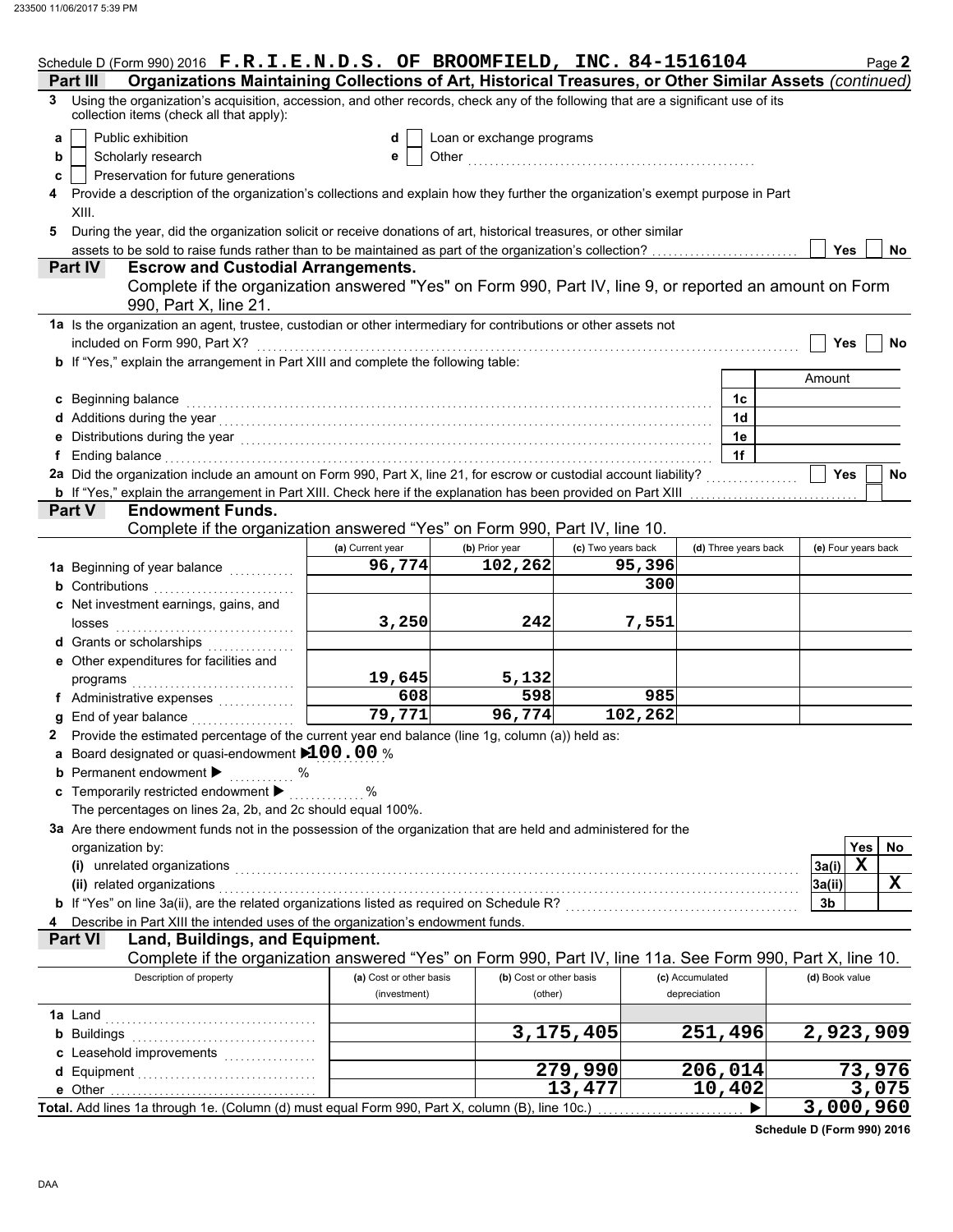|                           | Schedule D (Form 990) 2016 F.R.I.E.N.D.S. OF BROOMFIELD, INC. 84-1516104                                                                                                                                                                                                                                                           |                |                                                              | Page 3         |
|---------------------------|------------------------------------------------------------------------------------------------------------------------------------------------------------------------------------------------------------------------------------------------------------------------------------------------------------------------------------|----------------|--------------------------------------------------------------|----------------|
| <b>Part VII</b>           | <b>Investments-Other Securities.</b>                                                                                                                                                                                                                                                                                               |                |                                                              |                |
|                           | Complete if the organization answered "Yes" on Form 990, Part IV, line 11b. See Form 990, Part X, line 12.                                                                                                                                                                                                                         |                |                                                              |                |
|                           | (a) Description of security or category<br>(including name of security)                                                                                                                                                                                                                                                            | (b) Book value | (c) Method of valuation:<br>Cost or end-of-year market value |                |
| (1) Financial derivatives |                                                                                                                                                                                                                                                                                                                                    |                |                                                              |                |
|                           | (2) Closely-held equity interests                                                                                                                                                                                                                                                                                                  |                |                                                              |                |
| $(3)$ Other               |                                                                                                                                                                                                                                                                                                                                    |                |                                                              |                |
| (A)                       |                                                                                                                                                                                                                                                                                                                                    |                |                                                              |                |
|                           |                                                                                                                                                                                                                                                                                                                                    |                |                                                              |                |
|                           | $\overline{a}$ (C) $\overline{a}$ (C) $\overline{a}$ (C) $\overline{a}$ (C) $\overline{a}$ (C) $\overline{a}$ (C) $\overline{a}$ (C) $\overline{a}$ (C) $\overline{a}$ (C) $\overline{a}$ (C) $\overline{a}$ (C) $\overline{a}$ (C) $\overline{a}$ (C) $\overline{a}$ (C) $\overline{a}$ (C) $\overline{a}$ (C) $\overline{a}$ (C) |                |                                                              |                |
|                           |                                                                                                                                                                                                                                                                                                                                    |                |                                                              |                |
|                           |                                                                                                                                                                                                                                                                                                                                    |                |                                                              |                |
|                           |                                                                                                                                                                                                                                                                                                                                    |                |                                                              |                |
| (G)<br>(H)                |                                                                                                                                                                                                                                                                                                                                    |                |                                                              |                |
|                           | Total. (Column (b) must equal Form 990, Part X, col. (B) line 12.) ▶                                                                                                                                                                                                                                                               |                |                                                              |                |
| <b>Part VIII</b>          | <b>Investments-Program Related.</b>                                                                                                                                                                                                                                                                                                |                |                                                              |                |
|                           | Complete if the organization answered "Yes" on Form 990, Part IV, line 11c. See Form 990, Part X, line 13.                                                                                                                                                                                                                         |                |                                                              |                |
|                           | (a) Description of investment                                                                                                                                                                                                                                                                                                      | (b) Book value | (c) Method of valuation:                                     |                |
|                           |                                                                                                                                                                                                                                                                                                                                    |                | Cost or end-of-year market value                             |                |
| (1)                       |                                                                                                                                                                                                                                                                                                                                    |                |                                                              |                |
| (2)                       |                                                                                                                                                                                                                                                                                                                                    |                |                                                              |                |
| (3)                       |                                                                                                                                                                                                                                                                                                                                    |                |                                                              |                |
| (4)<br>(5)                |                                                                                                                                                                                                                                                                                                                                    |                |                                                              |                |
| (6)                       |                                                                                                                                                                                                                                                                                                                                    |                |                                                              |                |
| (7)                       |                                                                                                                                                                                                                                                                                                                                    |                |                                                              |                |
| (8)                       |                                                                                                                                                                                                                                                                                                                                    |                |                                                              |                |
| (9)                       |                                                                                                                                                                                                                                                                                                                                    |                |                                                              |                |
|                           | Total. (Column (b) must equal Form 990, Part X, col. (B) line 13.) ▶                                                                                                                                                                                                                                                               |                |                                                              |                |
| Part IX                   | <b>Other Assets.</b>                                                                                                                                                                                                                                                                                                               |                |                                                              |                |
|                           | Complete if the organization answered "Yes" on Form 990, Part IV, line 11d. See Form 990, Part X, line 15.<br>(a) Description                                                                                                                                                                                                      |                |                                                              | (b) Book value |
| (1)                       |                                                                                                                                                                                                                                                                                                                                    |                |                                                              |                |
| (2)                       |                                                                                                                                                                                                                                                                                                                                    |                |                                                              |                |
| (3)                       |                                                                                                                                                                                                                                                                                                                                    |                |                                                              |                |
| (4)                       |                                                                                                                                                                                                                                                                                                                                    |                |                                                              |                |
| (5)                       |                                                                                                                                                                                                                                                                                                                                    |                |                                                              |                |
| (6)                       |                                                                                                                                                                                                                                                                                                                                    |                |                                                              |                |
| (7)                       |                                                                                                                                                                                                                                                                                                                                    |                |                                                              |                |
| (8)                       |                                                                                                                                                                                                                                                                                                                                    |                |                                                              |                |
| (9)                       | Total. (Column (b) must equal Form 990, Part X, col. (B) line 15.)                                                                                                                                                                                                                                                                 |                |                                                              |                |
| Part X                    | <b>Other Liabilities.</b>                                                                                                                                                                                                                                                                                                          |                |                                                              |                |
|                           | Complete if the organization answered "Yes" on Form 990, Part IV, line 11e or 11f. See Form 990, Part X,                                                                                                                                                                                                                           |                |                                                              |                |
|                           | line 25.                                                                                                                                                                                                                                                                                                                           |                |                                                              |                |
| 1.                        | (a) Description of liability                                                                                                                                                                                                                                                                                                       | (b) Book value |                                                              |                |
| (1)                       | Federal income taxes                                                                                                                                                                                                                                                                                                               |                |                                                              |                |
| (2)                       | CAPITAL LEASE OBLIGATIONS                                                                                                                                                                                                                                                                                                          | 15,466         |                                                              |                |
| (3)                       |                                                                                                                                                                                                                                                                                                                                    |                |                                                              |                |
| (4)                       |                                                                                                                                                                                                                                                                                                                                    |                |                                                              |                |
| (5)                       |                                                                                                                                                                                                                                                                                                                                    |                |                                                              |                |
| (6)<br>(7)                |                                                                                                                                                                                                                                                                                                                                    |                |                                                              |                |
| (8)                       |                                                                                                                                                                                                                                                                                                                                    |                |                                                              |                |
| (9)                       |                                                                                                                                                                                                                                                                                                                                    |                |                                                              |                |
|                           | Total. (Column (b) must equal Form 990, Part X, col. (B) line 25.) ▶                                                                                                                                                                                                                                                               | 15,466         |                                                              |                |

Liability for uncertain tax positions. In Part XIII, provide the text of the footnote to the organization's financial statements that reports the **2.** organization's liability for uncertain tax positions under FIN 48 (ASC 740). Check here if the text of the footnote has been provided in Part XIII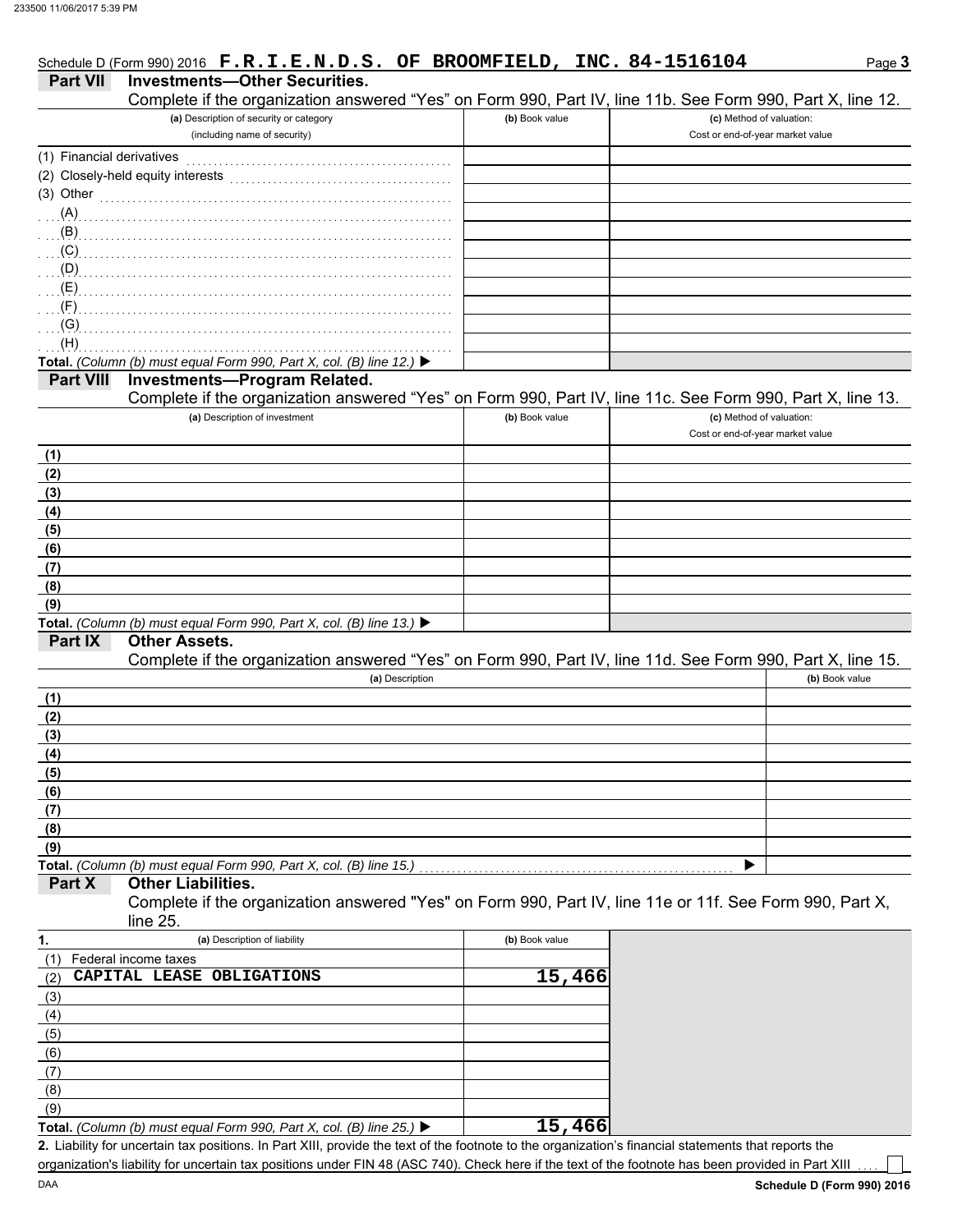|   | Schedule D (Form 990) 2016 F.R.I.E.N.D.S. OF BROOMFIELD, INC. 84-1516104                                                                                                      |                      |                       |              | Page 4                |
|---|-------------------------------------------------------------------------------------------------------------------------------------------------------------------------------|----------------------|-----------------------|--------------|-----------------------|
|   | Reconciliation of Revenue per Audited Financial Statements With Revenue per Return.<br><b>Part XI</b>                                                                         |                      |                       |              |                       |
|   | Complete if the organization answered "Yes" on Form 990, Part IV, line 12a.                                                                                                   |                      |                       |              |                       |
|   | 1 Total revenue, gains, and other support per audited financial statements                                                                                                    |                      |                       | $\mathbf{1}$ | 1,388,544             |
| 2 | Amounts included on line 1 but not on Form 990, Part VIII, line 12:                                                                                                           |                      |                       |              |                       |
| a |                                                                                                                                                                               | 2a                   | $\frac{2,614}{6,382}$ |              |                       |
|   |                                                                                                                                                                               | 2 <sub>b</sub>       |                       |              |                       |
|   | c Recoveries of prior year grants [11] Recovering the Recoveries of prior year grants [11] Recoveries of prior                                                                | 2c                   |                       |              |                       |
|   |                                                                                                                                                                               | 2d                   |                       |              |                       |
|   |                                                                                                                                                                               |                      |                       | 2е           | 8,996                 |
| З |                                                                                                                                                                               |                      |                       | $\mathbf{3}$ | 1,379,548             |
| 4 | Amounts included on Form 990, Part VIII, line 12, but not on line 1:                                                                                                          |                      |                       |              |                       |
|   | a Investment expenses not included on Form 990, Part VIII, line 7b<br>.                                                                                                       | 4а                   |                       |              |                       |
|   | <b>b</b> Other (Describe in Part XIII.) <b>CONSIDENT DESCRIPTION DESCRIPTION</b>                                                                                              | 4b                   |                       |              |                       |
|   | c Add lines 4a and 4b                                                                                                                                                         |                      |                       | 4с           |                       |
|   |                                                                                                                                                                               |                      |                       | 5            | 1,379,548             |
|   | Part XII Reconciliation of Expenses per Audited Financial Statements With Expenses per Return.<br>Complete if the organization answered "Yes" on Form 990, Part IV, line 12a. |                      |                       |              |                       |
|   | Total expenses and losses per audited financial statements                                                                                                                    |                      |                       | $\mathbf 1$  | 1,269,663             |
| 1 | Amounts included on line 1 but not on Form 990, Part IX, line 25:                                                                                                             |                      |                       |              |                       |
| 2 |                                                                                                                                                                               |                      | 26,400                |              |                       |
| a |                                                                                                                                                                               | 2a<br>2 <sub>b</sub> |                       |              |                       |
|   |                                                                                                                                                                               |                      |                       |              |                       |
|   |                                                                                                                                                                               | 2c                   |                       |              |                       |
|   |                                                                                                                                                                               | 2d                   |                       |              |                       |
|   |                                                                                                                                                                               |                      |                       | 2е           | 26,400<br>1, 243, 263 |
| З |                                                                                                                                                                               |                      |                       | 3            |                       |
| 4 | Amounts included on Form 990, Part IX, line 25, but not on line 1:                                                                                                            |                      |                       |              |                       |
|   |                                                                                                                                                                               | 4а                   |                       |              |                       |
|   |                                                                                                                                                                               | 4 <sub>b</sub>       |                       |              |                       |
|   | <b>b</b> Other (Describe in Part XIII.) <b>CONVERTED ASSESS</b>                                                                                                               |                      |                       |              |                       |
|   | c Add lines 4a and 4b                                                                                                                                                         |                      |                       | 4с           |                       |
|   |                                                                                                                                                                               |                      |                       | 5            |                       |
|   | Part XIII Supplemental Information.                                                                                                                                           |                      |                       |              |                       |
|   | Provide the descriptions required for Part II, lines 3, 5, and 9; Part III, lines 1a and 4; Part IV, lines 1b and 2b; Part V, line 4; Part X, line                            |                      |                       |              |                       |
|   | 2; Part XI, lines 2d and 4b; and Part XII, lines 2d and 4b. Also complete this part to provide any additional information.                                                    |                      |                       |              |                       |
|   | PART V, LINE 4 - INTENDED USES FOR ENDOWMENT FUNDS                                                                                                                            |                      |                       |              |                       |
|   |                                                                                                                                                                               |                      |                       |              |                       |
|   | SUPPORT PROGRAM OBJECTIVES                                                                                                                                                    |                      |                       |              |                       |
|   |                                                                                                                                                                               |                      |                       |              |                       |
|   |                                                                                                                                                                               |                      |                       |              |                       |
|   |                                                                                                                                                                               |                      |                       |              |                       |
|   |                                                                                                                                                                               |                      |                       |              |                       |
|   |                                                                                                                                                                               |                      |                       |              |                       |
|   |                                                                                                                                                                               |                      |                       |              |                       |
|   |                                                                                                                                                                               |                      |                       |              |                       |
|   |                                                                                                                                                                               |                      |                       |              |                       |
|   |                                                                                                                                                                               |                      |                       |              |                       |
|   |                                                                                                                                                                               |                      |                       |              |                       |
|   |                                                                                                                                                                               |                      |                       |              |                       |
|   |                                                                                                                                                                               |                      |                       |              |                       |
|   |                                                                                                                                                                               |                      |                       |              |                       |
|   |                                                                                                                                                                               |                      |                       |              |                       |
|   |                                                                                                                                                                               |                      |                       |              |                       |
|   |                                                                                                                                                                               |                      |                       |              |                       |
|   |                                                                                                                                                                               |                      |                       |              |                       |
|   |                                                                                                                                                                               |                      |                       |              |                       |
|   |                                                                                                                                                                               |                      |                       |              | 1,243,263             |
|   |                                                                                                                                                                               |                      |                       |              |                       |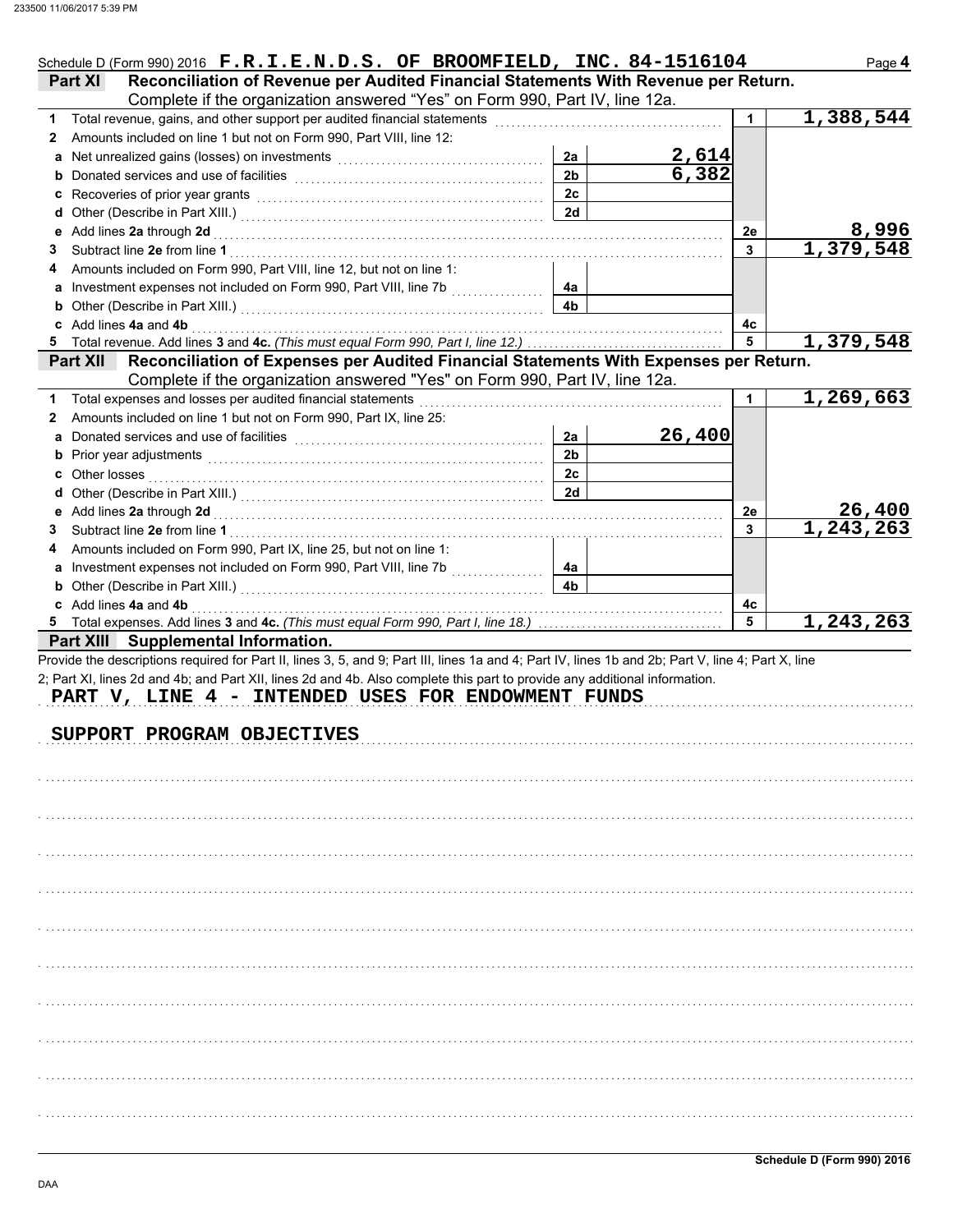| <b>Part XIII</b> Supplemental Information (continued) |
|-------------------------------------------------------|
|                                                       |
|                                                       |
|                                                       |
|                                                       |
|                                                       |
|                                                       |
|                                                       |
|                                                       |
|                                                       |
|                                                       |
|                                                       |
|                                                       |
|                                                       |
|                                                       |
|                                                       |
|                                                       |
|                                                       |
|                                                       |
|                                                       |
|                                                       |
|                                                       |
|                                                       |
|                                                       |
|                                                       |
|                                                       |
|                                                       |
|                                                       |
|                                                       |
|                                                       |

Schedule D (Form 990) 2016 F.R.I.E.N.D.S. OF BROOMFIELD, INC. 84-1516104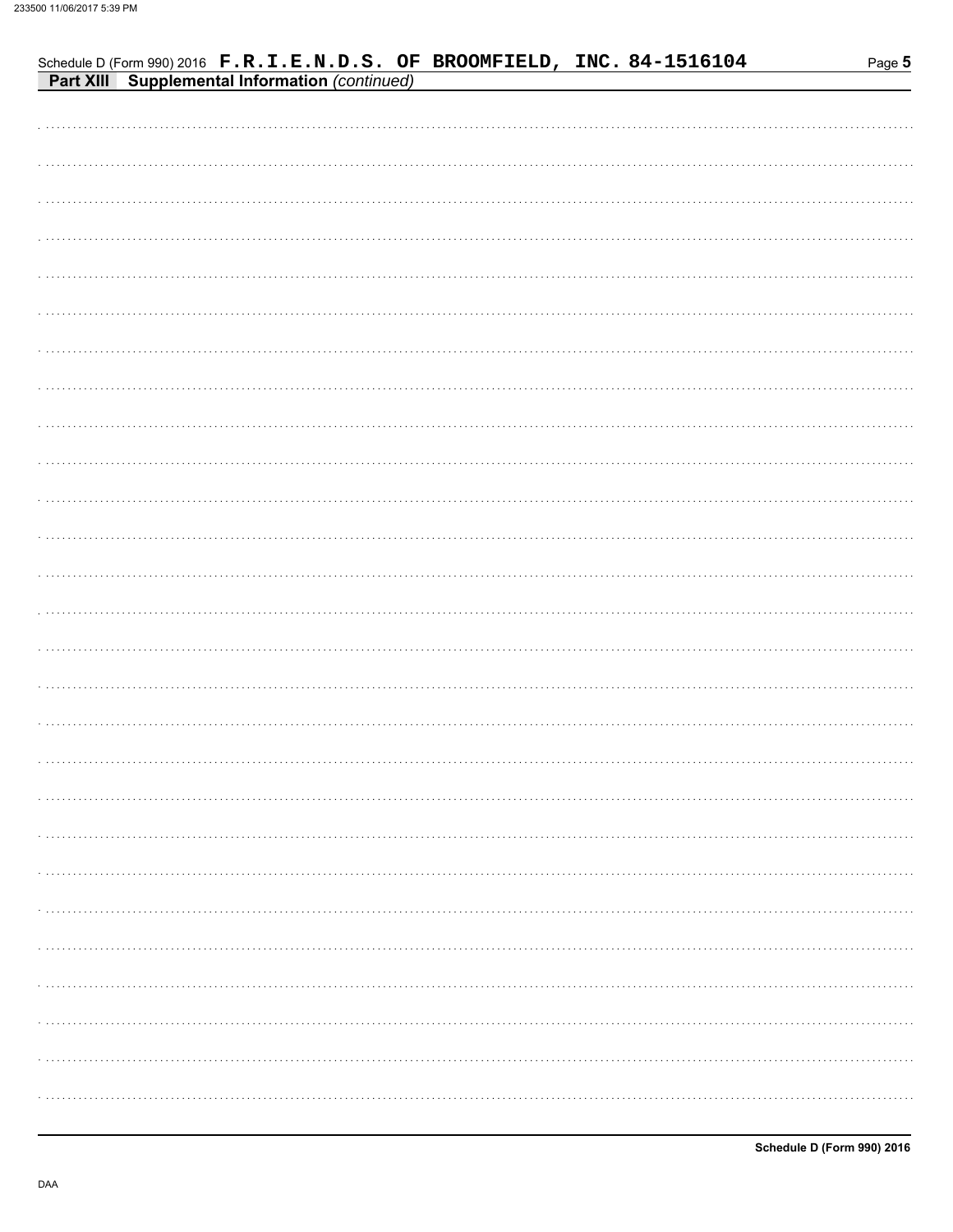| <b>SCHEDULE G</b><br>(Form 990 or 990-EZ               | <b>Supplemental Information Regarding Fundraising or Gaming Activities</b>                                                                                                                 |                                    |                                | Complete if the organization answered "Yes" on Form 990, Part IV, line 17, 18, or 19, or if the<br>organization entered more than \$15,000 on Form 990-EZ, line 6a. |                                          | OMB No. 1545-0047                   |
|--------------------------------------------------------|--------------------------------------------------------------------------------------------------------------------------------------------------------------------------------------------|------------------------------------|--------------------------------|---------------------------------------------------------------------------------------------------------------------------------------------------------------------|------------------------------------------|-------------------------------------|
| Department of the Treasury<br>Internal Revenue Service |                                                                                                                                                                                            | Attach to Form 990 or Form 990-EZ. |                                | Information about Schedule G (Form 990 or 990-EZ) and its instructions is at www.irs.gov/form990.                                                                   |                                          | <b>Open to Public</b><br>Inspection |
| Name of the organization                               |                                                                                                                                                                                            |                                    |                                |                                                                                                                                                                     | <b>Employer identification number</b>    |                                     |
|                                                        | F.R.I.E.N.D.S. OF BROOMFIELD, INC.                                                                                                                                                         |                                    |                                |                                                                                                                                                                     | 84-1516104                               |                                     |
| Part I                                                 | Fundraising Activities. Complete if the organization answered "Yes" on Form 990, Part IV, line 17.<br>Form 990-EZ filers are not required to complete this part.                           |                                    |                                |                                                                                                                                                                     |                                          |                                     |
| 1.                                                     | Indicate whether the organization raised funds through any of the following activities. Check all that apply.                                                                              |                                    |                                |                                                                                                                                                                     |                                          |                                     |
| Mail solicitations<br>a                                |                                                                                                                                                                                            | e                                  |                                | Solicitation of non-government grants                                                                                                                               |                                          |                                     |
| Internet and email solicitations<br>b                  |                                                                                                                                                                                            | f                                  |                                | Solicitation of government grants                                                                                                                                   |                                          |                                     |
| Phone solicitations                                    |                                                                                                                                                                                            | Special fundraising events<br>q    |                                |                                                                                                                                                                     |                                          |                                     |
| In-person solicitations<br>d                           |                                                                                                                                                                                            |                                    |                                |                                                                                                                                                                     |                                          |                                     |
|                                                        | 2a Did the organization have a written or oral agreement with any individual (including officers, directors, trustees,                                                                     |                                    |                                |                                                                                                                                                                     |                                          |                                     |
|                                                        | or key employees listed in Form 990, Part VII) or entity in connection with professional fundraising services?                                                                             |                                    |                                |                                                                                                                                                                     |                                          | Yes<br>No                           |
|                                                        | b If "Yes," list the 10 highest paid individuals or entities (fundraisers) pursuant to agreements under which the fundraiser is to be<br>compensated at least \$5,000 by the organization. |                                    |                                |                                                                                                                                                                     |                                          |                                     |
|                                                        | (i) Name and address of individual                                                                                                                                                         |                                    | (iii) Did fund-<br>raiser have |                                                                                                                                                                     | (v) Amount paid to                       | (vi) Amount paid to                 |
|                                                        | or entity (fundraiser)                                                                                                                                                                     | (ii) Activity                      | custody or<br>control of       | (iv) Gross receipts<br>from activity                                                                                                                                | (or retained by)<br>fundraiser listed in | (or retained by)<br>organization    |
|                                                        |                                                                                                                                                                                            |                                    | contributions?                 |                                                                                                                                                                     | col. (i)                                 |                                     |
| 1                                                      |                                                                                                                                                                                            |                                    | Yes No                         |                                                                                                                                                                     |                                          |                                     |
|                                                        |                                                                                                                                                                                            |                                    |                                |                                                                                                                                                                     |                                          |                                     |
| $\mathbf{2}$                                           |                                                                                                                                                                                            |                                    |                                |                                                                                                                                                                     |                                          |                                     |
|                                                        |                                                                                                                                                                                            |                                    |                                |                                                                                                                                                                     |                                          |                                     |
| 3                                                      |                                                                                                                                                                                            |                                    |                                |                                                                                                                                                                     |                                          |                                     |
|                                                        |                                                                                                                                                                                            |                                    |                                |                                                                                                                                                                     |                                          |                                     |
|                                                        |                                                                                                                                                                                            |                                    |                                |                                                                                                                                                                     |                                          |                                     |
| 4                                                      |                                                                                                                                                                                            |                                    |                                |                                                                                                                                                                     |                                          |                                     |
|                                                        |                                                                                                                                                                                            |                                    |                                |                                                                                                                                                                     |                                          |                                     |
| 5                                                      |                                                                                                                                                                                            |                                    |                                |                                                                                                                                                                     |                                          |                                     |
|                                                        |                                                                                                                                                                                            |                                    |                                |                                                                                                                                                                     |                                          |                                     |
| 6                                                      |                                                                                                                                                                                            |                                    |                                |                                                                                                                                                                     |                                          |                                     |
|                                                        |                                                                                                                                                                                            |                                    |                                |                                                                                                                                                                     |                                          |                                     |
|                                                        |                                                                                                                                                                                            |                                    |                                |                                                                                                                                                                     |                                          |                                     |
| 7                                                      |                                                                                                                                                                                            |                                    |                                |                                                                                                                                                                     |                                          |                                     |
|                                                        |                                                                                                                                                                                            |                                    |                                |                                                                                                                                                                     |                                          |                                     |
| 8                                                      |                                                                                                                                                                                            |                                    |                                |                                                                                                                                                                     |                                          |                                     |
|                                                        |                                                                                                                                                                                            |                                    |                                |                                                                                                                                                                     |                                          |                                     |
| 9                                                      |                                                                                                                                                                                            |                                    |                                |                                                                                                                                                                     |                                          |                                     |
|                                                        |                                                                                                                                                                                            |                                    |                                |                                                                                                                                                                     |                                          |                                     |
|                                                        |                                                                                                                                                                                            |                                    |                                |                                                                                                                                                                     |                                          |                                     |
| 10                                                     |                                                                                                                                                                                            |                                    |                                |                                                                                                                                                                     |                                          |                                     |
|                                                        |                                                                                                                                                                                            |                                    |                                |                                                                                                                                                                     |                                          |                                     |
|                                                        |                                                                                                                                                                                            |                                    |                                |                                                                                                                                                                     |                                          |                                     |
| 3                                                      | List all states in which the organization is registered or licensed to solicit contributions or has been notified it is exempt from                                                        |                                    |                                |                                                                                                                                                                     |                                          |                                     |
| registration or licensing.                             |                                                                                                                                                                                            |                                    |                                |                                                                                                                                                                     |                                          |                                     |
|                                                        |                                                                                                                                                                                            |                                    |                                |                                                                                                                                                                     |                                          |                                     |
|                                                        |                                                                                                                                                                                            |                                    |                                |                                                                                                                                                                     |                                          |                                     |
|                                                        |                                                                                                                                                                                            |                                    |                                |                                                                                                                                                                     |                                          |                                     |
|                                                        |                                                                                                                                                                                            |                                    |                                |                                                                                                                                                                     |                                          |                                     |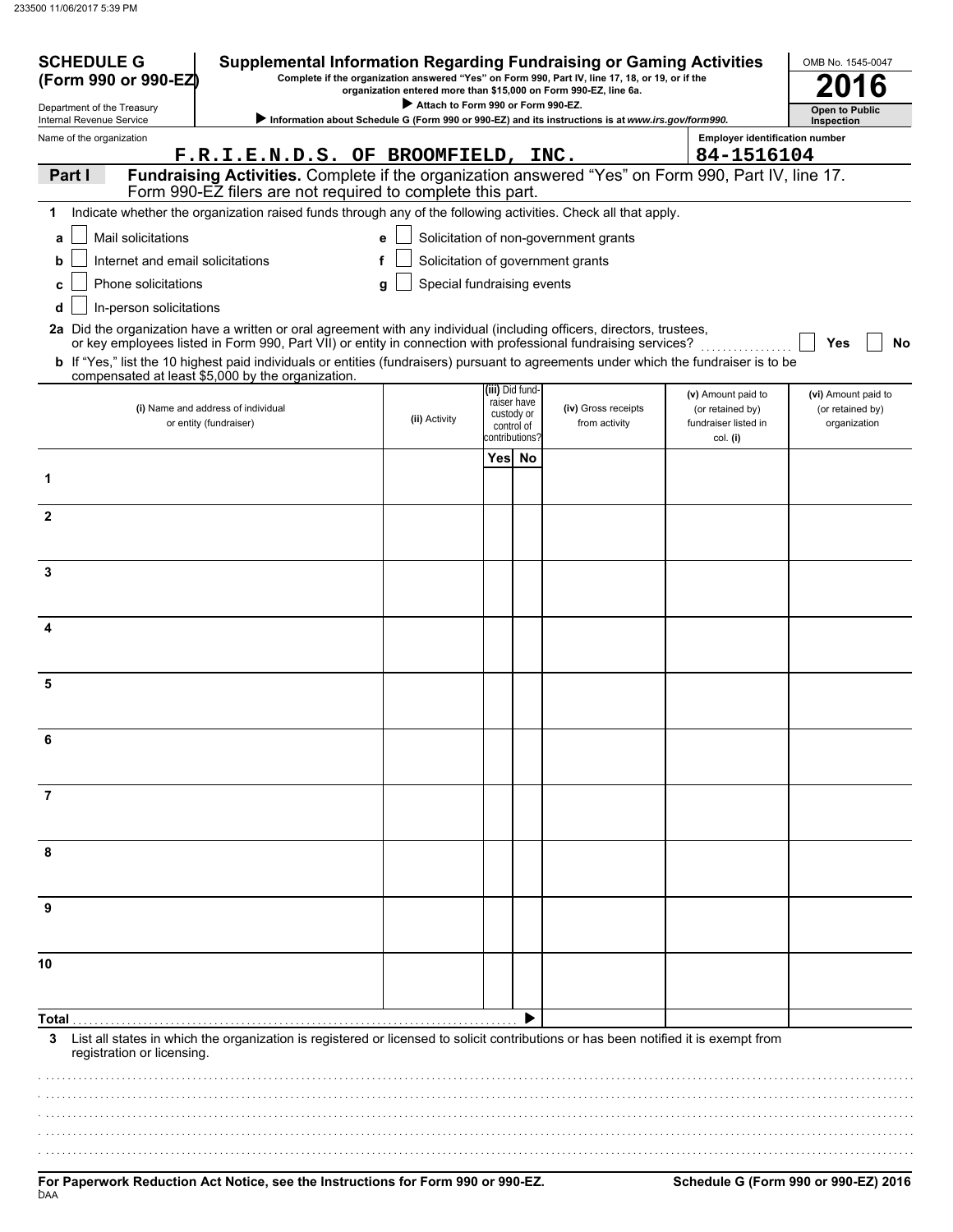|                        | Part II                                          | gross receipts greater than \$5,000.                  | Schedule G (Form 990 or 990-EZ) 2016 $\bm{F}.\bm{R}.\bm{I}.\bm{E}.\bm{N}.\bm{D}.\bm{S}.\bm{OF}$ BROOMFIELD, INC. 84-1516104<br>Fundraising Events. Complete if the organization answered "Yes" on Form 990, Part IV, line 18, or reported more<br>than \$15,000 of fundraising event contributions and gross income on Form 990-EZ, lines 1 and 6b. List events with |                                                   | Page 2                                                |
|------------------------|--------------------------------------------------|-------------------------------------------------------|----------------------------------------------------------------------------------------------------------------------------------------------------------------------------------------------------------------------------------------------------------------------------------------------------------------------------------------------------------------------|---------------------------------------------------|-------------------------------------------------------|
|                        |                                                  | (a) Event $#1$<br><b>ANNUAL EVENT</b><br>(event type) | $(b)$ Event #2<br><b>VARIETY SHOW</b><br>(event type)                                                                                                                                                                                                                                                                                                                | (c) Other events<br><b>NONE</b><br>(total number) | (d) Total events<br>(add col. (a) through<br>col. (c) |
| Revenue                | 1 Gross receipts                                 | 92,578                                                | 5,166                                                                                                                                                                                                                                                                                                                                                                |                                                   | 97,744                                                |
|                        | 2 Less: Contributions                            | 34,740                                                |                                                                                                                                                                                                                                                                                                                                                                      |                                                   | 34,740                                                |
|                        | 3 Gross income (line 1 minus<br>line 2) $\ldots$ | 57,838                                                | 5,166                                                                                                                                                                                                                                                                                                                                                                |                                                   | 63,004                                                |
|                        | 4 Cash prizes                                    |                                                       |                                                                                                                                                                                                                                                                                                                                                                      |                                                   |                                                       |
|                        | 5 Noncash prizes                                 |                                                       |                                                                                                                                                                                                                                                                                                                                                                      |                                                   |                                                       |
|                        | 6 Rent/facility costs                            |                                                       |                                                                                                                                                                                                                                                                                                                                                                      |                                                   |                                                       |
| <b>Direct Expenses</b> | 7 Food and beverages                             |                                                       |                                                                                                                                                                                                                                                                                                                                                                      |                                                   |                                                       |
|                        | 8 Entertainment                                  |                                                       |                                                                                                                                                                                                                                                                                                                                                                      |                                                   |                                                       |
|                        | 9 Other direct expenses                          | 40,850                                                | 2,333                                                                                                                                                                                                                                                                                                                                                                |                                                   | 43,183                                                |
|                        | Part III                                         |                                                       | Gaming. Complete if the organization answered "Yes" on Form 990, Part IV, line 19, or reported more                                                                                                                                                                                                                                                                  |                                                   | 43,183<br>19,821                                      |
| Revenue                |                                                  | than \$15,000 on Form 990-EZ, line 6a.<br>(a) Bingo   | (b) Pull tabs/instant<br>bingo/progressive bingo                                                                                                                                                                                                                                                                                                                     | (c) Other gaming                                  | (d) Total gaming (add<br>col. (a) through col. (c))   |
|                        | 1 Gross revenue                                  |                                                       |                                                                                                                                                                                                                                                                                                                                                                      |                                                   |                                                       |
|                        | 2 Cash prizes                                    |                                                       |                                                                                                                                                                                                                                                                                                                                                                      |                                                   |                                                       |
|                        |                                                  |                                                       |                                                                                                                                                                                                                                                                                                                                                                      |                                                   |                                                       |
|                        | 3 Noncash prizes                                 |                                                       |                                                                                                                                                                                                                                                                                                                                                                      |                                                   |                                                       |
| Direct Expenses        | 4 Rent/facility costs                            |                                                       |                                                                                                                                                                                                                                                                                                                                                                      |                                                   |                                                       |
|                        | 5 Other direct expenses                          |                                                       |                                                                                                                                                                                                                                                                                                                                                                      |                                                   |                                                       |
|                        | 6 Volunteer labor                                | Yes $%$<br>No.                                        | %<br>Yes<br>No                                                                                                                                                                                                                                                                                                                                                       | $\%$<br><b>Yes</b> ___________<br>No              |                                                       |
|                        |                                                  |                                                       | 7 Direct expense summary. Add lines 2 through 5 in column (d) [11] [21] Direct expenses summary                                                                                                                                                                                                                                                                      |                                                   |                                                       |
|                        |                                                  |                                                       |                                                                                                                                                                                                                                                                                                                                                                      |                                                   |                                                       |
| 9                      | <b>b</b> If "No," explain:                       |                                                       | a Is the organization licensed to conduct gaming activities in each of these states? [[[[[[[[[[[[[[[[[[[[[[[[[                                                                                                                                                                                                                                                       |                                                   | Yes<br>No                                             |
|                        | <b>b</b> If "Yes," explain:                      |                                                       |                                                                                                                                                                                                                                                                                                                                                                      |                                                   | Yes<br>No                                             |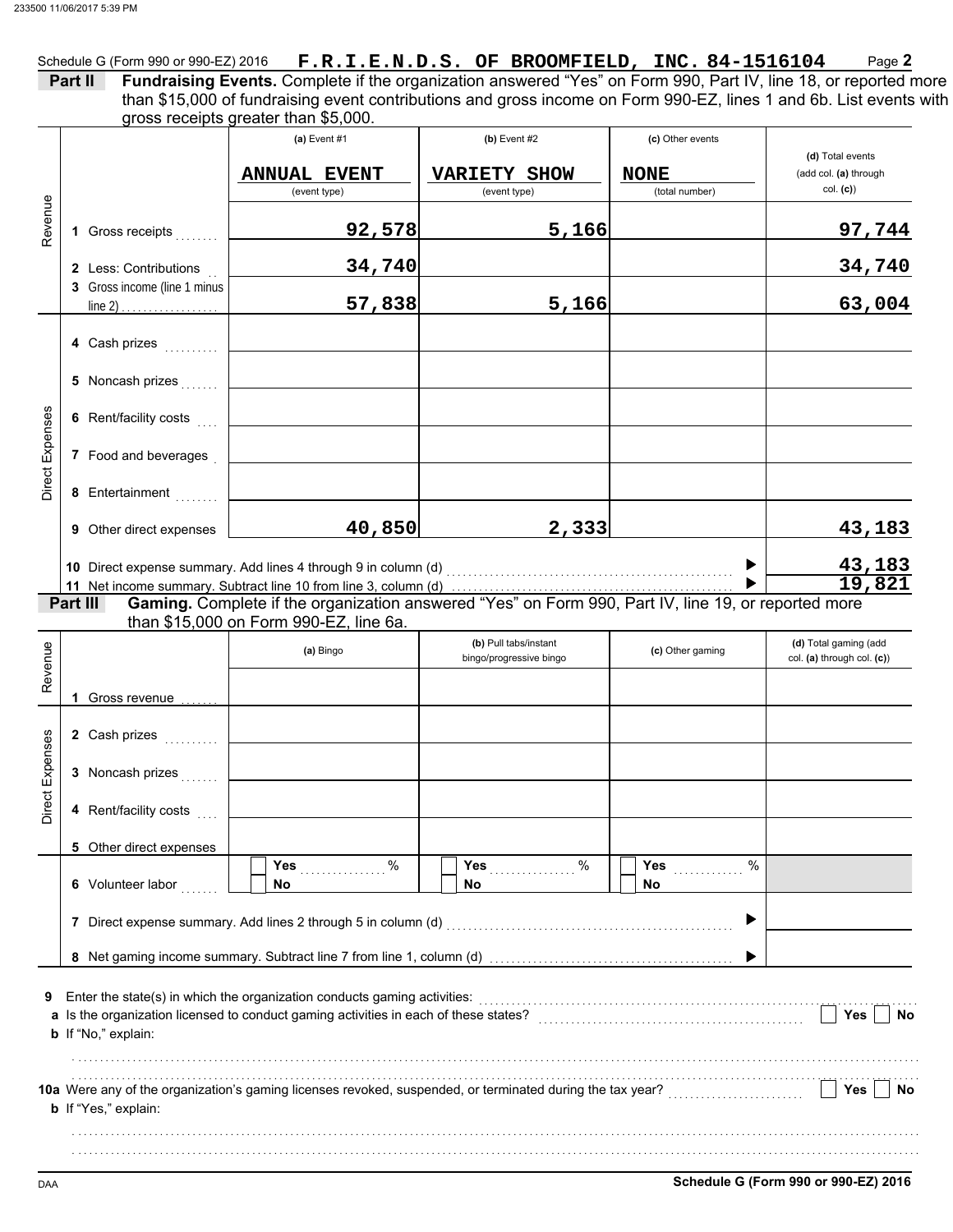|    | Schedule G (Form 990 or 990-EZ) 2016 F.R.I.E.N.D.S. OF BROOMFIELD, INC. 84-1516104                                                                |                 |     | Page 3 |
|----|---------------------------------------------------------------------------------------------------------------------------------------------------|-----------------|-----|--------|
| 11 | Does the organization conduct gaming activities with nonmembers?                                                                                  |                 | Yes | No     |
| 12 | Is the organization a grantor, beneficiary or trustee of a trust, or a member of a partnership or other entity                                    |                 |     |        |
|    |                                                                                                                                                   |                 | Yes | No     |
| 13 | Indicate the percentage of gaming activity conducted in:                                                                                          |                 |     |        |
| a  |                                                                                                                                                   | 13a             |     | %      |
| b  | The organization's facility <b>contained a contained a contained a contained a contained a contained a contained a</b><br>An outside facility     | 13 <sub>b</sub> |     | $\%$   |
|    | Enter the name and address of the person who prepares the organization's gaming/special events books and                                          |                 |     |        |
| 14 |                                                                                                                                                   |                 |     |        |
|    | records:                                                                                                                                          |                 |     |        |
|    |                                                                                                                                                   |                 |     |        |
|    |                                                                                                                                                   |                 |     |        |
|    |                                                                                                                                                   |                 |     |        |
|    | Address $\blacktriangleright$                                                                                                                     |                 |     |        |
|    |                                                                                                                                                   |                 |     |        |
|    | <b>15a</b> Does the organization have a contract with a third party from whom the organization receives gaming                                    |                 |     |        |
|    | revenue?                                                                                                                                          |                 | Yes | No     |
| b  | If "Yes," enter the amount of gaming revenue received by the organization <del>▶</del> ( <i>comminimality</i> ) and the                           |                 |     |        |
|    | amount of gaming revenue retained by the third party ▶ \$                                                                                         |                 |     |        |
|    | c If "Yes," enter name and address of the third party:                                                                                            |                 |     |        |
|    |                                                                                                                                                   |                 |     |        |
|    |                                                                                                                                                   |                 |     |        |
|    |                                                                                                                                                   |                 |     |        |
|    |                                                                                                                                                   |                 |     |        |
|    | Address $\blacktriangleright$                                                                                                                     |                 |     |        |
|    |                                                                                                                                                   |                 |     |        |
| 16 | Gaming manager information:                                                                                                                       |                 |     |        |
|    |                                                                                                                                                   |                 |     |        |
|    |                                                                                                                                                   |                 |     |        |
|    |                                                                                                                                                   |                 |     |        |
|    |                                                                                                                                                   |                 |     |        |
|    |                                                                                                                                                   |                 |     |        |
|    |                                                                                                                                                   |                 |     |        |
|    |                                                                                                                                                   |                 |     |        |
|    | Director/officer<br>Employee<br>Independent contractor                                                                                            |                 |     |        |
|    |                                                                                                                                                   |                 |     |        |
| 17 | Mandatory distributions:                                                                                                                          |                 |     |        |
| a  | Is the organization required under state law to make charitable distributions from the gaming proceeds to                                         |                 |     |        |
|    |                                                                                                                                                   |                 |     |        |
|    | retain the state gaming license?<br>Enter the amount of distributions required under state law to be distributed to other exempt organizations or |                 | Yes | No     |
|    |                                                                                                                                                   |                 |     |        |
|    | spent in the organization's own exempt activities during the tax year $\blacktriangleright$                                                       |                 |     |        |
|    | Supplemental Information. Provide the explanations required by Part I, line 2b, columns (iii) and (v); and<br><b>Part IV</b>                      |                 |     |        |
|    | Part III, lines 9, 9b, 10b, 15b, 15c, 16, and 17b, as applicable. Also provide any additional information.                                        |                 |     |        |
|    | See instructions                                                                                                                                  |                 |     |        |
|    |                                                                                                                                                   |                 |     |        |
|    |                                                                                                                                                   |                 |     |        |
|    |                                                                                                                                                   |                 |     |        |
|    |                                                                                                                                                   |                 |     |        |
|    |                                                                                                                                                   |                 |     |        |
|    |                                                                                                                                                   |                 |     |        |
|    |                                                                                                                                                   |                 |     |        |
|    |                                                                                                                                                   |                 |     |        |
|    |                                                                                                                                                   |                 |     |        |
|    |                                                                                                                                                   |                 |     |        |
|    |                                                                                                                                                   |                 |     |        |
|    |                                                                                                                                                   |                 |     |        |
|    |                                                                                                                                                   |                 |     |        |
|    |                                                                                                                                                   |                 |     |        |
|    | Schedule G (Form 990 or 990-EZ) 2016                                                                                                              |                 |     |        |
|    |                                                                                                                                                   |                 |     |        |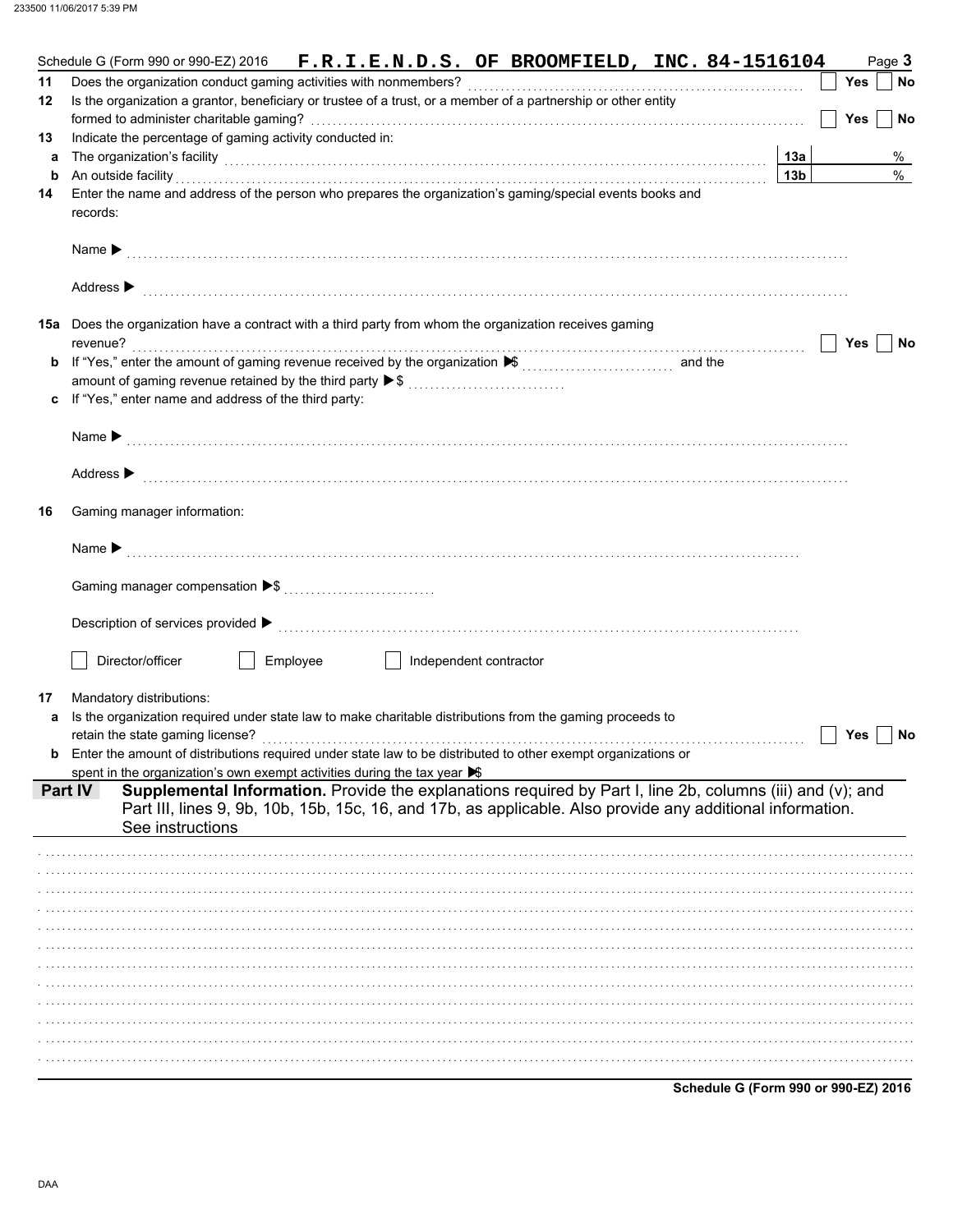| Supplemental Information to Form 990 or 990-EZ<br><b>SCHEDULE O</b><br>(Form 990 or 990-EZ)<br>Complete to provide information for responses to specific questions on<br>Form 990 or 990-EZ or to provide any additional information.<br>Attach to Form 990 or 990-EZ.<br>Department of the Treasury<br>Internal Revenue Service<br>Information about Schedule O (Form 990 or 990-EZ) and its instructions is at www.irs.gov/form990. Inspection |                                                                                                                                                                                                                                                                                                                                                                                                                                                 |                                                     | OMB No. 1545-0047<br>2016<br><b>Open to Public</b> |
|--------------------------------------------------------------------------------------------------------------------------------------------------------------------------------------------------------------------------------------------------------------------------------------------------------------------------------------------------------------------------------------------------------------------------------------------------|-------------------------------------------------------------------------------------------------------------------------------------------------------------------------------------------------------------------------------------------------------------------------------------------------------------------------------------------------------------------------------------------------------------------------------------------------|-----------------------------------------------------|----------------------------------------------------|
| Name of the organization                                                                                                                                                                                                                                                                                                                                                                                                                         | F.R.I.E.N.D.S. OF BROOMFIELD, INC.                                                                                                                                                                                                                                                                                                                                                                                                              | <b>Employer identification number</b><br>84-1516104 |                                                    |
| IN OUR OTHER PROGRAMS.                                                                                                                                                                                                                                                                                                                                                                                                                           | FORM 990, PART III, LINE 4D - ALL OTHER ACCOMPLISHMENT<br>FRIENDS NIGHT OUT, GIRLS NIGHT OUT AND MEN'S NIGHT OUT ARE EVENING SOCIAL<br>PROGRAMS PROVIDING OPPORTUNITIES THAT INCREASE SOCIAL NETWORKS, FOSTER<br>FRIENDSHIPS AND PARTICIPATION IN LEISURE ACTIVITIES IN THE COMMUNITY SUCH<br>AS CONCERTS, MOVIES, DANCES AND DINING OUT. WE OFFER GENDER SPECIFIC<br>ACTIVITIES AND INVITE INDIVIDUALS FROM THE COMMUNITY IN ADDITION TO THOSE |                                                     |                                                    |
|                                                                                                                                                                                                                                                                                                                                                                                                                                                  | FORM 990, PART VI, LINE 11B - ORGANIZATION'S PROCESS TO REVIEW FORM 990<br>ONCE APPROVED BY THE EXECUTIVE DIRECTOR, A COPY IS PROVIDED TO THE BOARD OF<br>DIRECTORS FOR REVIEW AND APPROVAL PRIOR TO SUBMISSION.                                                                                                                                                                                                                                |                                                     |                                                    |
|                                                                                                                                                                                                                                                                                                                                                                                                                                                  | FORM 990, PART VI, LINE 12C - ENFORCEMENT OF CONFLICTS POLICY<br>AN ACKOWLEDMENT FORM IS SIGNED ANNUALLY AT THE TIME OF DISCLOSURE.                                                                                                                                                                                                                                                                                                             |                                                     |                                                    |
|                                                                                                                                                                                                                                                                                                                                                                                                                                                  | FORM 990, PART VI, LINE 15A - COMPENSATION PROCESS FOR TOP OFFICIAL                                                                                                                                                                                                                                                                                                                                                                             |                                                     |                                                    |
|                                                                                                                                                                                                                                                                                                                                                                                                                                                  | THE BOARD OF DIRECTORS DETERMINES COMPENSATION FOR THE EXECUTIVE DIRECTOR                                                                                                                                                                                                                                                                                                                                                                       |                                                     |                                                    |
|                                                                                                                                                                                                                                                                                                                                                                                                                                                  | BASED ON A REVIEW OF A SALARY SURVEY AND THE RESULTS OF AN ANNUAL                                                                                                                                                                                                                                                                                                                                                                               |                                                     |                                                    |
| ADMINISTRATIVE STAFF.                                                                                                                                                                                                                                                                                                                                                                                                                            | EVALUATION. THE EXECUTIVE DIRECTOR RECEIVES AN EVALUATION FROM ALL                                                                                                                                                                                                                                                                                                                                                                              |                                                     |                                                    |
| TO THE PUBLIC UPON REQUEST.                                                                                                                                                                                                                                                                                                                                                                                                                      | FORM 990, PART VI, LINE 19 - GOVERNING DOCUMENTS DISCLOSURE EXPLANATION<br>GOVERNING DOCUMENTS, POLICIES, AND FINANCIAL STATEMENTS ARE MADE AVAILABLE                                                                                                                                                                                                                                                                                           |                                                     |                                                    |